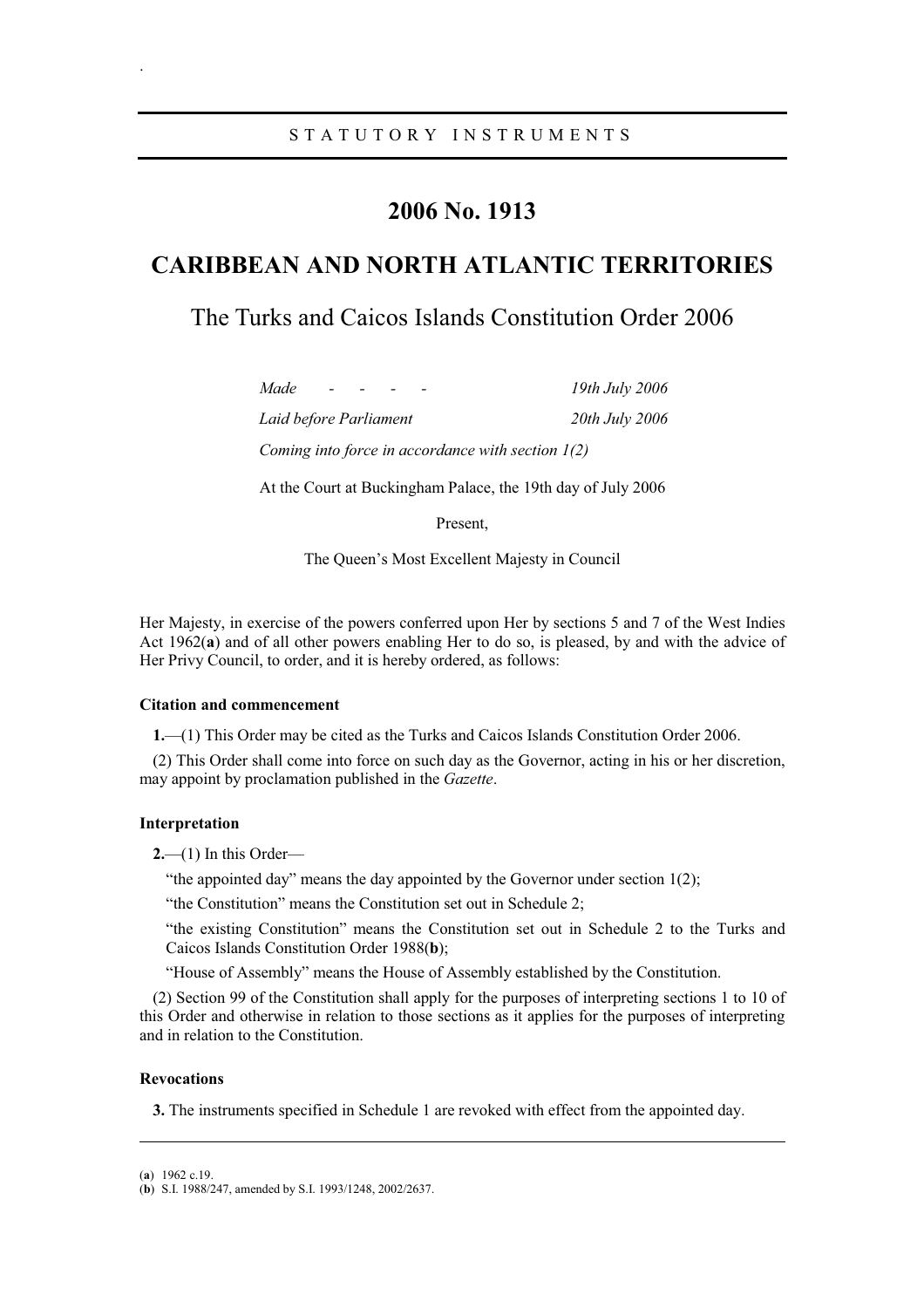#### **Establishment of Constitution**

**4.** Schedule 2 shall have effect as the Constitution of the Turks and Caicos Islands on the appointed day; but until the House of Assembly is next dissolved after the appointed day—

- (a) section 27(1) of the Constitution shall have effect as if the reference in paragraph (c) to "six other Ministers" were a reference to "five other Ministers";
- (b) section 27(6) of the Constitution shall have no effect;
- (c) section 41(1) of the Constitution shall have effect as if the reference in paragraph (b) to "fifteen elected members" were a reference to "thirteen elected members", and as if the reference in paragraph (c) to "four appointed members" were a reference to "three appointed members";
- (d) section 41(2) of the Constitution shall have no effect;
- (e) section 43(2) of the Constitution shall have effect as if the words "Subject to section 41(2)" were omitted and as if the reference to "fifteen electoral districts" were a reference to "thirteen electoral districts";
- (f) section 45(1) of the Constitution shall have effect as if the reference in paragraph (b) to "two" were a reference to "one".

#### **Existing laws**

**5.**—(1) Subject to this section, the existing laws shall have effect on and after the appointed day as if they had been made in pursuance of the Constitution and shall be read and construed with such modifications, adaptations, qualifications and exceptions as may be necessary to bring them into conformity with the Constitution.

(2) The Governor may, by regulations published in the *Gazette*, at any time within twelve months of the appointed day make such modifications or adaptations to any existing law as appear to the Governor to be necessary or expedient for bringing that law into conformity with the Constitution or otherwise for giving effect or enabling effect to be given to the Constitution; and any existing law shall have effect accordingly from such day (not being earlier than the appointed day) as may be specified in such regulations.

(3) Regulations made under this section may be amended or revoked in relation to any existing law affected by them by any authority competent to amend or revoke that law.

(4) In this section "existing laws" means laws and instruments (other than Acts of the Parliament of the United Kingdom and instruments made under them) having effect as part of the law of the Turks and Caicos Islands immediately before the appointed day.

#### **Existing offices and officers**

**6.**—(1) Any office (except that of Chief Secretary) established by or under the existing Constitution and existing immediately before the appointed day shall on and after that day, so far as consistent with the Constitution, continue as if it had been established by or under the Constitution.

(2) Any person who immediately before the appointed day holds or is acting in any office continued by virtue of subsection (1) shall, on and after that day, continue to hold or act in that office as if he or she had been appointed to hold or act in it in accordance with or under the Constitution.

(3) Any person to whom subsection (2) applies who, before the appointed day, has made any oath or affirmation required to be made before assuming the functions of his or her office shall be deemed to have made any like oath or affirmation so required by the Constitution or any other law.

(4) Subsection (1) applies to any person who immediately before the appointed day holds office as a member of the Public Service Commission, and the Governor shall appoint two further members of the Public Service Commission established by the Constitution in accordance with section 83(2)(b) and (d) of the Constitution.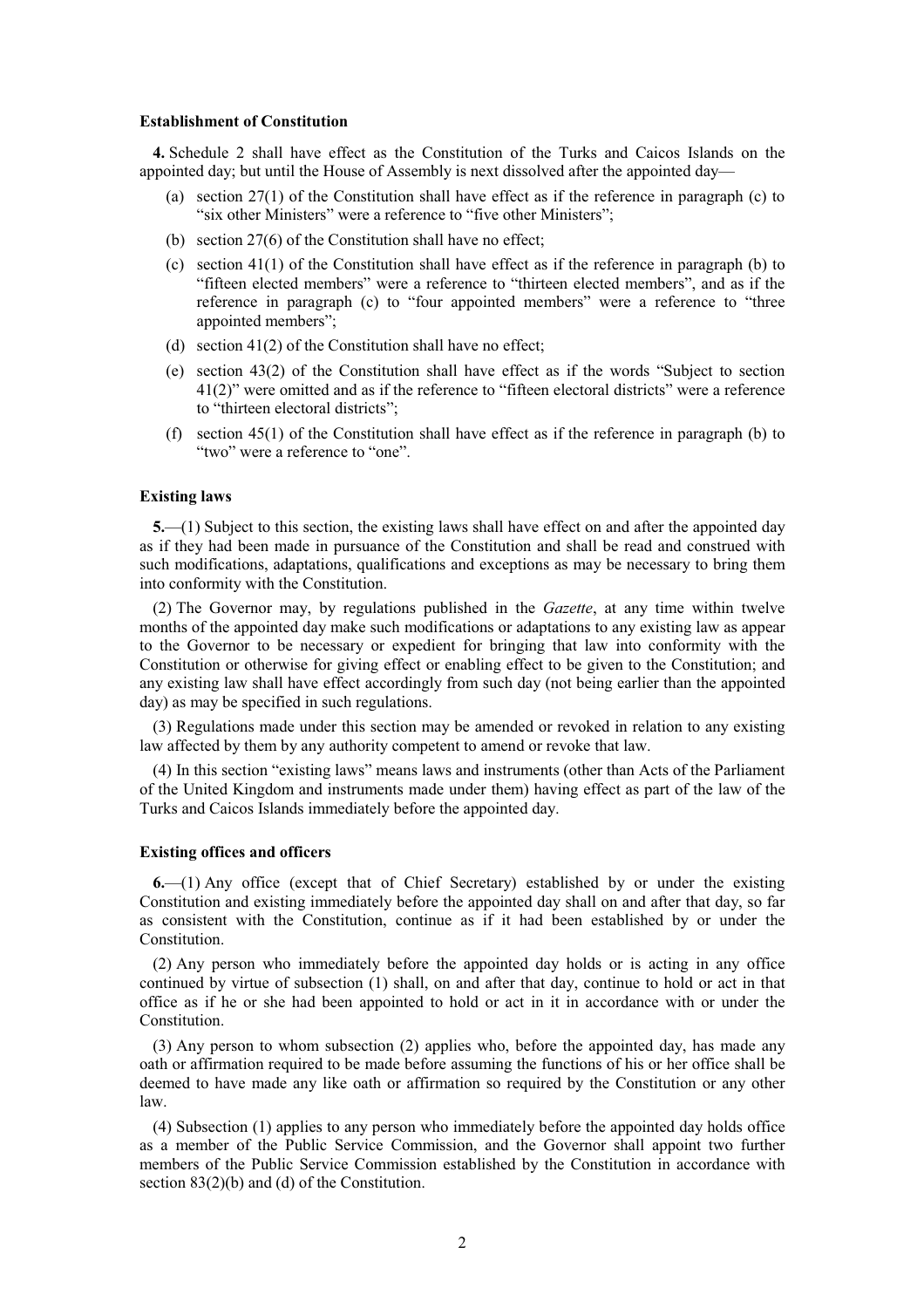(5) The person who, immediately before the appointed day, holds the office of Chief Minister shall, on and after that day, hold the office of Premier in accordance with the Constitution.

#### **House of Assembly**

**7.**—(1) Any person (except the Chief Secretary) who immediately before the appointed day is a member of the Legislative Council shall on that day become a member of the House of Assembly and shall be deemed to have complied with section 62 of the Constitution and shall hold his or her seat in accordance with the Constitution.

(2) The Standing Orders of the Legislative Council as in force immediately before the appointed day shall, except as may be otherwise provided under section 60 of the Constitution, have effect on and after that day as if they had been made under that section as Standing Orders of the House of Assembly but shall be construed with such modifications, adaptations, qualifications and exceptions as may be necessary to bring them into conformity with the Constitution.

(3) The Governor shall dissolve the House of Assembly not later than the expiration of four years from the date when the Legislative Council first met after the last general election before the appointed day.

(4) In this section "Legislative Council" means the Legislative Council established by the existing Constitution.

## **Electoral districts**

**8.**—(1) As soon as practicable after the appointed day, and before the House of Assembly is dissolved in accordance with section 7(3), the Governor shall appoint an Electoral District Boundary Commission in accordance with section 57 of the Constitution.

(2) The Commission so appointed shall, as soon as practicable and in accordance with section 58 of the Constitution, review the electoral district boundaries and submit a report to the Governor and the House of Assembly containing its recommendations for changes in the boundaries of electoral districts with a view to establishing fifteen electoral districts in the Islands.

#### **Pending legal proceedings**

**9.**—(1) Any cause, matter or appeal pending before the Supreme Court or any appeal or application pending before the Court of Appeal immediately before the appointed day may, on or after that day, be continued, determined or appealed against as if such cause, matter or appeal had been instituted or was pending before the Supreme Court, or such appeal or application made to the Court of Appeal, as the case may be, as those courts are respectively constituted by the Constitution.

(2) Any decree or order of the Supreme Court or the Court of Appeal given or made before the appointed day, in so far as it has not been fully executed or enforced, may be executed or enforced on or after that day as if it were a decree or order of the Supreme Court or the Court of Appeal, as the case may be, as those courts are respectively constituted by the Constitution.

# **Power reserved to Her Majesty**

**10.** Her Majesty reserves to Herself power, with the advice and consent of Her Privy Council, to make laws for the peace, order and good government of the Turks and Caicos Islands.

> *A.K.Galloway* Clerk of the Privy Council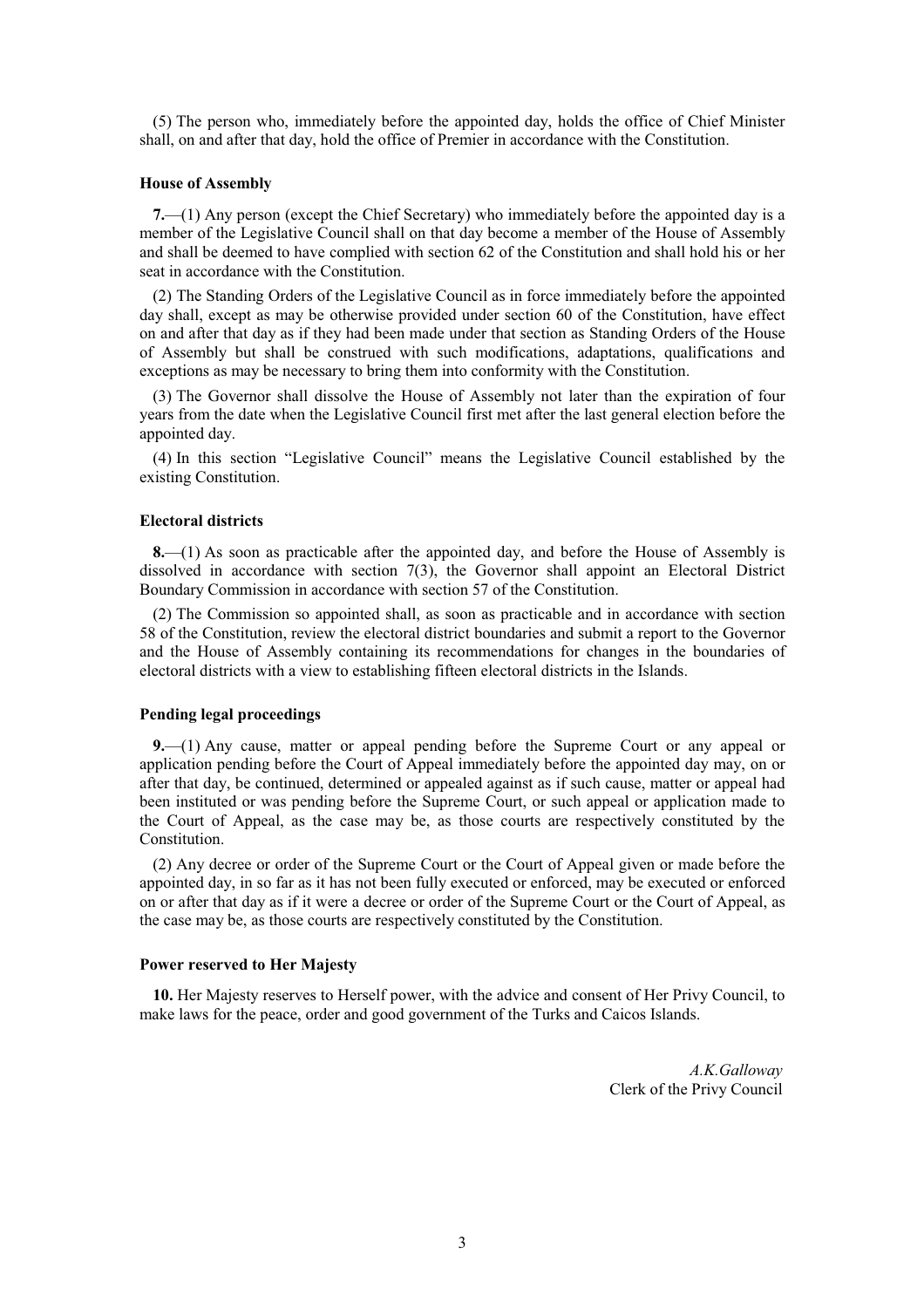# SCHEDULE 1

# Revocations

The Turks and Caicos Islands Constitution Order 1988 (S.I. 1988/247)

The Turks and Caicos Islands Constitution (Amendment) Order 1993 (S.I. 1993/1248)

The Turks and Caicos Islands Constitution (Amendment) Order 2002 (S.I. 2002/2637)

# SCHEDULE 2

# The Constitution of the Turks and Caicos Islands

# **CONTENTS**

# PART I

## FUNDAMENTAL RIGHTS AND FREEDOMS OF THE INDIVIDUAL

- 1. Fundamental rights and freedoms of the individual
- 2. Protection of right to life
- 3. Protection from inhuman treatment
- 4. Protection from slavery and forced labour
- 5. Protection from arbitrary arrest or detention
- 6. Provisions to secure protection of law
- 7. Protection of right of prisoners to humane treatment
- 8. Protection for private and family life and for privacy of home and other property
- 9. Protection of right to marry, etc
- 10. Protection of freedom of conscience
- 11. Protection of the right to education
- 12. Protection of freedom of expression
- 13. Protection of freedom of assembly and association
- 14. Protection of freedom of movement
- 15. Protection from discrimination
- 16. Protection from deprivation of property
- 17. Provisions for periods of public emergency
- 18. Enforcement of fundamental rights
- 19. Interpretation of Part I

# PART II

# THE GOVERNOR

- 20. The Governor
- 21. Emoluments of Governor
- 22. Deputy Governor
- 23. Acting Governor
- 24. Governor's deputy
- 25. Exercise of Governor's functions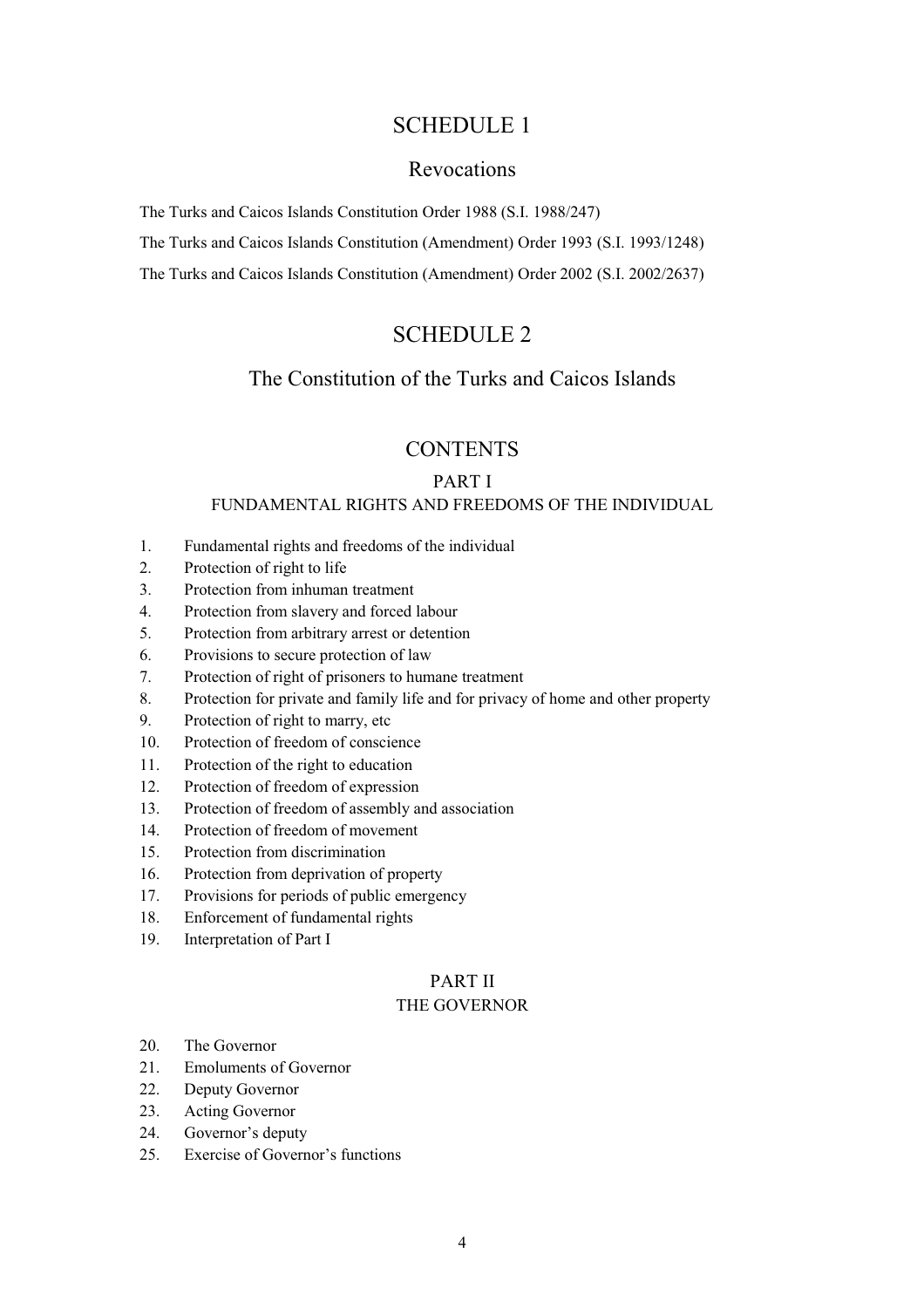# PART III THE EXECUTIVE

- 26. Executive authority
- 27. The Cabinet
- 28. Oaths
- 29. Tenure of office by Premier
- 30. Tenure of office by Ministers
- 31. Performance of functions of Premier in certain events
- 32. Assignment of responsibilities to members of Cabinet
- 33. Governor's special responsibilities
- 34. Summoning of Cabinet
- 35. Proceedings in, and quorum of, Cabinet
- 36. Attendance of other persons at meetings
- 37. Cabinet Secretary
- 38. Advisory National Security Council
- 39. Powers of Attorney General

# PART IV

# THE LEGISLATURE

- 40. Constitution of legislature
- 41. The House of Assembly
- 42. The Speaker and Deputy Speaker
- 43. Elected members
- 44. Qualifications for elected membership
- 45. Appointed members
- 46. Qualifications for appointed membership
- 47. Disqualifications for elected or appointed membership
- 48. Tenure of seats of members of House of Assembly
- 49. Qualifications of electors and entitlement to vote
- 50. Leader of the Opposition
- 51. Determination as to validity of membership of *ex officio* and appointed members
- 52. Determination as to validity of membership of elected members
- 53. Penalty for unauthorised person sitting or voting
- 54. Sessions of House of Assembly
- 55. Prorogation and dissolution
- 56. General elections and filling vacant seats
- 57. Electoral District Boundary Commission
- 58. Review and alteration of electoral district boundaries

# PART V

## POWERS AND PROCEDURE OF HOUSE OF ASSEMBLY

- 59. Power to make laws
- 60. Standing Orders of House of Assembly
- 61. Standing Committees
- 62. Oaths by members of House of Assembly
- 63. Presiding in House of Assembly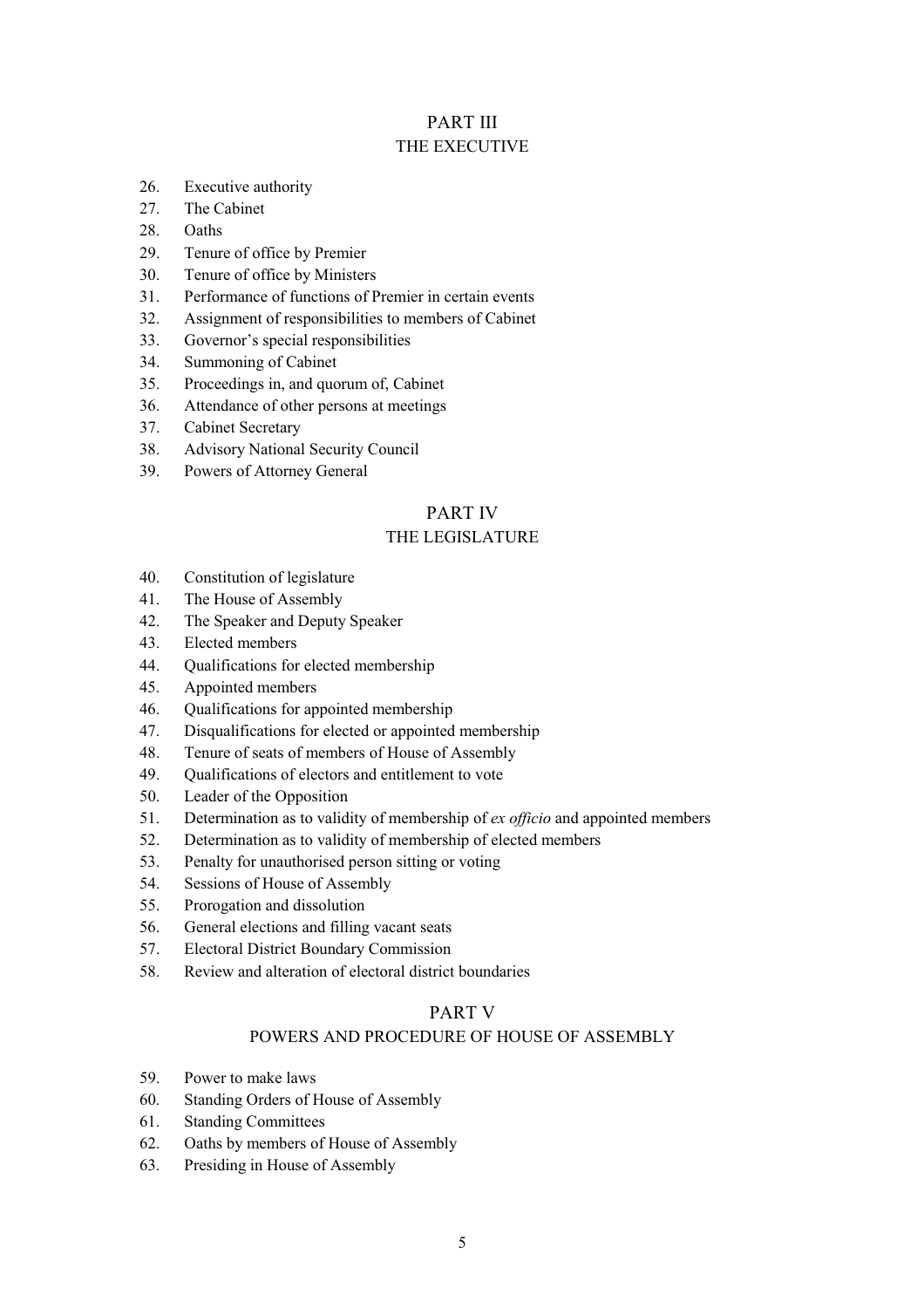- 64. Voting
- 65. Validity of proceedings
- 66. Quorum
- 67. Introduction of bills, etc
- 68. Governor's reserved power
- 69. Assent to bills
- 70. Return of bills by Governor
- 71. Disallowance of laws
- 72. Privileges, immunities and powers of House of Assembly

# PART VI

### THE JUDICATURE

## The Supreme Court

- 73. Constitution of Supreme Court
- 74. Tenure of office of judges of Supreme Court
- 75. Acting judges of Supreme Court
- 76. Oaths to be taken by judges of Supreme Court

The Court of Appeal

- 77. Constitution of Court of Appeal
- 78. Tenure of office of judges of Court of Appeal
- 79. Acting judges of Court of Appeal
- 80. Oaths to be taken by judges of Court of Appeal
	- Judicial Service Commission
- 81. Judicial Service Commission
- 82. Appointments, etc, to judicial offices

# PART VII

## THE PUBLIC SERVICE

#### Public Service Commission

- 83. Public Service Commission
- 84. Appointment, etc, of public officers
- 85. Particular offices
- 86. Appointment of Cabinet Secretary
- 87. Additional functions of Public Service Commission
- 88. Regulations regarding Public Service Commission

Pensions

- 89. Applicability of pensions law
- 90. Pensions, etc, charged on revenues of Islands
- 91. Grant and withholding of pensions, etc

# PART VIII

## THE COMPLAINTS COMMISSIONER

- 92. The Complaints Commissioner
- 93. Functions of Complaints Commissioner

# PART IX

# **MISCELLANEOUS**

94. Grants of land, etc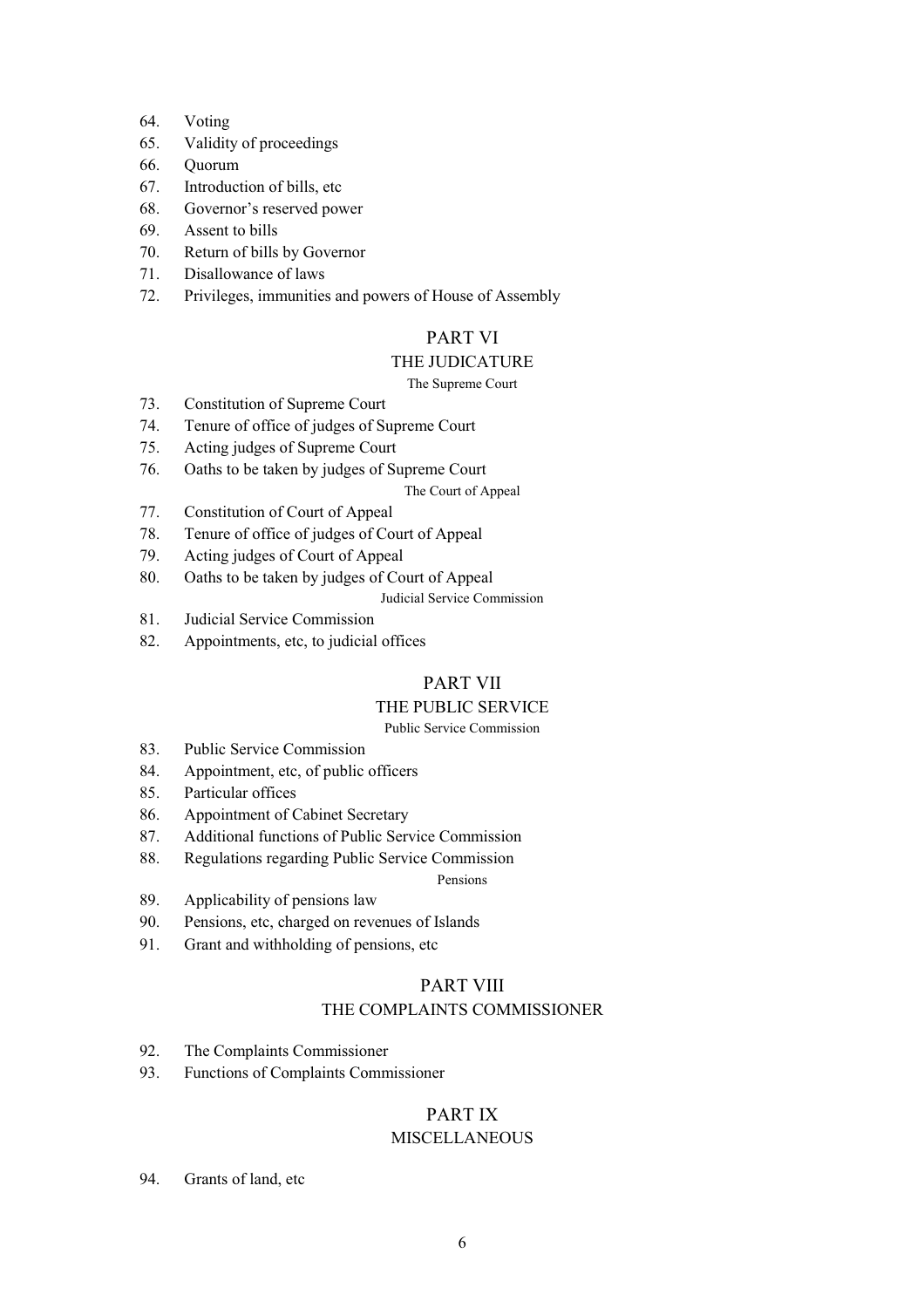- 95. Powers of pardon, etc
- 96. Public offices and appointments
- 97. Discipline of public service
- 98. Registration of interests
- 99. Interpretation

# PART I

# FUNDAMENTAL RIGHTS AND FREEDOMS OF THE INDIVIDUAL

## **Fundamental rights and freedoms of the individual**

**1.** Whereas every person in the Islands is entitled to the fundamental rights and freedoms of the individual, that is to say, the right, without distinction of any kind, such as race, national or social origin, political or other opinion, colour, religion, language, creed, association with a national minority, property, sex, birth or other status, but subject to respect for the rights and freedoms of others and for the public interest, to each and all of the following, namely—

- (a) life, liberty, security of the person and the protection of the law;
- (b) freedom of conscience, of expression and of assembly and association; and
- (c) protection for his or her private and family life, the privacy of his or her home and other property and from deprivation of property save in the public interest and on payment of fair compensation,

the subsequent provisions of this Part shall have effect for the purpose of affording protection to the aforesaid rights and freedoms, and related rights and freedoms, subject to such limitations of that protection as are contained in those provisions, being limitations designed to ensure that the enjoyment of the said protected rights and freedoms by any individual does not prejudice the rights and freedoms of others or the public interest.

## **Protection of right to life**

**2.**—(1) Every person's right to life shall be protected by law. No person shall be deprived intentionally of his or her life.

(2) A person shall not be regarded as having been deprived of his or her life in contravention of this section if he or she dies as the result of the use, to such extent and in such circumstances as are permitted by law, of such force as is no more than absolutely necessary—

- (a) for the defence of any person from violence;
- (b) in order to effect a lawful arrest or to prevent the escape of a person lawfully detained; or
- (c) in action lawfully taken for the purpose of suppressing a riot, insurrection or mutiny,

or if he or she dies as a result of a lawful act of war.

# **Protection from inhuman treatment**

**3.** No person shall be subjected to torture or to inhuman or degrading treatment or punishment.

### **Protection from slavery and forced labour**

**4.**—(1) No person shall be held in slavery or servitude.

- (2) No person shall be required to perform forced or compulsory labour.
- (3) For the purposes of this section, "forced or compulsory labour" does not include—
	- (a) any labour required in consequence of the sentence or order of a court;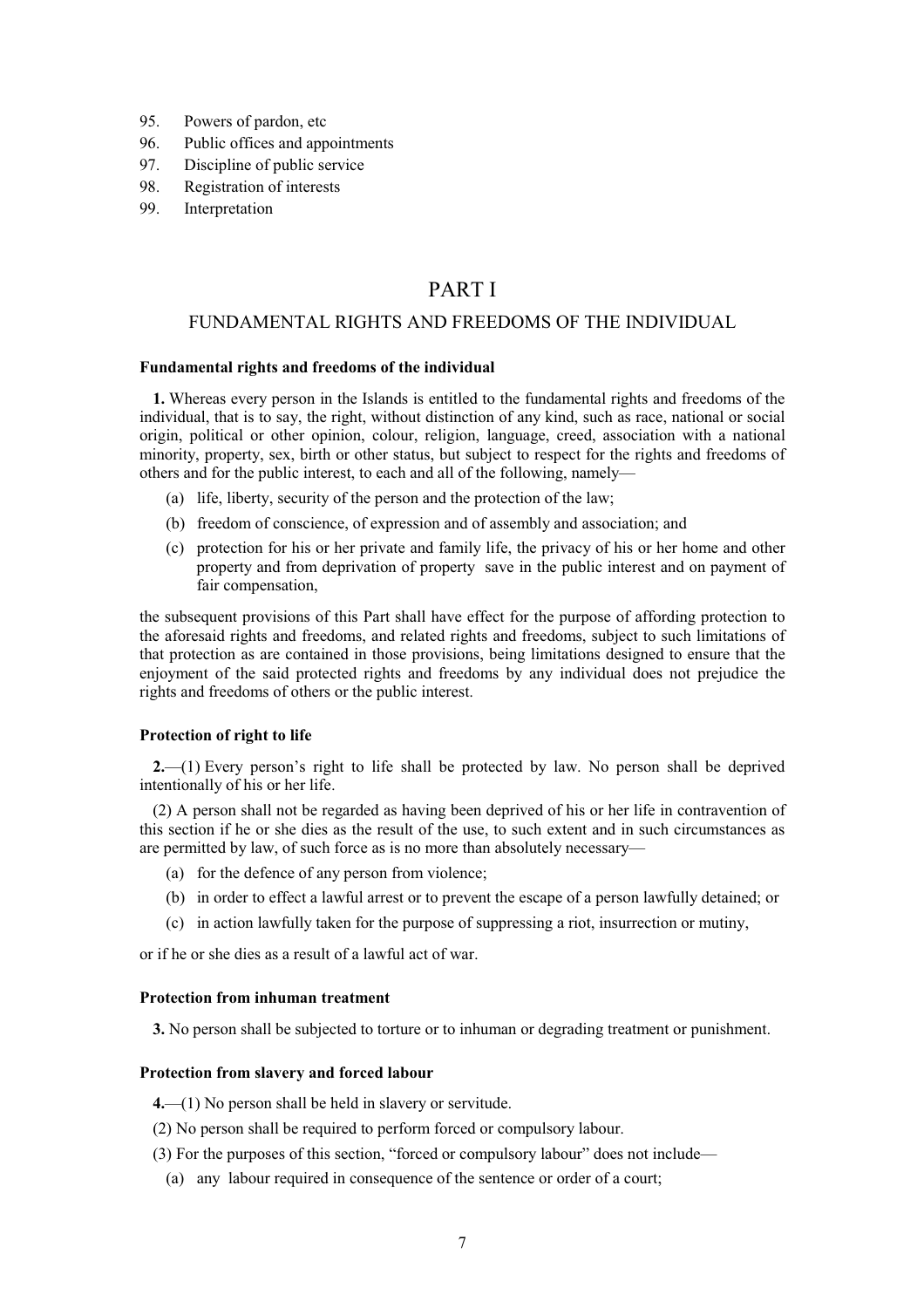- (b) any labour required of a member of a disciplined force in pursuance of his or her duties as such or, in the case of a person who has conscientious objections to service in a naval, military or air force, any labour that that person is required by law to perform in place of such service;
- (c) labour required of any person while he or she is lawfully detained that, though not required in consequence of the sentence or order of a court, is reasonably necessary in the interests of hygiene or for the maintenance of the place in which he or she is detained; or
- (d) any labour required during a period of public emergency or in the event of any other emergency or calamity that threatens the life or well-being of the community, to the extent that the requiring of such labour is reasonably justifiable, in the circumstances of any situation arising or existing during that period or as a result of that other emergency or calamity, for the purpose of dealing with that situation.

#### **Protection from arbitrary arrest or detention**

**5.**—(1) Every person has the right to liberty and security of person. No person shall be deprived of his or her personal liberty save in accordance with a procedure prescribed by law in any of the following cases—

- (a) in execution of the sentence or order of a court, whether established for the Islands or some other country, in respect of a criminal offence of which he or she has been convicted or in consequence of his or her unfitness to plead to a criminal charge;
- (b) in execution of the order of a court punishing him or her for contempt of that court or of another court;
- (c) in execution of the lawful order of a court made in order to secure the fulfilment of any obligation imposed upon him or her by law;
- (d) for the purpose of bringing him or her before a court in execution of the lawful order of a court;
- (e) upon reasonable suspicion that he or she has committed, is committing or is about to commit a criminal offence;
- (f) in the case of a minor, under the order of a court or with the consent of his or her parent or guardian, for the purpose of his or her education or welfare;
- (g) for the purpose of preventing the spread of an infectious or contagious disease or in the case of a person who is, or is reasonably suspected to be, of unsound mind, addicted to drugs or alcohol, or a vagrant, for the purpose of his or her care or treatment or the protection of the community;
- (h) for the purpose of preventing the unlawful entry of that person into the Islands or for the purpose of effecting the expulsion, extradition or other lawful removal from the Islands of that person or the taking of proceedings relating thereto.

(2) Any person who is arrested or detained shall be informed promptly, in a language that he or she understands, of the reasons for his or her arrest or detention and of any charge against him or her.

(3) Any person who is arrested or detained shall have the right, at any stage and at his or her own expense, to retain and instruct without delay a legal representative of his or her own choice, and to hold private communication with that representative, and in the case of a minor he or she shall also be afforded a reasonable opportunity for communication with his or her parent or guardian; but when the person arrested or detained is unable to retain a legal representative of his or her own choice or be represented by a legal representative at the public expense, he or she may be represented, and hold private communication with, such person as a court may approve.

(4) Every person who is arrested shall be informed, as soon as he or she is brought to a police station or other place of custody, of his or her rights under subsection (3); and he or she shall also have the right, and shall be informed at the same time that he or she has the right, to remain silent and to have one person informed by the quickest practicable means of his or her arrest and his or her whereabouts.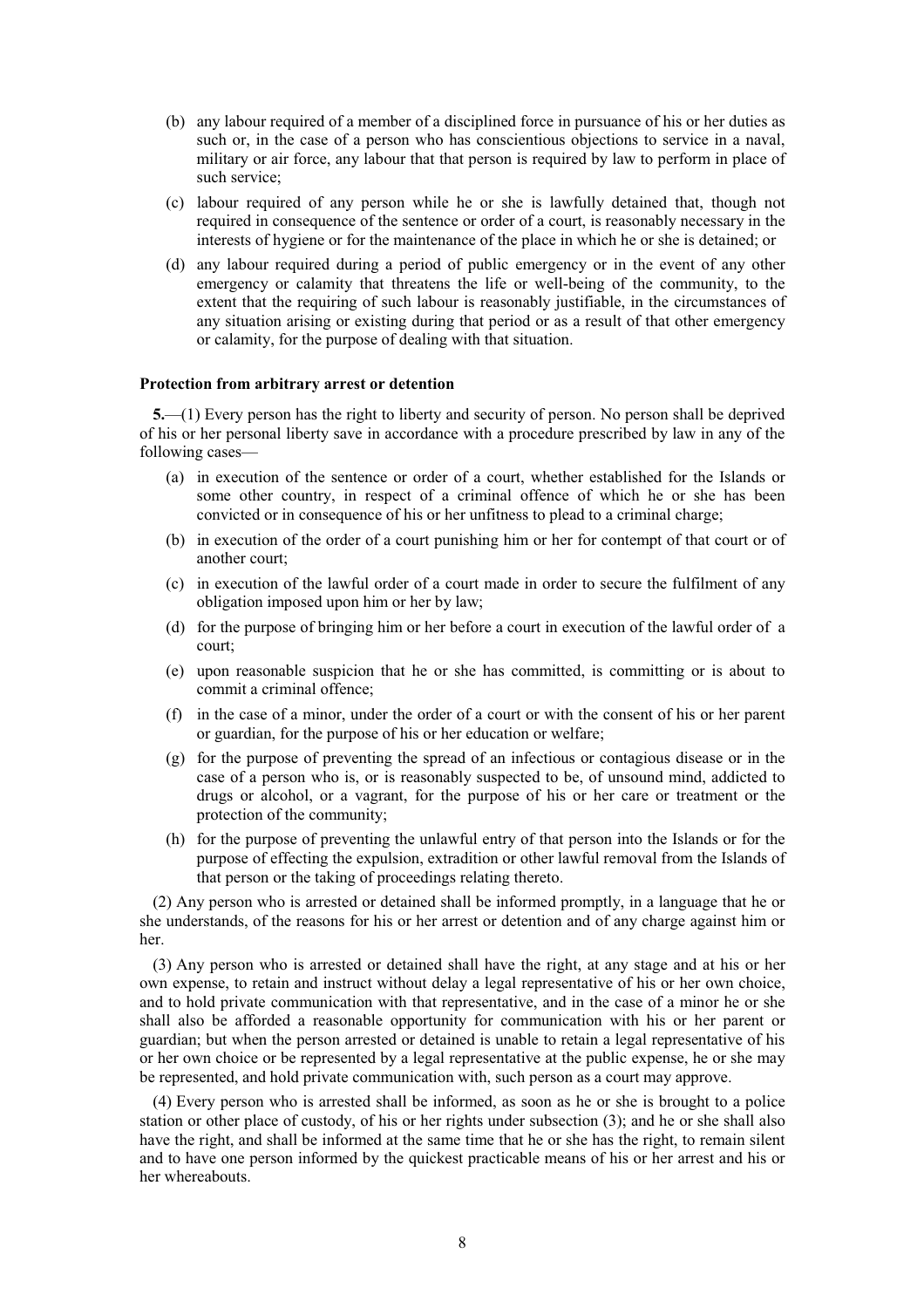(5) Any person who is arrested or detained in such a case as is mentioned in subsection (1)(d) or (e) and who is not released shall be brought promptly before a judge or other officer authorised to exercise judicial power; and if any person arrested or detained in such a case as is mentioned in subsection (1)(e) is not tried within a reasonable time he or she shall (without prejudice to any further proceedings that may be brought against him or her) be released either unconditionally or upon reasonable conditions, including in particular such conditions as are reasonably necessary to ensure that he or she appears at a later date for trial or for proceedings preliminary to trial.

(6) Any person who is unlawfully arrested or detained by any other person shall be entitled to compensation in respect of it from that other person.

#### **Provisions to secure protection of law**

**6.**—(1) If any person is charged with a criminal offence, then, unless the charge is withdrawn, the case shall be afforded a fair hearing within a reasonable time by an independent and impartial court established by law.

(2) Every person who is charged with a criminal offence—

- (a) shall be presumed to be innocent until he or she is proved guilty according to law;
- (b) shall be informed promptly, in a language that he or she understands and in detail, of the nature and cause of the accusation against him or her;
- (c) shall be given adequate time and facilities for the preparation of his or her defence;
- (d) shall be permitted to defend himself or herself before the court in person or, at his or her own expense, by a legal representative of his or her own choice or, when the interests of justice so require, by a legal representative at the public expense;
- (e) shall be afforded facilities to examine in person or by his or her legal representative the witnesses called by the prosecution before the court, and to obtain the attendance and carry out the examination of witnesses to testify on his or her behalf before the court on the same conditions as those applying to witnesses called by the prosecution;
- (f) shall be permitted to have without payment the assistance of an interpreter if he or she cannot understand or speak the language used at the trial of the charge; and
- (g) shall, when charged on information in the Supreme Court, have the right to trial by jury;

and, except with his or her own consent, the trial shall not take place in his or her absence, unless he or she so conducts himself or herself in the court as to render the continuance of the proceedings in his or her presence impracticable and the court has ordered him or her to be removed and the trial to proceed in his or her absence, or unless, having had reasonable notice of the hearing and of the nature of the offence charged, he or she is voluntarily absent from the proceedings.

(3) When a person is tried for any criminal offence, the accused person or any person authorised by him or her shall, if he or she so requires and subject to payment of such reasonable fee as may be prescribed by law, be given within a reasonable time after judgment a copy for the use of the accused person of any record of the proceedings made by or on behalf of the court.

(4) No person shall be held to be guilty of a criminal offence on account of any act or omission that did not, at the time it took place, constitute such an offence, and no penalty shall be imposed for any criminal offence that is severer in degree or description than the maximum penalty that might have been imposed for that offence at the time when it was committed.

(5) No person who shows that he or she has been tried by a competent court for a criminal offence and either convicted or acquitted shall again be tried for that offence or for any other criminal offence of which he or she could have been convicted at the trial for that offence, save upon the order of a superior court in the course of appeal or review proceedings relating to the conviction or acquittal.

(6) No person shall be tried for a criminal offence if he or she shows that he or she has been pardoned for that offence under section 95.

(7) No person who is tried for a criminal offence shall be compelled to give evidence at the trial.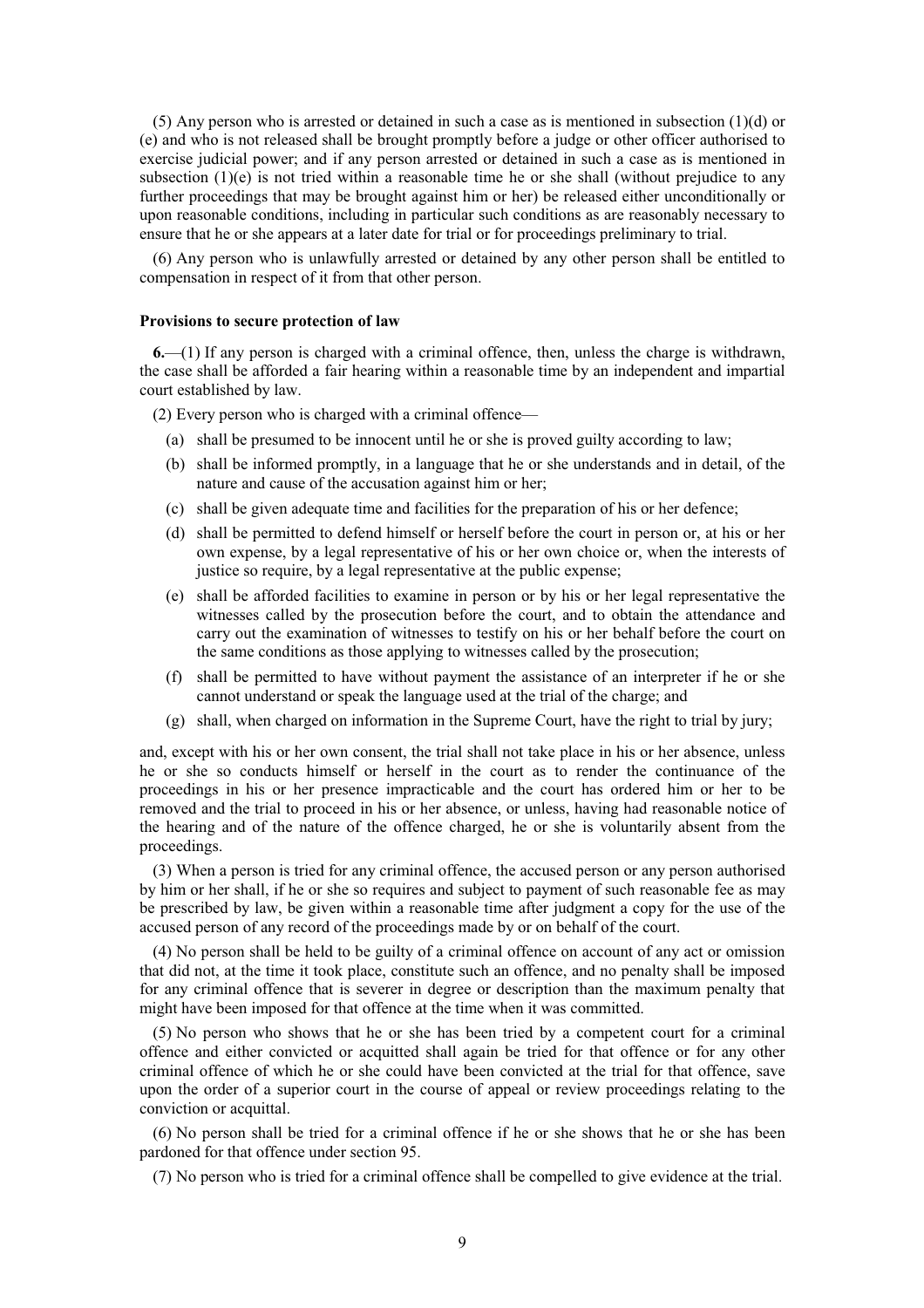(8) Any court or other adjudicating authority prescribed by law for the determination of the existence or extent of any civil right or obligation shall be established by law and shall be independent and impartial; and where proceedings for such determination are instituted by any person before such a court or other adjudicating authority, the case shall be determined fairly within a reasonable time.

(9) All proceedings instituted in any court for the determination of the existence or extent of any civil right or obligation or to try any criminal charge, including the announcement of the decision of the court, shall be held in public.

(10) Nothing in subsection (9) shall prevent the court from excluding from the proceedings persons other than the parties and their legal representatives to such extent as the court—

- (a) may be empowered by law to do so and may consider strictly necessary or expedient in circumstances where publicity would prejudice the interests of justice, or in interlocutory proceedings or in the interests of the welfare of minors or the private lives of persons concerned in the proceedings; or
- (b) may be empowered or required by law to do so in the interests of defence, public safety, public order, or public morality.

(11) Nothing contained in or done under the authority of any law shall be held to be inconsistent with or in contravention of—

- (a) subsection  $(2)(a)$  to the extent that the law in question imposes upon any person charged with a criminal offence the burden of proving particular facts;
- (b) subsection  $(2)(e)$  to the extent that the law in question imposes conditions that must be satisfied if witnesses called to testify on behalf of an accused person are to be paid their expenses out of public funds;
- (c) subsection (5) to the extent that the law in question authorises a court to try a member of a disciplined force for a criminal offence notwithstanding any trial and conviction or acquittal of that member under the disciplinary law of that force; but any court so trying such a member and convicting him or her shall in sentencing him or her to any punishment take into account any punishment awarded him or her under that disciplinary law.

(12) (a) Every person convicted of a criminal offence by a court shall have the right to have his or her conviction or sentence reviewed by a higher court; and the exercise of this right, including the grounds on which it may be exercised, shall be governed by law.

(b) This right may be subject to exceptions in regard to offences of a minor character, as prescribed by law, or in cases in which the person concerned was tried in the first instance by the highest court or was convicted following an appeal against acquittal.

(13) When a person has by a final decision been convicted of a criminal offence and when subsequently his or her conviction has been reversed, or he or she has been pardoned on the ground that a new or newly discovered fact shows conclusively that there has been a miscarriage of justice, the person who has suffered punishment as a result of such conviction shall be compensated according to law, unless it is proved that the non-disclosure of the unknown fact in time is wholly or partly attributable to him or her.

(14) In this section, "legal representative" means a person entitled to practise in the Islands as an attorney.

## **Protection of right of prisoners to humane treatment**

**7.**—(1) All persons deprived of their liberty (in this section referred to as "prisoners") have the right to be treated with humanity and with respect for the inherent dignity of the human person.

(2) Save where the interests of defence, public safety, public order, public morality, public health or the administration of justice otherwise require, unconvicted prisoners shall be segregated from convicted prisoners; and every unconvicted prisoner shall be entitled to be treated in a manner appropriate to his or her status as such.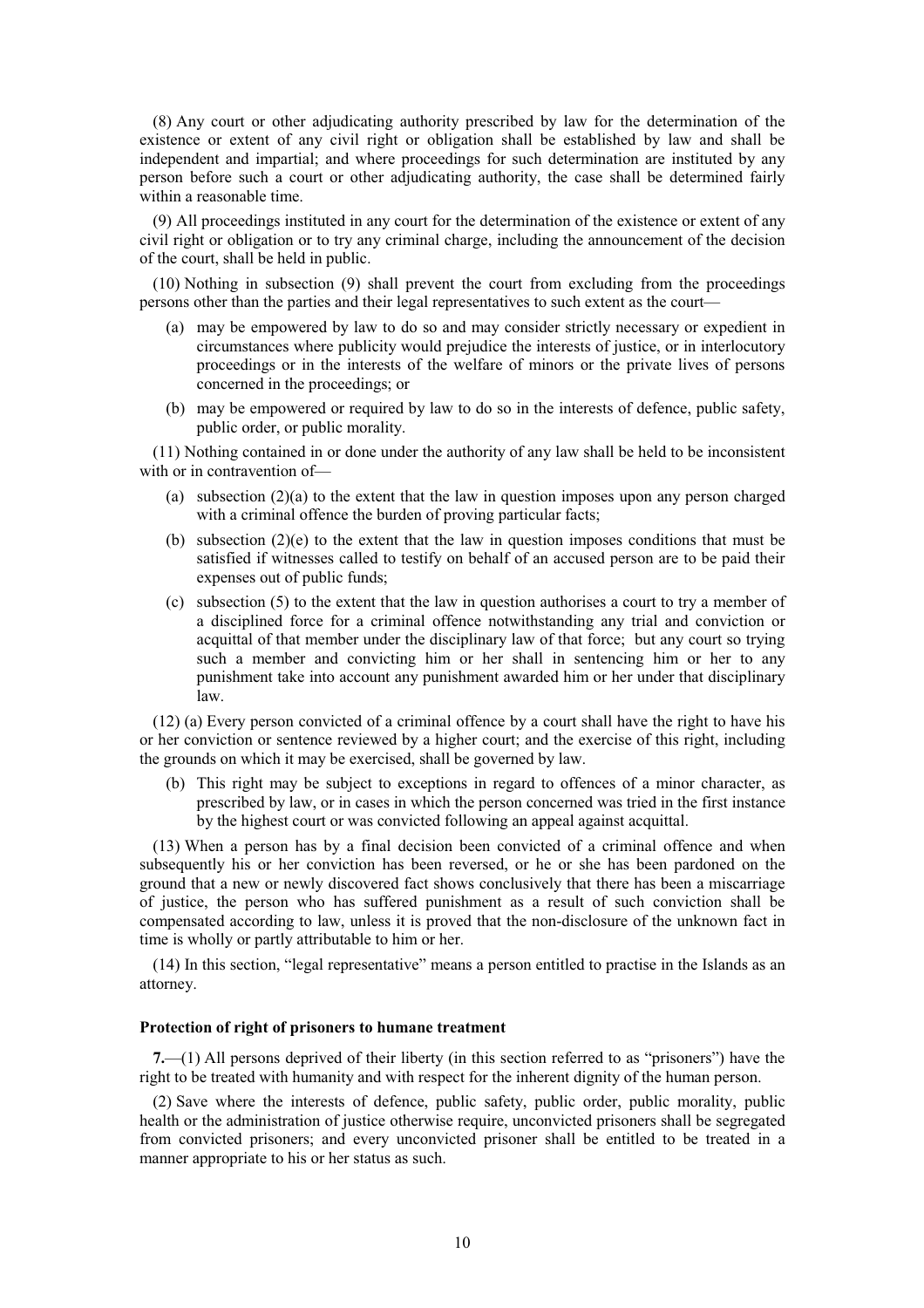(3) Juvenile prisoners shall be segregated from adult prisoners and every juvenile prisoner shall be treated in a manner appropriate to his or her age and legal status and, if he or she is an unconvicted prisoner and unless he or she is earlier released, to have any criminal proceedings against him or her pursued with the greatest possible expedition.

#### **Protection for private and family life and for privacy of home and other property**

**8.**—(1) Every person has the right to respect for his or her private and family life, his or her home and his or her correspondence, and except with his or her own consent, no person shall be subjected to the search of his or her person or his or her property or the entry by others on his or her premises.

(2) Nothing contained in or done under the authority of any law shall be held to be inconsistent with or in contravention of this section to the extent that the law in question makes provision—

- (a) that is reasonably required—
	- (i) in the interests of defence, public safety, public order, public morality, public health, town and country planning, the development of mineral resources, or the development or utilisation of any other property in such a manner as to promote the public benefit;
	- (ii) for the purpose of protecting the rights and freedoms of other persons; or
	- (iii) for the prevention or detection of offences against the criminal law or the customs law;
- (b) to enable an officer or agent of the Government, a local government authority or a body corporate established by law for a public purpose to enter on the premises of any person in order to inspect those premises or anything on them for the purpose of any tax, rate or due or in order to carry out work connected with any property that is lawfully on those premises and that belongs to the Government or that authority or body corporate, as the case may be; or
- (c) to authorise, for the purpose of enforcing the judgment or order of a court, the search of any person or property by order of a court or the entry upon any premises by such order,

except so far as that provision or, as the case may be, the thing done under its authority is shown not to be reasonably justifiable in a democratic society.

#### **Protection of right to marry, etc**

**9.**—(1) Every man and woman of marriageable age (as determined by or under any law) has the right to marry and found a family.

(2) No person shall be compelled to marry, that is to say, to do so without his or her free and full consent.

(3) Nothing contained in or done under the authority of any law shall be held to be inconsistent with or in contravention of subsection (1) to the extent that the law in question makes provision that is reasonably required—

- (a) in the interests of public order, public morality or public health;
- (b) for regulating, in the public interest, the procedures and modalities of marriage; or
- (c) for protecting the rights and freedoms of others,

except so far as that provision or, as the case may be, the thing done under its authority is shown not to be reasonably justifiable in a democratic society.

(4) Spouses shall be entitled to equal rights and shall be subject to equal responsibilities as between themselves and as regards their children both during marriage and, if the marriage is dissolved, on and after dissolution, but this equality of rights and responsibilities shall be subject to such arrangements or measures as may be agreed, or as may be ordered by a court, in the interests of their children.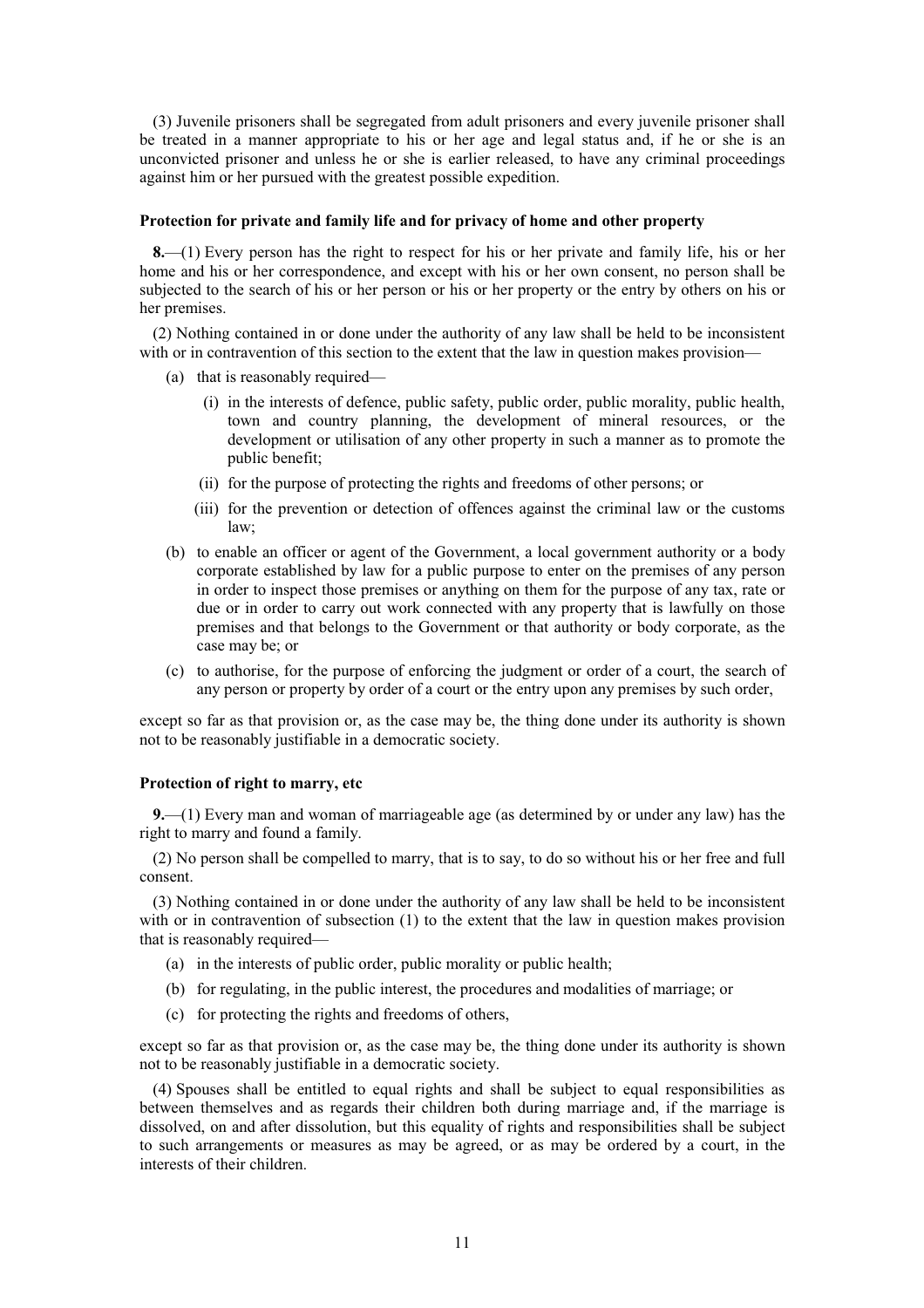#### **Protection of freedom of conscience**

**10.**—(1) Except with his or her consent, no person shall be hindered in the enjoyment of his or her freedom of conscience, and for the purposes of this section the said freedom includes freedom of thought and of religion, freedom to change his or her religion or belief and freedom, either alone or in community with others, and both in public and in private, to manifest and propagate his or her religion or belief in worship, teaching, practice and observance.

(2) Except with his or her consent (or, if he or she is a minor, the consent of his or her guardian) no person attending any place of education shall be required to receive religious instruction or to take part in or attend any religious ceremony or observance.

(3) No religious community or denomination shall be prevented from or hindered in providing religious instruction for persons of that community or denomination in the course of any education provided by that community or denomination whether or not that community or denomination is in receipt of any government subsidy, grant or other form of financial assistance designed to meet, in whole or in part, the cost of such education.

(4) No person shall be compelled to take any oath which is contrary to his or her religion or belief or to take any oath in a manner which is contrary to his or her religion or belief.

(5) Nothing contained in or done under the authority of any law shall be held to be inconsistent with or in contravention of this section to the extent that the law in question makes provision which is reasonably required—

- (a) in the interests of defence, public safety, public order, public morality or public health; or
- (b) for the purpose of protecting the rights and freedoms of other persons, including the right to observe and practise any religion or belief without the unsolicited interference of persons professing any other religion or belief,

except so far as that provision or, as the case may be, the thing done under its authority is shown not to be reasonably justifiable in a democratic society.

(6) Every person who is a parent or legal guardian has the right to respect for his or her liberty to ensure the religious and moral education of his or her children in conformity with his or her own convictions.

(7) References in this section to a religion shall be construed as including references to a religious denomination, and cognate expressions shall be construed accordingly.

### **Protection of the right to education**

**11.**—(1) This section is without prejudice to section 10.

(2) Every child of the appropriate age, as provided by law, shall be entitled to receive primary education which shall, subject to subsection (3), be free.

(3) Every person who is the parent or legal guardian of a child shall be entitled to have his or her child (of whatever age) educated, at his or her own expense unless a law otherwise provides, in a private school (that is to say, a school other than one established by a public authority) and, in such a school, to ensure the religious and moral education of his or her child in accordance with his or her own convictions.

(4) Nothing contained in or done under the authority of any law shall be held to be inconsistent with or in contravention of subsection (3) to the extent that the law in question makes provision requiring private schools, as a condition of their being allowed to operate and on terms no more onerous than are applicable to schools established by a public authority, to satisfy—

- (a) such minimum educational standards (including standards relating to the qualifications of teaching staff and other staff) as may be prescribed by or under that or any other law; and
- (b) such minimum standards imposed in the interests of public order, public morality or public health as may be so prescribed,

except so far as that provision or, as the case may be, the thing done under its authority is shown not to be reasonably justifiable in a democratic society.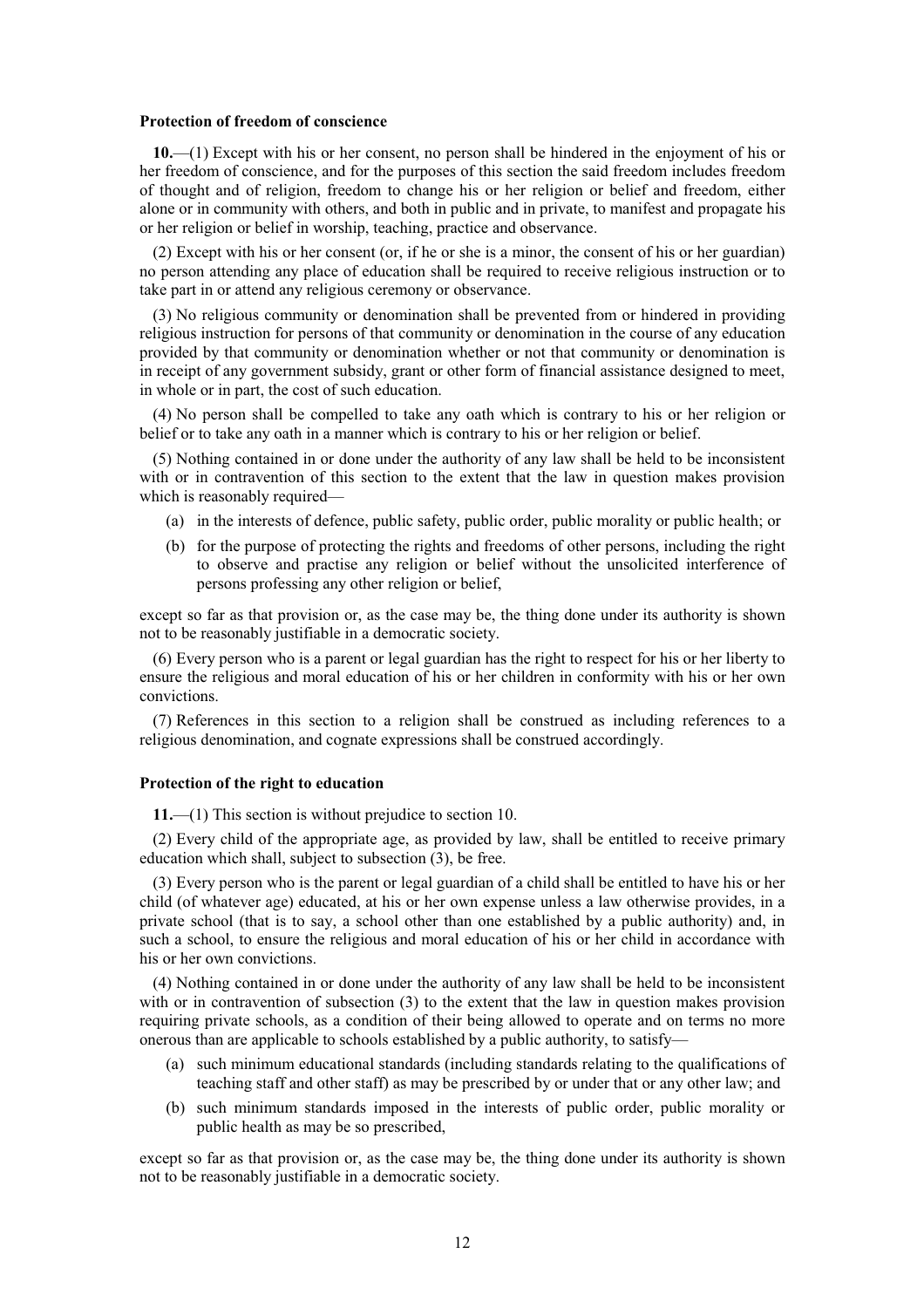#### **Protection of freedom of expression**

**12.**—(1) Except with his or her consent, no person shall be hindered in the enjoyment of his or her freedom of expression, and for the purposes of this section the said freedom includes freedom to hold opinions without interference, freedom to receive and impart (to the public generally or to any person or class of persons) ideas and information without interference, and freedom from interference with his or her correspondence or other means of communication.

(2) Nothing contained in or done under the authority of any law shall be held to be inconsistent with or in contravention of this section to the extent that the law in question makes provision—

- (a) that is reasonably required—
	- (i) in the interests of defence, public safety, public order, public morality or public health; or
	- (ii) for the purpose of protecting the rights, reputations and freedoms of other persons or the private lives of persons concerned in legal proceedings, preventing the disclosure of information received in confidence, maintaining the authority and independence of the courts, regulating telephony, telegraphy, posts, wireless broadcasting, television or other means of communication or regulating public exhibitions or public entertainments; or
- (b) that imposes restrictions upon public officers or teachers that are reasonably required for the purpose of ensuring the proper performance of their functions,

except so far as that provision or, as the case may be, the thing done under its authority is shown not to be reasonably justifiable in a democratic society.

(3) For the purposes of subsection (2)(b) in so far as it relates to public officers, "law" in that subsection includes directions in writing regarding the conduct of public officers generally or any class of public officer issued by the Government.

### **Protection of freedom of assembly and association**

**13.**—(1) Except with his or her consent, no person shall be hindered in the enjoyment of his or her freedom of peaceful assembly and association, that is to say, his or her right to assemble freely and associate with other persons and in particular to form or belong to political parties or to form or belong to trade unions or other associations for the promotion and protection of his or her interests.

(2) Nothing contained in or done under the authority of any law shall be held to be inconsistent with or in contravention of this section to the extent that the law in question makes provision—

- (a) that is reasonably required—
	- (i) in the interests of defence, public safety, public order, public morality or public health;
	- (ii) for the purpose of protecting the rights and freedoms of other persons; or
- (b) that imposes restrictions upon public officers that are reasonably required for the purpose of ensuring the proper performance of their functions,

except so far as that provision or, as the case may be, the thing done under its authority is shown not to be reasonably justifiable in a democratic society.

(3) For the purposes of subsection (2)(b), "law" in that subsection includes directions in writing regarding the conduct of public officers generally or any class of public officer issued by the Government.

#### **Protection of freedom of movement**

**14.**—(1) Except with his or her consent, no person shall be hindered in the enjoyment of his or her freedom of movement, that is to say, the right to move freely throughout the Islands, the right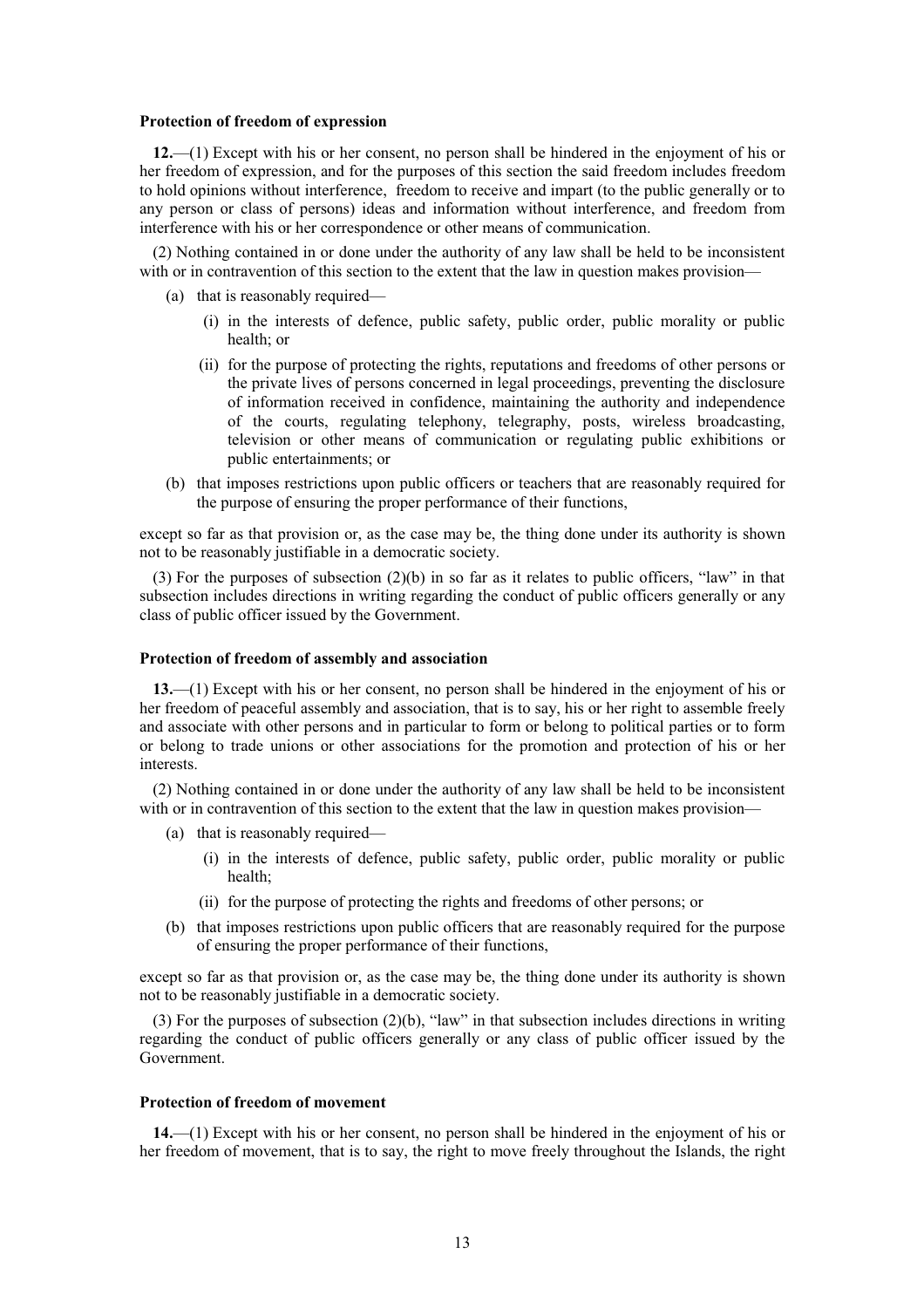to reside in any part of the Islands, the right to enter or leave the Islands and immunity from expulsion from the Islands.

(2) Nothing contained in or done under the authority of any law shall be held to be inconsistent with or in contravention of this section to the extent that the law in question makes provision—

- (a) for the imposition of restrictions on the movement or residence within the Islands or on the right to leave the Islands of persons generally or any class of persons that are reasonably required—
	- (i) in the interests of defence, public safety, public order, public morality or public health; or
	- (ii) for the purpose of protecting the rights and freedoms of other persons,

except so far as that provision or, as the case may be, the thing done under its authority is shown not to be reasonably justifiable in a democratic society;

- (b) for the removal of a person from the Islands to be tried or punished in some other country for a criminal offence under the law of that country or to undergo imprisonment in some other country in execution of the sentence of a court in respect of a criminal offence under the law of the Islands of which he or she has been convicted;
- (c) for the imposition of restrictions on the movement or residence within the Islands or the right to leave the Islands of public officers that are reasonably required for the purpose of ensuring the proper performance of their functions;
- (d) for the imposition of restrictions on persons who are not Belongers; but—
	- (i) no restriction may be imposed by virtue only of this paragraph on the right of any such person, so long as he or she is lawfully present in the Islands, to move freely throughout the Islands and to reside anywhere in the Islands;
	- (ii) no restriction may be imposed by virtue only of this paragraph on the right of any such person to leave the Islands; and
	- (iii) no such person shall be liable, by virtue only of this paragraph, to be expelled from the Islands unless the requirements specified in subsection (5) are satisfied;
- (e) for the imposition of restrictions on the acquisition or use by any person of land or other property in the Islands;
- (f) for the imposition of restrictions, by order of a court, on the movement or residence within the Islands of any person or on any person's right to leave the Islands either in consequence of his or her having been found guilty of a criminal offence under the law of the Islands or for the purpose of ensuring a fair trial or that he or she appears before a court at a later date for trial of such a criminal offence or for proceedings preliminary to trial or for proceedings relating to his or her extradition or lawful removal from the Islands; or
- (g) for the imposition of restrictions on the right of any person to leave the Islands that are reasonably required in order to secure the fulfilment of any obligation imposed by law, except so far as the provision or, as the case may be, the thing done under its authority is shown not to be reasonably justifiable in a democratic society.

(3) For the purposes of subsection (2)(c), "law" in that subsection includes directions in writing regarding the conduct of public officers generally or any class of public officer issued by the Government.

(4) Any restriction on a person's freedom of movement which is involved in his or her lawful detention shall not be held to be inconsistent with or in contravention of this section.

(5) The requirements to be satisfied for the purposes of subsection (2)(d) (that is to say, before a person who is not a Belonger may be expelled from the Islands) are as follows—

(a) the decision to expel him or her is taken by an authority, in a manner and on grounds prescribed by law;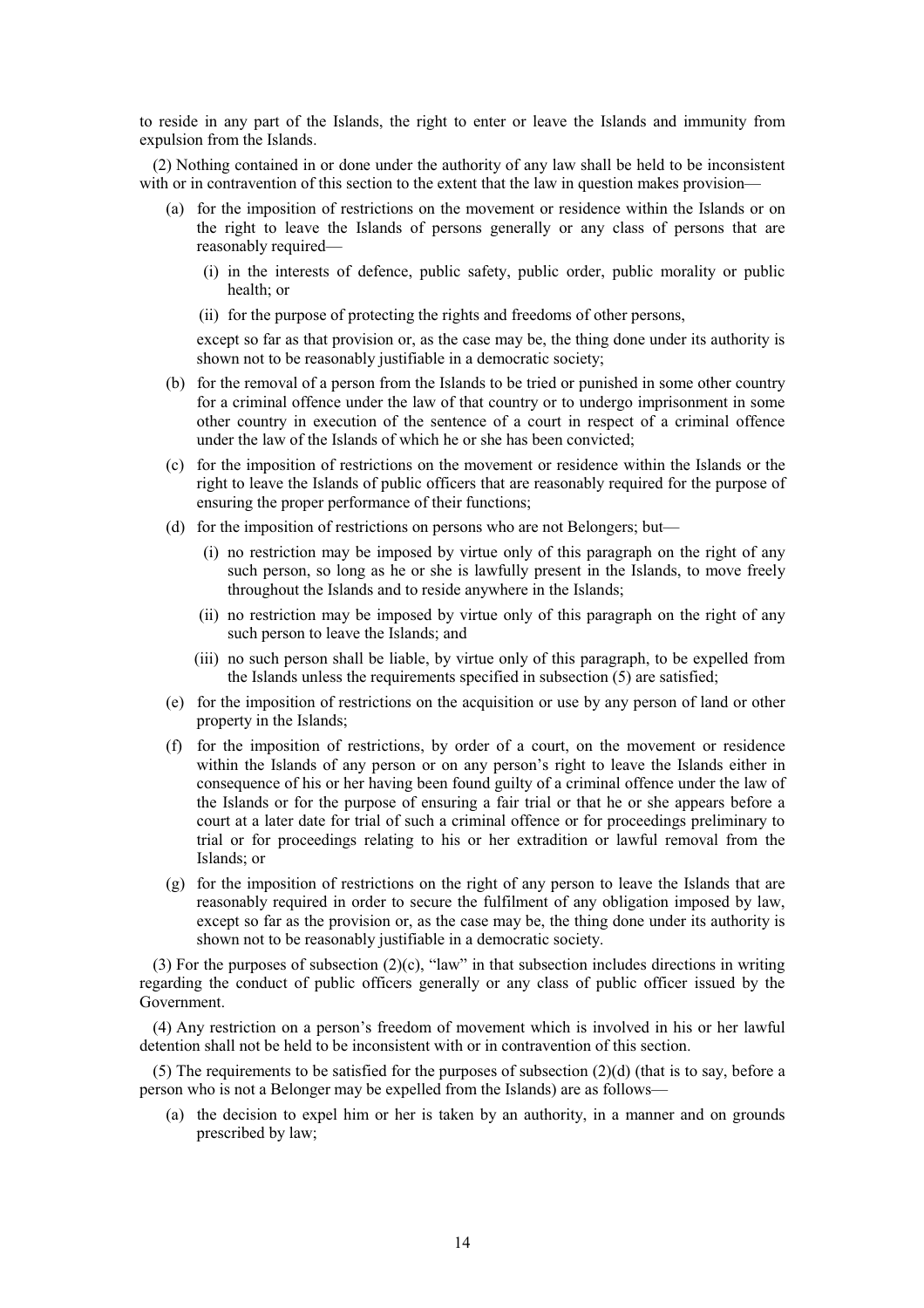- (b) he or she has the right, save where the interests of defence, public safety or public order otherwise require, to submit reasons against his or her expulsion to a competent authority prescribed by law;
- (c) he or she has the right, save as aforesaid, to have his or her case reviewed by a competent authority prescribed by law; and
- (d) he or she has the right, save as aforesaid, to be represented for the purposes of paragraphs (b) and (c) before the competent authority or some other person or authority designated in that behalf by the competent authority.

#### **Protection from discrimination**

**15.**—(1) Subject to subsections (4), (5) and (8), no law shall make any provision which is discriminatory either of itself or in its effect.

(2) Subject to subsections (6), (8) and (9), no person shall be treated in a discriminatory manner by any person acting by virtue of any law or in the performance of the functions of any public office or any public authority.

(3) In this section, "discriminatory" means affording different treatment to different persons attributable wholly or mainly to their respective descriptions such as by race, national or social origin, political or other opinion, colour, religion, language, creed, association with a national minority, property, sex, birth or other status whereby persons of one such description are subjected to disabilities or restrictions to which persons of another such description are not made subject or are accorded privileges or advantages which are not accorded to persons of another such description.

(4) Subsection (1) shall not apply to any law so far as that law makes provision—

- (a) for the appropriation of revenues or other funds of the Islands or for the imposition of taxation (including the levying of fees for the grant of licences);
- (b) with respect to the entry into or exclusion from, or the employment, engaging in any business or profession, movement or residence within, the Islands of persons who are not Belongers;
- (c) for the application, in the case of persons of any such description as is mentioned in subsection (3) (or of persons connected with such persons) of the law with respect to adoption, marriage, divorce, burial, devolution of property on death or other like matters that is the personal law applicable to persons of that description; or
- (d) whereby persons of any such description as is mentioned in subsection (3) may be subjected to any disability or restriction or may be accorded any privilege or advantage which, having regard to its nature and to special circumstances pertaining to those persons or to persons of any other such description, is reasonably justifiable in a democratic society.

(5) Nothing contained in any law shall be held to be inconsistent with or in contravention of subsection (1) to the extent that it requires a person to be a Belonger or to possess any other qualification (not being a qualification specifically relating to any such description as is mentioned in subsection (3)) in order to be eligible for appointment to any office in the public service or in a disciplined force or any office in the service of a local government authority or of a body corporate established directly by any law for public purposes.

(6) Subsection (2) shall not apply to anything which is expressly or by necessary implication authorised to be done by any such provision of law as is referred to in subsection (4) or (5).

(7) Subject to subsection (8), no person shall be treated in a discriminatory manner in respect of access to any of the following places to which the general public have access, namely, shops, hotels, restaurants, eating-houses, licensed premises, places of entertainment or places of resort.

(8) Nothing contained in or done under the authority of any law shall be held to be inconsistent with or in contravention of this section to the extent that the law in question makes provision whereby persons of any such description as is mentioned in subsection (3) may be subjected to any restrictions on the rights and freedoms guaranteed by sections 8, 9, 10, 11, 12, 13 and 14,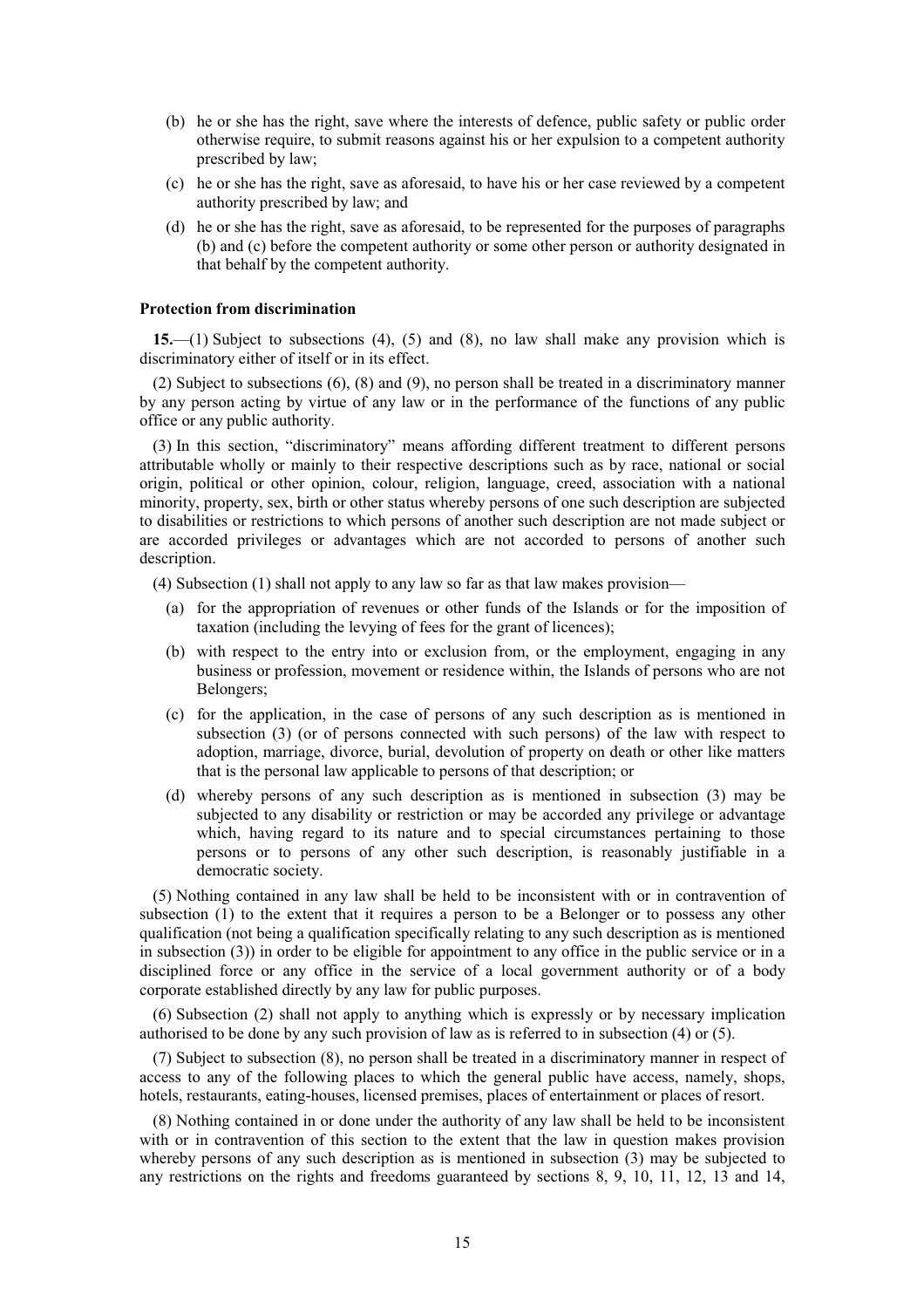being such a restriction as is authorised by section 8(2)(a), 9(3), 10(5), 11(4), 12(2), 13(2) or  $14(2)(a)$ , as the case may be.

(9) Nothing in subsection (2) shall affect any discretion relating to the institution, conduct or discontinuance of civil or criminal proceedings in any court that is vested in any person by or under this Constitution or any other law.

## **Protection from deprivation of property**

**16.**—(1) No property of any description shall be compulsorily taken possession of, and no interest in or right over property of any description shall be compulsorily acquired, except where the following conditions are satisfied, that is to say—

- (a) the taking of possession or acquisition is necessary or expedient in the interests of defence, public safety, public order, public morality, public health, town and country planning or the development or utilisation of any property in such a manner as to promote the public benefit or the economic well-being of the community; and
- (b) there is reasonable justification for the causing of any hardship that may result to any person having an interest in or right over the property; and
- (c) provision is made by a law applicable to that taking of possession or acquisition—
	- (i) for the prompt payment of adequate compensation; and
	- (ii) securing to any person having an interest in or right over the property a right of access to the Supreme Court, whether direct or on appeal from any other authority, for the determination of his or her interest or right, the legality of the taking of possession or acquisition of the property, interest or right, and the amount of any compensation to which he or she is entitled, and for the purpose of obtaining prompt payment of that compensation; and
	- (iii) giving to any party to proceedings in the Supreme Court relating to such a claim the same rights of appeal as are accorded generally to parties to civil proceedings in that Court sitting as a court of original jurisdiction.

(2) Nothing contained in or done under the authority of any law shall be held to be inconsistent with or in contravention of subsection  $(1)$ —

- (a) to the extent that the law in question makes provision for the taking of possession or acquisition of any property, interest or right—
	- (i) in satisfaction of any tax, rate or due;
	- (ii) by way of penalty for breach of any law or forfeiture in consequence of a breach of any law;
	- (iii) as an incident of a lease, tenancy, mortgage, charge, bill of sale, pledge or contract;
	- (iv) by way of the taking of a sample for the purposes of any law;
	- (v) where the property consists of an animal upon its being found trespassing or straying;
	- (vi) in the execution of judgments or orders of a court;
	- (vii) by reason of its being in a dilapidated or dangerous state or injurious to the health of human beings, animals or plants;
	- (viii) in consequence of any law with respect to prescription or the limitation of actions; or
	- (ix) for so long only as may be necessary for the purposes of any examination, investigation, trial or inquiry, or, in the case of land, for the purposes of carrying out on it work of reclamation, drainage, soil conservation or the conservation of other natural resources or work relating to agricultural development or improvement (being work relating to such development or improvement that the owner or occupier of the land has been required, and has, without reasonable and lawful excuse, refused or failed to carry out),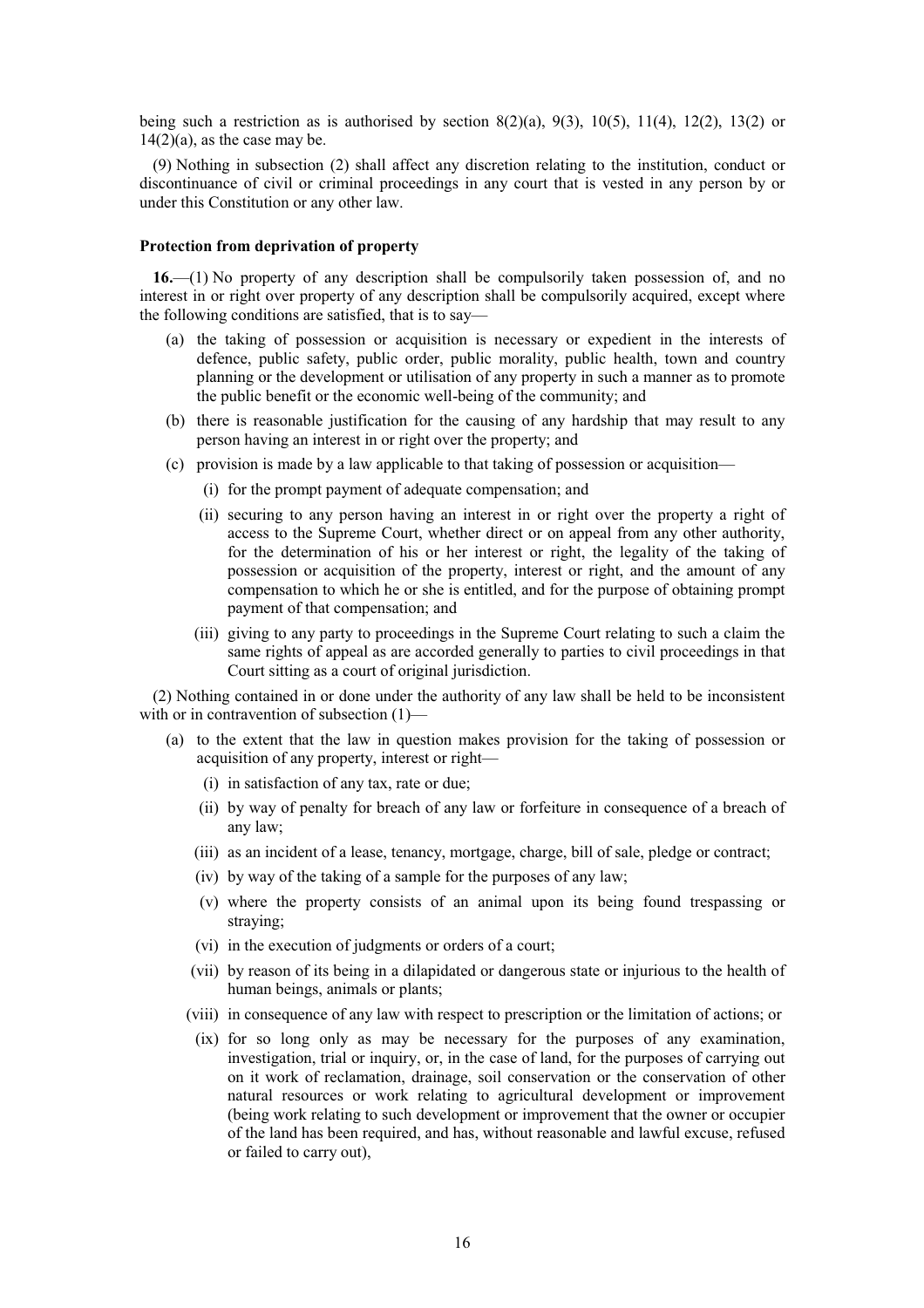except so far as that provision or, as the case may be, the thing done under its authority is shown not to be reasonably justifiable in a democratic society; or

- (b) to the extent that the law in question makes provision for the taking of possession or acquisition of any of the following property (including an interest in or right over property), that is to say—
	- (i) enemy property;
	- (ii) property of a deceased person, a person of unsound mind or a minor, for the purpose of its administration for the benefit of the persons entitled to the beneficial interest in it;
	- (iii) property of a person adjudged bankrupt or a body corporate in liquidation, for the purpose of its administration for the benefit of the creditors of the bankrupt or body corporate and, subject thereto, for the benefit of other persons entitled to the beneficial interest in the property; or
	- (iv) property subject to a trust, for the purpose of vesting the property in persons appointed as trustees under the instrument creating the trust or by a court or, by order of a court, for the purpose of giving effect to the trust.

(3) Nothing contained in or done under the authority of any law shall be held to be inconsistent with or in contravention of subsection (1) to the extent that the law in question makes provision for the compulsory taking of possession in the public interest of any property, or the compulsory acquisition in the public interest of any interest in or right over property, where that property, interest or right is held by a body corporate established by law for public purposes in which no moneys have been invested other than moneys provided from public funds.

#### **Provisions for periods of public emergency**

**17.**—(1) Nothing contained in or done under the authority of any regulation made under the Emergency Powers Orders in Council 1939 to 1973(**a**) or any other law in force in the Islands to like effect shall be held to be inconsistent with or in contravention of section 5, section 6 other than subsections (4), (5) and (6) thereof or any provision of sections 7 to 16 (inclusive) to the extent that the regulation in question makes in relation to any period of public emergency provision, or authorises the doing during any such period of anything, that is reasonably justifiable in the circumstances of any situation arising or existing during that period for the purpose of dealing with that situation.

(2) Where any person who is lawfully detained in pursuance of such a regulation as is referred to in subsection (1) so requests at any time during the period of that detention (but if that person has already made such a request during that period, not earlier than six months after he or she last made such a request during that period), his or her case shall within one month of making the request be reviewed by an independent and impartial tribunal established by law and presided over by a person appointed by the Chief Justice.

(3) On any review by a tribunal in pursuance of this section of the case of a detained person, the tribunal may make recommendations concerning the necessity or expediency of continuing his or her detention to the authority by which it was ordered but, unless it is otherwise prescribed, that authority shall not be obliged to act in accordance with any such recommendations.

#### **Enforcement of fundamental rights**

**18.**—(1) If any person alleges that any of the foregoing provisions of this Part has been, is being or is likely to be contravened in relation to him or her, then, without prejudice to any other action with respect to the same matter which is lawfully available, that person may apply to the Supreme Court for redress.

(2) The Supreme Court shall have original jurisdiction—

<sup>(</sup>**a**) See S.I. 1952/2031 (1952 I. p.620). The relevant amending instruments are S.I. 1956/731, 1963/88, 1633, 1964/267, 1199, 1965/131, 1968/724, 1973/759.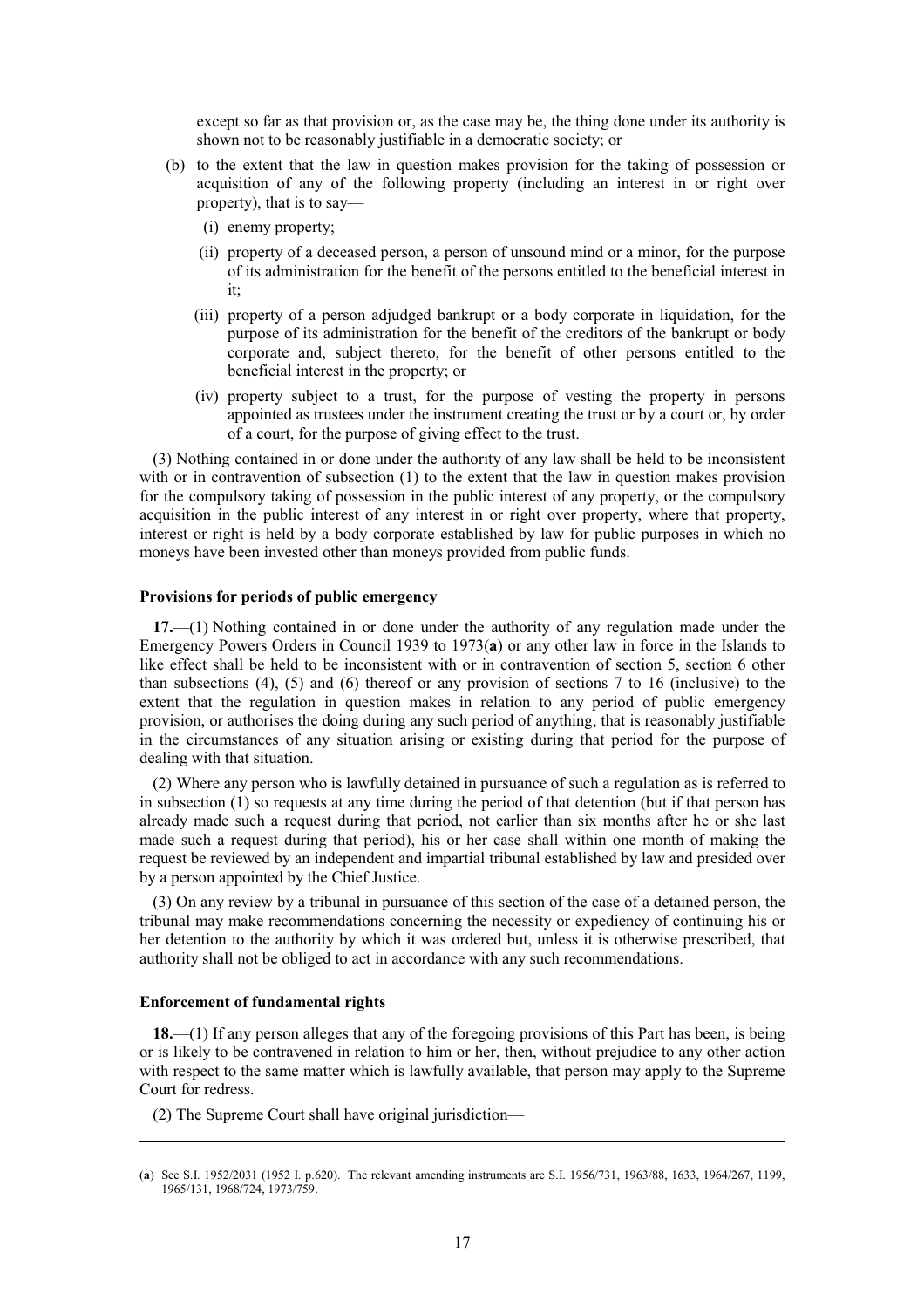- (a) to hear and determine any application made by any person in pursuance of subsection (1); and
- (b) to determine any question arising in the case of any person which is referred to it in pursuance of subsection (3),

and may make such orders, issue such writs and give such directions as it may consider appropriate for the purpose of enforcing or securing the enforcement of any of the foregoing provisions of this Part to the protection of which the person concerned is entitled; but the Supreme Court shall not exercise its powers under this subsection if it is satisfied that adequate means of redress are or have been available to the person concerned under any other law.

(3) If, in any proceedings in any court established in the Islands other than the Supreme Court or the Court of Appeal, any question arises as to the contravention of any of the foregoing provisions of this Part, the court in which the question has arisen shall refer the question to the Supreme Court, unless, in its opinion, the raising of the question is merely frivolous or vexatious.

(4) An appeal shall lie as of right to the Court of Appeal from any final determination of any application or question by the Supreme Court under this section, and an appeal shall lie as of right to Her Majesty in Council from the final determination by the Court of Appeal of the appeal in any such case; but no appeal shall lie from a determination by the Supreme Court under this section dismissing an application on the ground that it is frivolous or vexatious.

(5) A law made under section 59 may confer upon the Supreme Court such powers in addition to those conferred by this section as may appear to be necessary or desirable for the purpose of enabling the Court more effectively to exercise the jurisdiction conferred upon it by this section.

(6) Any such law may make, or provide for the making of, provision with respect to the practice and procedure—

- (a) of the Supreme Court in relation to the jurisdiction and powers conferred upon it by or under this section;
- (b) of the Supreme Court or the Court of Appeal in relation to appeals under this section from determinations of the Supreme Court or the Court of Appeal; and
- (c) of other courts in relation to references to the Supreme Court under subsection (3),

including provision with respect to the time within which any application, reference or appeal shall or may be made or brought.

### **Interpretation of Part I**

**19.**—(1) In this Part, unless it is otherwise expressly provided or required by the context—

"contravention" in relation to any requirement includes a failure to comply with that requirement, and cognate expressions shall be construed accordingly;

"court" means any court of law or tribunal having jurisdiction in the Islands, including Her Majesty in Council, but excepting, save in section 4, a court constituted by or under disciplinary law;

"disciplinary law" means a law regulating the discipline of any disciplined force;

"disciplined force" means—

- (a) a naval, military or air force;
- (b) any police force or prison service of the Islands;

"member" in relation to a disciplined force includes any person who, under the law regulating the discipline of that force, is subject to that discipline;

"minor" means a person who has not attained the age of eighteen years;

"period of public emergency" means any period during which—

(a) Her Majesty is at war; or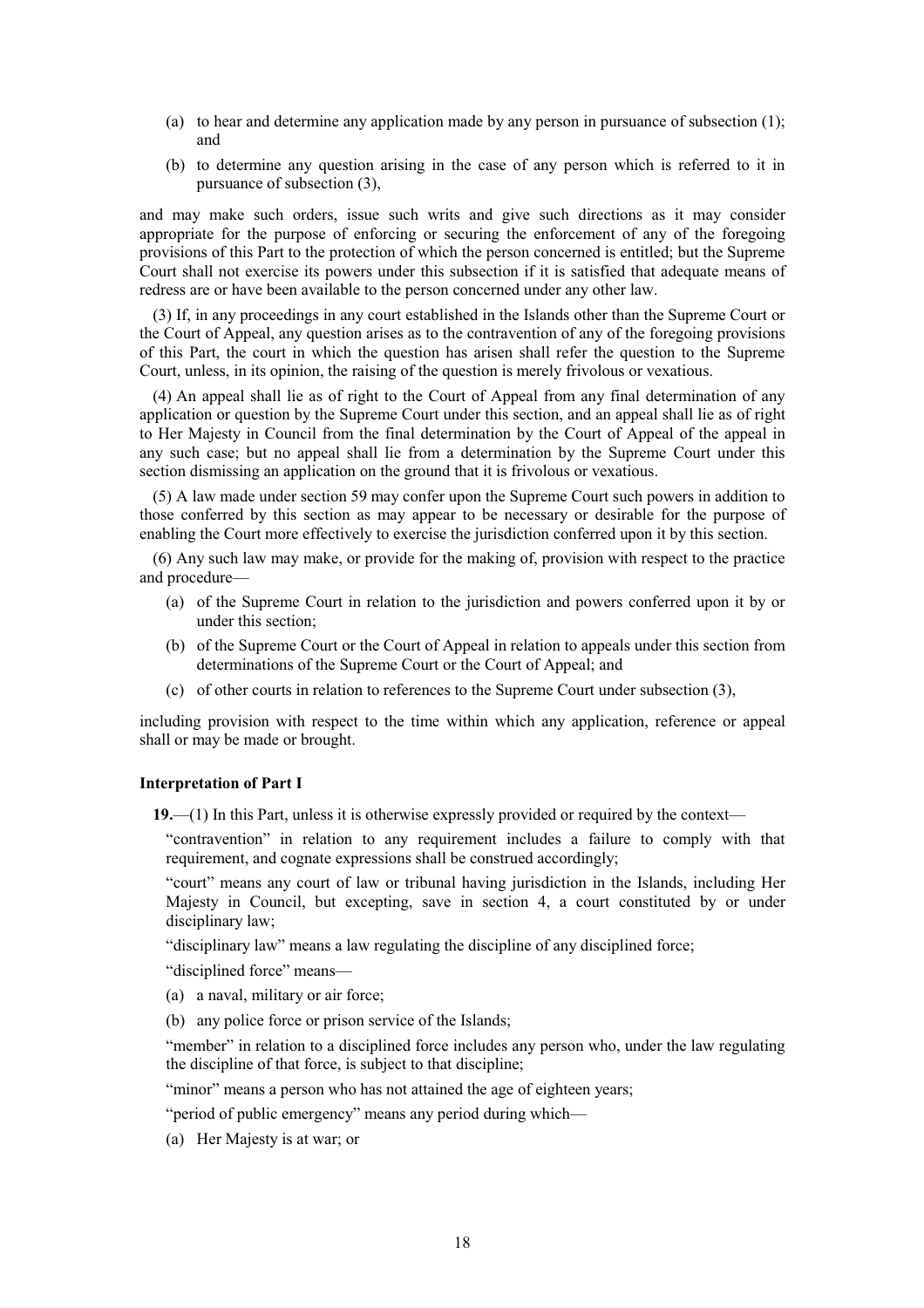(b) there is in force in the Islands a proclamation of emergency under the Emergency Powers Orders in Council 1939 to 1973 or under any other law in force in the Islands to like effect.

(2) In relation to any person who is a member of a disciplined force raised under the law of the Islands, nothing contained in or done under the authority of the disciplinary law of that force shall be held to be inconsistent with or in contravention of the provisions of this Part other than sections 2, 3 and 4.

(3) In relation to any person who is a member of a disciplined force raised otherwise than as aforesaid and lawfully present in the Islands, nothing contained in or done under the authority of the disciplinary law of that force shall be held to be inconsistent with or in contravention of any provisions of this Part.

# PART II

# THE GOVERNOR

#### **The Governor**

**20.**—(1) There shall be a Governor of the Turks and Caicos Islands who shall be appointed by Her Majesty by Commission under Her Sign Manual and Signet and shall hold office during Her Majesty's pleasure.

(2) The Governor shall have such functions as may be conferred upon him or her by or under this Constitution or any other law and such other functions as Her Majesty may from time to time be pleased to assign to him or her and, subject to this Constitution and, in the case of functions conferred upon him or her by or under any other law, subject to that law, shall perform all such functions (including functions which are expressed by this Constitution to be exercisable in his or her discretion or which the Governor is directed by this Constitution to exercise in his or her own judgement) according to such instructions, if any, as may be given to him or her by Her Majesty; but the question whether or not the Governor has in any matter complied with any such instructions shall not be inquired into by any court.

(3) A person appointed to the office of Governor shall, before assuming the functions of that office, make oaths of allegiance and for the due execution of that office in the forms set out in the Schedule to this Constitution.

## **Emoluments of Governor**

**21.** The holder of the office of Governor shall receive such emoluments as may for the time being be fixed by a Secretary of State by directions in writing, and those emoluments are hereby charged on and shall be paid out of the revenues of the Islands.

#### **Deputy Governor**

**22.**—(1) There shall be a Deputy Governor who shall be a Belonger and shall be appointed by the Governor in pursuance of instructions given by Her Majesty through a Secretary of State, and who shall hold office during Her Majesty's pleasure.

(2) If the office of Deputy Governor is vacant or the person holding that office is acting in the office of Governor under section 23 or is for any reason unable to perform the functions of the office of Deputy Governor, then the Governor, acting in his or her discretion, may appoint a person who is a Belonger to act as Deputy Governor and any such person shall continue to act until his or her appointment is revoked by the Governor, acting in his or her discretion.

(3) The Deputy Governor shall assist the Governor in the exercise of his or her functions, and shall have such functions, not of a ministerial nature, as (subject to this Constitution and any other law) may be assigned to him or her by the Governor, acting in his or her discretion.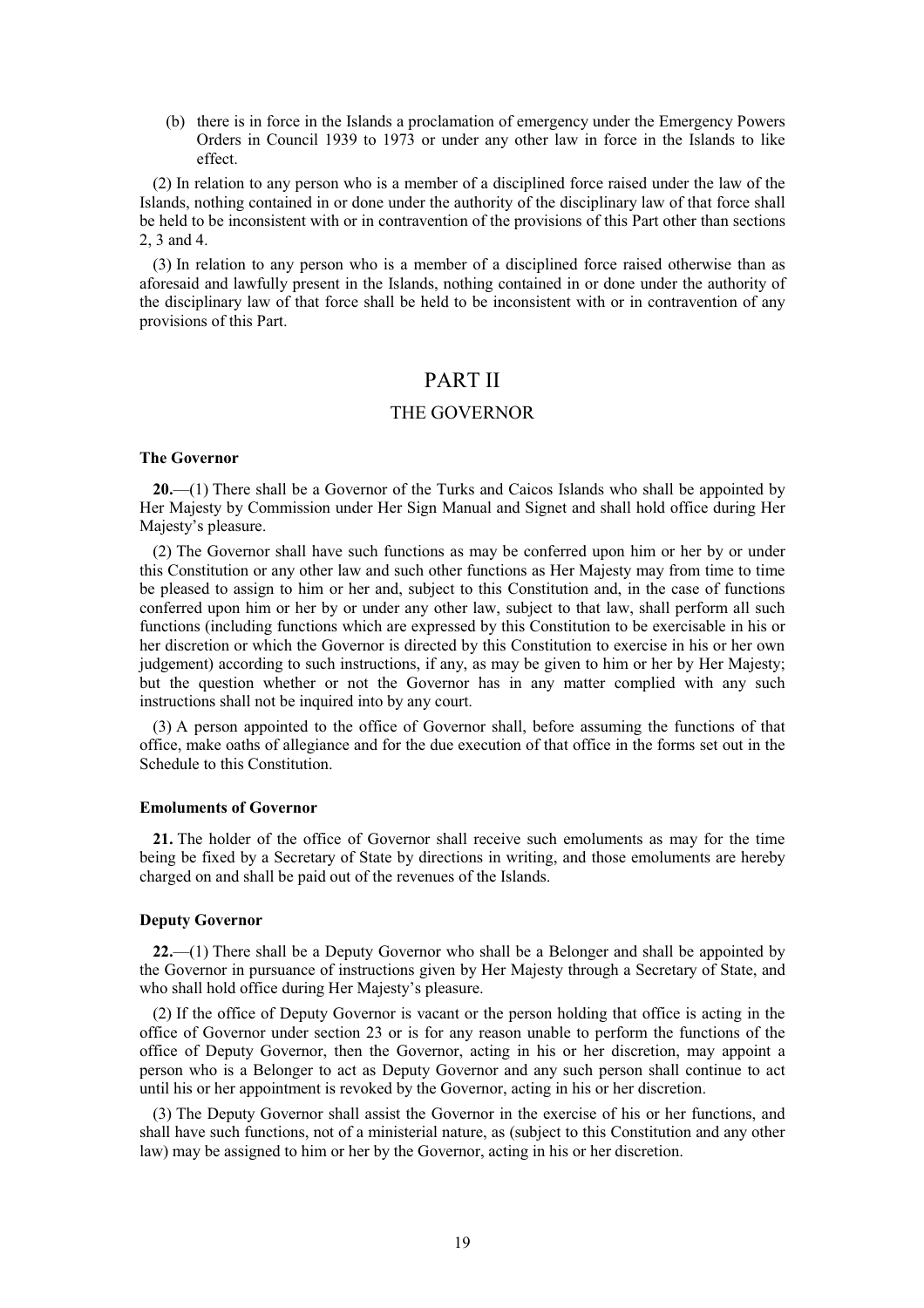#### **Acting Governor**

**23.**—(1) During any period when the office of Governor is vacant or the Governor is absent from the Islands or is for any reason unable to perform the functions of that office, those functions shall, during Her Majesty's pleasure, be assumed and performed by the person holding the office of—

- (a) Deputy Governor; or
- (b) Attorney General; or
- (c) Permanent Secretary, Finance,

in that order, or by such other person as Her Majesty may designate in that behalf by instructions given through a Secretary of State.

(2) Before assuming the functions of the office of Governor, any such person shall make oaths of allegiance and for the due execution of that office in the forms set out in the Schedule to this Constitution.

(3) A person shall not continue to perform the functions of the office of Governor under this section after the person holding that office or some other person having a prior right to perform those functions has notified him or her that he or she is about to assume or resume those functions.

(4) For the purposes of this section (and without prejudice to section 99(11)), the Governor shall not be regarded as absent from the Islands or as unable to perform the functions of his or her office at any time when there is a subsisting appointment of a deputy under section 24.

#### **Governor's deputy**

**24.**—(1) Whenever the Governor—

- (a) has occasion to be absent from the seat of government but not from the Islands; or
- (b) has occasion to be absent from the Islands for a period which he or she has reason to believe will be of short duration; or
- (c) is suffering from an illness which he or she has reason to believe will be of short duration,

he or she may, by instrument in writing, appoint one of the persons holding one of the offices mentioned in paragraph (a), (b) or (c) of section 23(1), in that order, or if no such person is available, such other person as he or she may designate, to be his or her deputy during such absence or illness and in that capacity to perform on his or her behalf such of the functions of the office of Governor as may be specified in that instrument.

(2) The power and authority of the Governor shall not be abridged, altered or in any way affected by the appointment of a deputy under this section and, subject to this Constitution and any other law by or under which any function which a deputy is authorised to perform is conferred, the deputy shall comply with all instructions that may from time to time be given to him or her by Her Majesty through a Secretary of State or by the Governor; but the question whether or not the deputy has in any matter complied with any such instructions shall not be inquired into by any court.

(3) A person appointed as a deputy under this section shall not continue to perform his or her functions as such after the Governor, or some other person with a prior right of appointment as deputy, has notified him or her that he or she is about to assume or resume those functions.

(4) Subject to subsection (3), a person appointed as deputy under this section shall hold that office for such period as may be specified in the instrument by which he or she is appointed, but his or her appointment may be revoked at any time by Her Majesty through a Secretary of State or by the Governor.

(5) In this section "the Governor" does not include a deputy appointed under this section.

(6) In the exercise of any power conferred upon him or her by this section the Governor shall act in his or her discretion.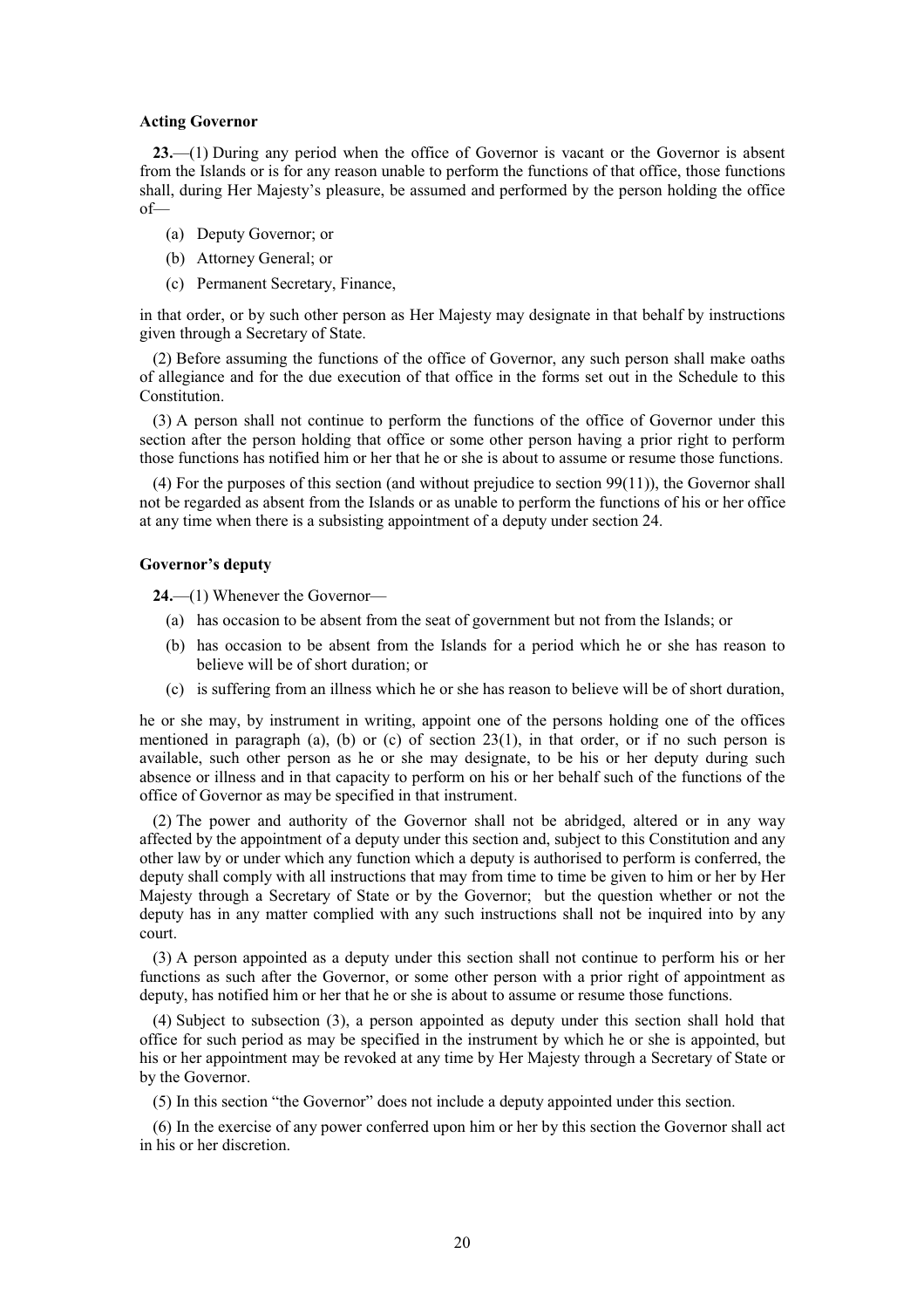#### **Exercise of Governor's functions**

**25.**—(1) Subject to this section, the Governor shall consult the Cabinet on the formulation of policy and in the exercise of all functions conferred upon him or her by this Constitution or any other law, except—

- (a) when acting under instructions given to him or her by Her Majesty through a Secretary of State;
- (b) when exercising any function conferred upon the Governor by this Constitution or any other law which is expressed to be exercisable by the Governor in his or her discretion or in his or her judgement or in accordance with the recommendation or advice of, or after consultation with, any person or authority other than the Cabinet; or
- (c) subject to section 33(5), in any case which, in his or her judgement, involves a matter for which he or she is responsible under section 33(1).

(2) In any case in which the Governor is required by this section to consult the Cabinet, he or she shall, subject to section 33(5), act in accordance with the advice given to him or her by the Cabinet unless he or she is instructed by Her Majesty through a Secretary of State to do otherwise.

(3) For the avoidance of doubt, no proposed decision of the Cabinet shall be taken where the Governor has referred to a Secretary of State the advice given to him or her in relation thereto with a view to the possibility of instructions under subsection (2), until the Governor notifies the Cabinet that no such instructions will be issued.

(4) Where the Governor is by this Constitution or any other law directed to exercise any function after consultation with any person or authority other than the Cabinet he or she shall not be obliged to exercise that function in accordance with the advice of that person or authority.

(5) Where the Governor is by this Constitution or any other law directed to exercise any function in accordance with the recommendation or advice of, or after consultation with, any person or authority, the question whether he or she has so exercised that function shall not be inquired into by any court.

# PART III

## THE EXECUTIVE

#### **Executive authority**

**26.**—(1) The executive authority of the Turks and Caicos Islands is vested in Her Majesty.

(2) Subject to this Constitution, the executive authority of the Turks and Caicos Islands shall be exercised on behalf of Her Majesty by the Governor, either directly or through officers subordinate to him or her.

(3) Nothing in this section shall preclude persons or authorities other than the Governor from exercising such functions as are or may be conferred upon them by any law.

#### **The Cabinet**

**27.**—(1) There shall be a Cabinet for the Turks and Caicos Islands, which shall consist of—

- (a) the Governor;
- (b) a Premier appointed by the Governor in accordance with subsection (2);
- (c) six other Ministers appointed by the Governor, acting in accordance with the advice of the Premier, from among the elected or appointed members of the House of Assembly, one of whom may, in accordance with such advice, be appointed by the Governor as Deputy Premier; and
- (d) the Attorney General.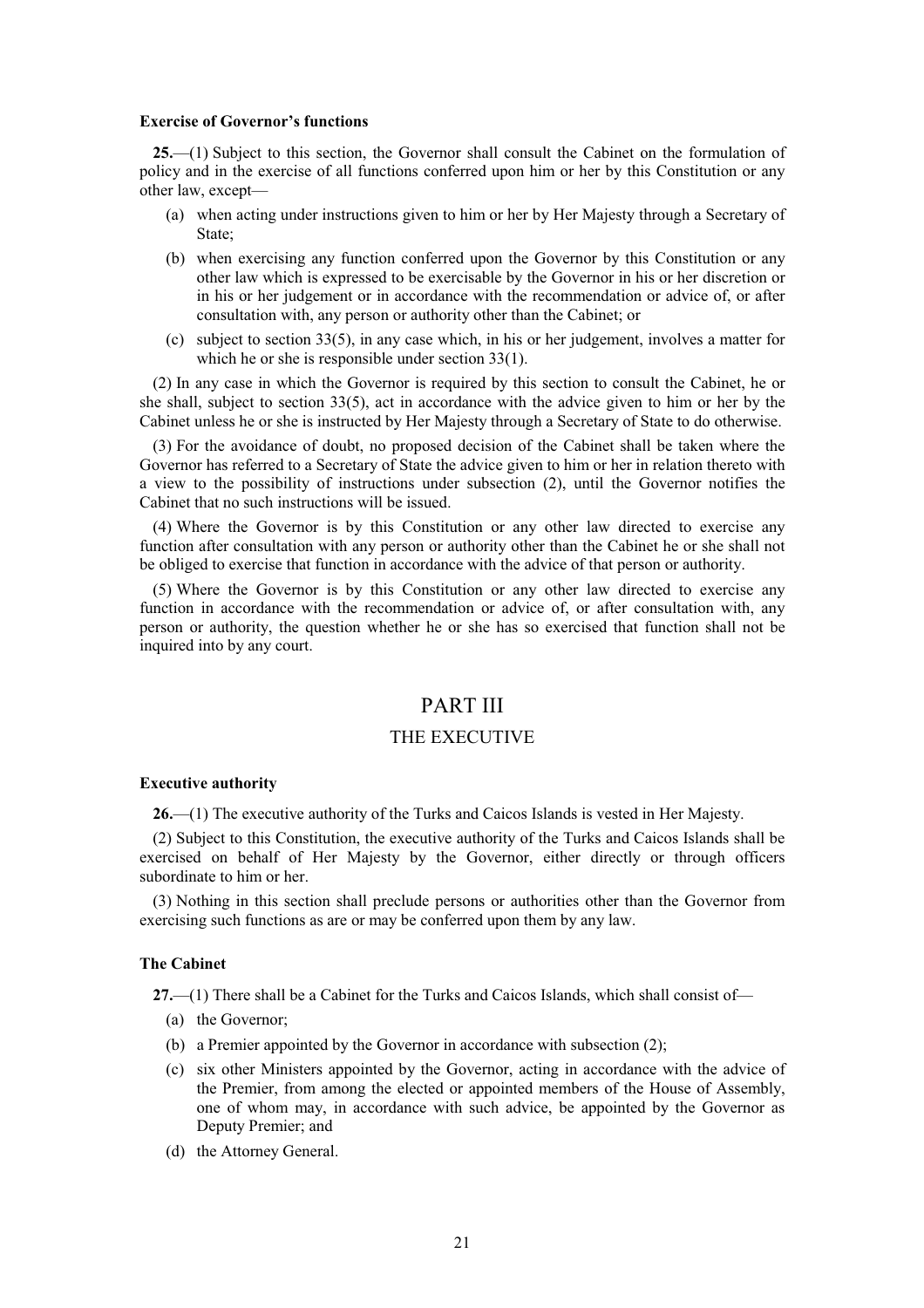(2) The Governor shall appoint as Premier the elected member of the House of Assembly who demonstrates to the Governor in writing that he or she commands the support of a majority of the elected members of the House.

(3) Appointments of the Premier and the other Ministers shall be made by the Governor by instrument under the public seal.

(4) If occasion arises for making an appointment of any Minister between a dissolution of the House of Assembly and the polling in the next following general election, a person who was an elected or appointed member of the House immediately before the dissolution may be appointed as a Minister as if he or she were still a member of the House.

(5) The Governor shall, without delay, report to Her Majesty through a Secretary of State every appointment made under this section.

(6) The number of Ministers referred to in subsection  $(1)(c)$  may be increased by a law made in pursuance of section 41(2) which increases the number of elected members of the House of Assembly; but in no circumstances may the number of such Ministers, taken together with the Premier, exceed one third of the total number of members of the House of Assembly.

### **Oaths**

**28.** The members of the Cabinet, other than the Governor, shall each, before entering upon the duties of his or her office as such member, make before the Governor oaths of allegiance and for the due execution of his or her office in the forms set out in the Schedule to this Constitution.

#### **Tenure of office by Premier**

**29.**—(1) The Governor shall revoke the appointment of the Premier if a motion that the House of Assembly should declare a lack of confidence in the Government receives the affirmative votes of a majority of the elected members of the House; but before so revoking the Premier's appointment, the Governor shall consult the Premier and if the Premier so requests, the Governor, acting in his or her discretion, may dissolve the House of Assembly instead of revoking the appointment.

(2) The Premier shall vacate his or her office if, after the polling in a general election and before the House of Assembly first meets thereafter, the Governor, acting in his or her discretion, informs the Premier that he or she is about to appoint another person as Premier under section 27(2).

### **Tenure of office by Ministers**

**30.**—(1) Any Minister shall vacate his or her office—

- (a) if he or she ceases to be a member of the House of Assembly for any reason other than a dissolution;
- (b) if he or she is not a member of the House of Assembly when it first meets after a general election;
- (c) if he or she resigns his or her office by writing under his or her hand addressed to the Governor; or
- (d) if he or she is absent from the Islands or absent from three consecutive meetings of the Cabinet without—
	- (i) in the case of the Premier, having given the Governor prior notice of such absence; or
	- (ii) in the case of any other Minister, having obtained prior permission for such absence from the Premier.
- (2) A Minister other than the Premier shall also vacate his or her office if—
	- (a) the Premier vacates his or her office; or
	- (b) his or her appointment is revoked by the Governor, acting in accordance with the advice of the Premier, by instrument under the public seal.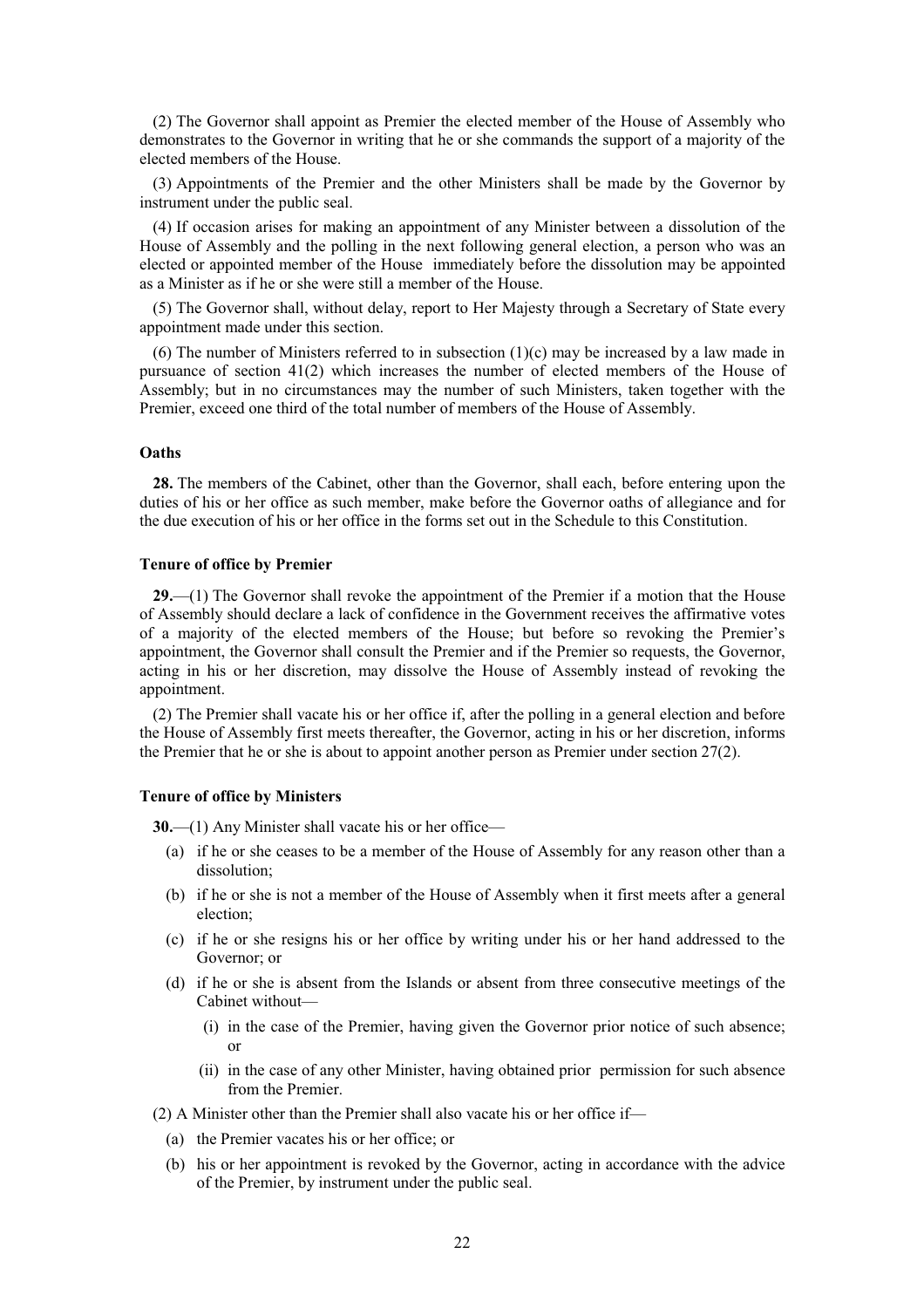#### **Performance of functions of Premier in certain events**

**31.**—(1) If the Premier is unable, due to illness or his or her absence from the Islands, to perform the functions of his or her office, the Governor may authorise any other Minister to perform those functions.

(2) In exercising his or her powers under this section the Governor shall act in accordance with the advice of the Premier unless, in the Governor's judgement, it is impracticable to obtain the Premier's advice owing to his or her illness or absence, in which case the Governor shall exercise the power acting in his or her discretion.

(3) Any authority given under this section shall be conferred by the Governor by instrument under the public seal, and may be revoked in like manner.

#### **Assignment of responsibilities to members of Cabinet**

**32.**—(1) Subject to subsections (2) and (3), the Governor, acting after full consultation with and on the advice of the Premier, may by directions in writing charge any member of the Cabinet with responsibility for the conduct (subject to this Constitution and any other law) of any business of the Government, including responsibility for the administration of any department of government.

(2) In exercising his or her functions under subsection (1), the Governor shall act in accordance with the advice of the Premier unless he or she is instructed by a Secretary of State to do otherwise.

(3) Without prejudice to section 33(3), a member of the Cabinet shall not be charged with responsibility under this section for any of the matters mentioned in section 33(1).

(4) A member of the Cabinet charged with responsibility for any matter under this section shall exercise his or her responsibility in accordance with the policies of the Government as determined by the Cabinet and in accordance with the principle of the collective responsibility of the members of the Cabinet for the policies and decisions of the Government.

(5) The Governor, acting in his or her discretion, may at any time call for any official papers or seek any official information or advice which is available to a member of the Cabinet with respect to any matter for which that member is charged with responsibility under this section.

#### **Governor's special responsibilities**

**33.**—(1) The Governor, acting in his or her discretion, shall be responsible for the conduct, subject to this Constitution, of any business of the Government with respect to the following matters—

- (a) defence;
- (b) external affairs;
- (c) the regulation of international financial services;
- (d) internal security, including the Police Force;
- (e) the appointment of any person to any public office, the suspension, termination of appointment, dismissal or retirement of any public officer, or the taking of any disciplinary action in respect of such an officer, the application to any public officer of the terms or conditions of employment of the public service for which financial provision has been made, or the organisation of the public service in so far as it does not involve new financial provision.

(2) The Governor, acting in his or her discretion, may assign to a member of the Cabinet responsibility for the conduct on behalf of the Governor of any business in the House of Assembly with respect to any of the matters mentioned in subsection  $(1)$ .

(3) The Governor, acting in his or her discretion, may by directions in writing delegate, with the prior approval of a Secretary of State, to the Premier or any other Minister designated by him or her after consultation with the Premier such responsibility for matters relating to external affairs or internal security as the Governor may think fit upon such conditions as he or she may impose.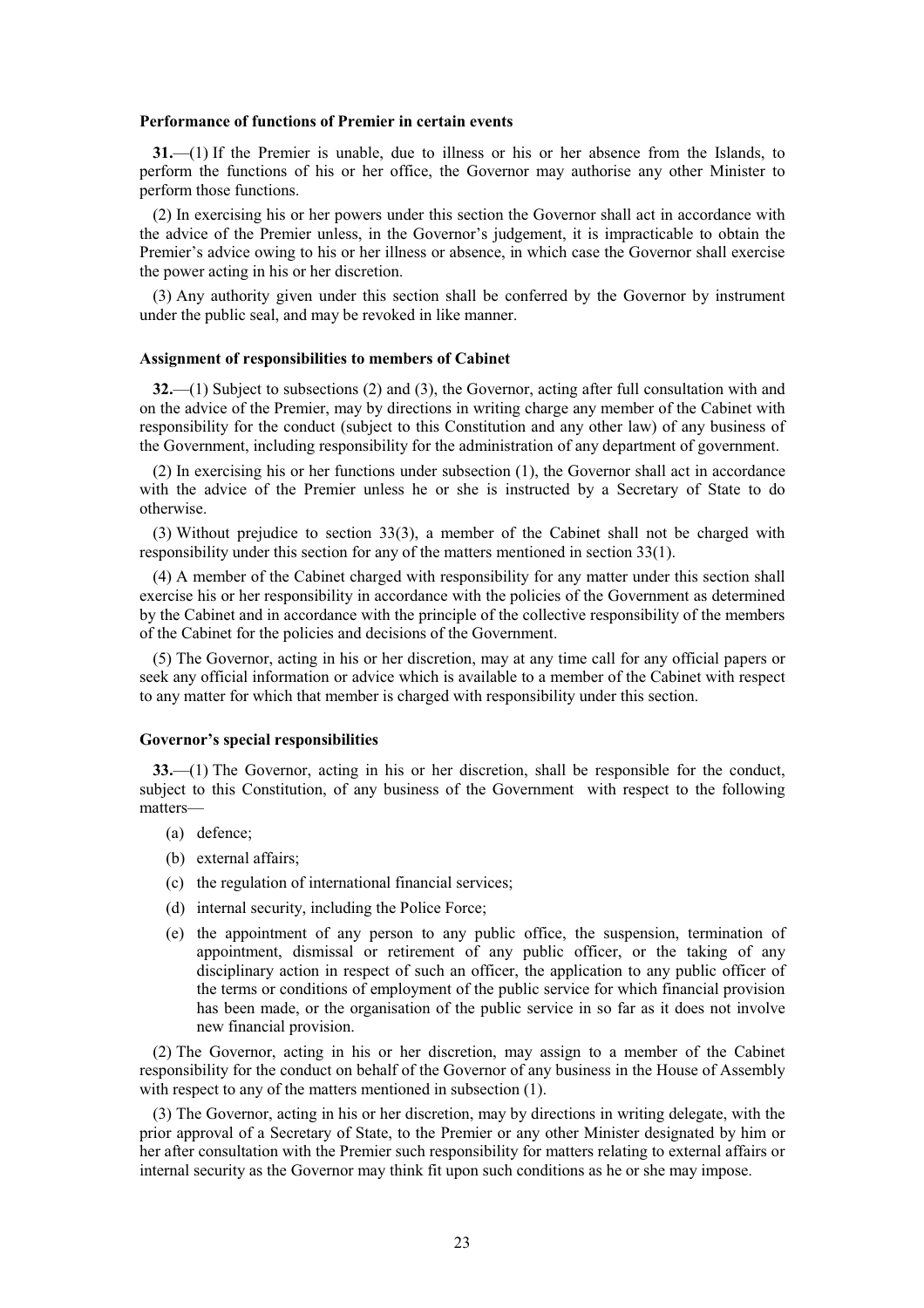(4) Where the Governor, acting in his or her discretion, determines that the exercise of any function conferred upon any other person or authority (other than the House of Assembly) would involve or affect any matter mentioned in subsection (1), the Governor may, acting in his or her discretion, give directions as to the exercise of that function, and the person or authority concerned shall exercise the function in accordance with those directions.

(5) Before exercising any function with respect to any matter mentioned in subsection (1), paragraphs (a), (b), (c) and (d), the Governor shall consult the Cabinet but may, if he or she thinks it right to do so, act against any advice given to him or her by the Cabinet; but the Governor shall not be obliged to consult the Cabinet in any case in which, in his or her judgement—

- (a) it is in the public interest that he or she should act without consulting the Cabinet;
- (b) the matters to be decided are too unimportant to require the advice of the Cabinet; or
- (c) the matters to be decided are too urgent to admit obtaining the advice of the Cabinet by the time within which it may be necessary for him or her to act.

## **Summoning of Cabinet**

**34.** The Cabinet shall be summoned by the Governor acting in his or her discretion; but the Governor shall summon the Cabinet if requested to do so by the Premier or by four or more members.

#### **Proceedings in, and quorum of, Cabinet**

**35.**—(1) The Governor shall, so far as is practicable, attend and preside at meetings of the Cabinet.

(2) In the absence of the Governor from any meeting of the Cabinet, the Deputy Governor or the Attorney General, in that order, shall preside at the meeting.

(3) No business shall be transacted at any meeting of the Cabinet if there are less than five members present, including the person presiding, of whom three are Ministers.

(4) Subject to subsection (3), the Cabinet shall not be disqualified for the transaction of business by reason of any vacancy in its membership (including any vacancy not filled when the Cabinet is first constituted or reconstituted at any time) and the validity of the transaction of business in the Cabinet shall not be affected by reason only of the fact that some person who was not entitled to do so took part in the proceedings.

### **Attendance of other persons at meetings**

**36.** The Governor, or any person presiding over a meeting of the Cabinet in his or her absence, may, acting in his or her discretion, summon any public officer or other person to a meeting of the Cabinet whenever the business before the Cabinet renders the presence of that officer or other person desirable.

#### **Cabinet Secretary**

**37.**—(1) There shall be a Cabinet Secretary, whose office shall be a public office and who shall be appointed in accordance with section 86.

(2) The Cabinet Secretary shall attend meetings of the Cabinet and be responsible for keeping the minutes of the meetings of the Cabinet and for conveying the conclusions reached at the meetings to the appropriate person or authority; and he or she shall have such other functions as the Governor, acting after consultation with the Premier, may from time to time direct.

(3) The Cabinet Secretary shall—

- (a) transmit copies of all papers submitted for consideration by the Cabinet to its members;
- (b) inform all its members of the summoning of any meeting of the Cabinet and of the matters to be discussed at any such meeting; and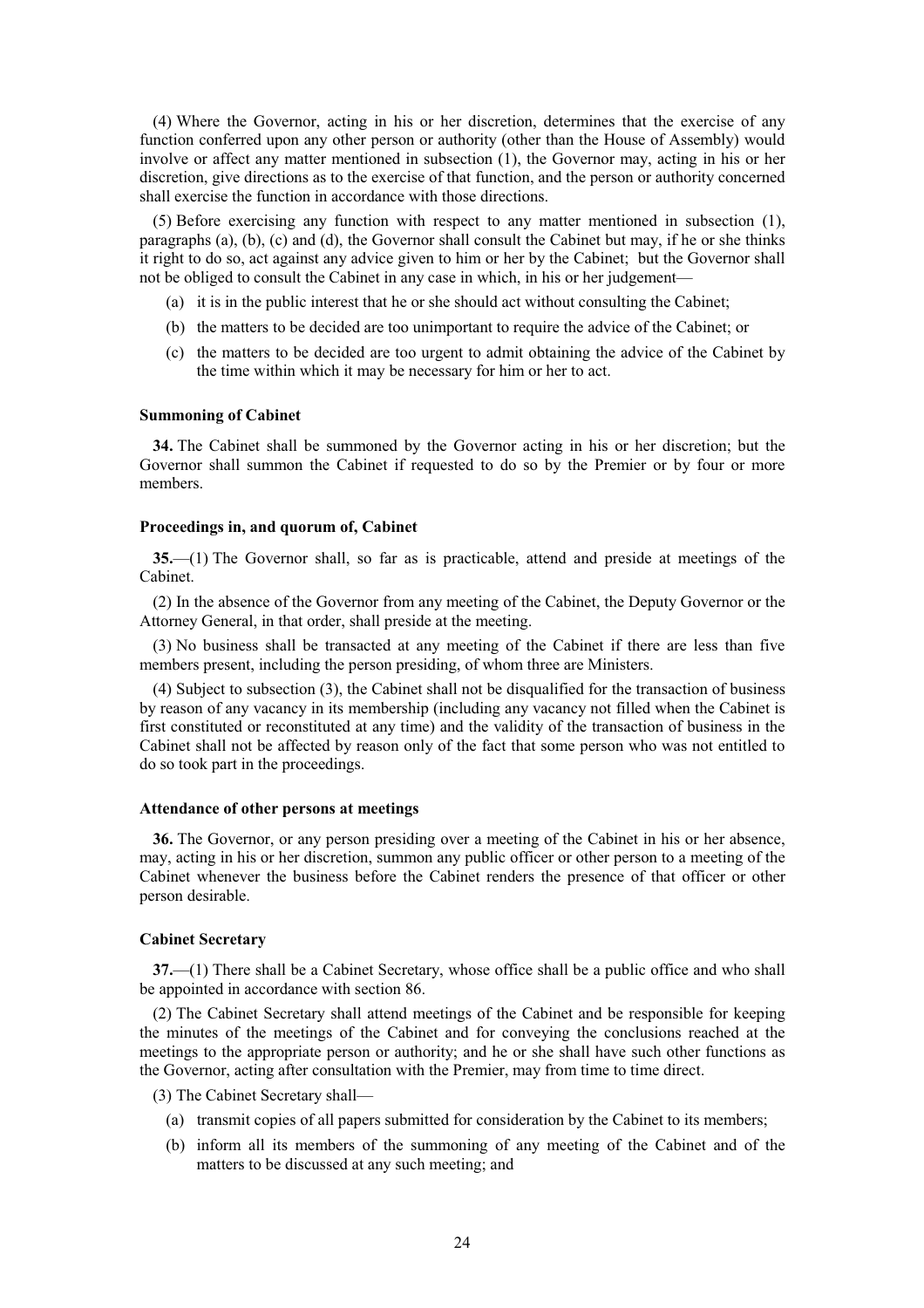(c) furnish all its members, as soon as practicable after each meeting of the Cabinet, with a copy of the confirmed minutes of the previous meeting showing the matters discussed and the conclusions reached at the meeting.

(4) The Cabinet Secretary shall also have general responsibility, under the authority of the Governor and the Premier, for the coordination of Government business.

(5) In exercising his or her functions under subsection (3)(a) and (b) the Cabinet Secretary shall comply with any instructions given to him or her by the Governor, acting in his or her discretion.

(6) The functions conferred on the Cabinet Secretary by this section may be exercised by the Cabinet Secretary in person or by officers subordinate to him or her acting under and in accordance with his or her general or special instructions.

#### **Advisory National Security Council**

**38.**—(1) There shall be an Advisory National Security Council (in this section referred to as "the Council") for the Turks and Caicos Islands which shall consist of—

- (a) the Governor, as Chairman;
- (b) the Premier;
- (c) the Attorney General;
- (d) the Minister of Finance;
- (e) one other Minister appointed in writing by the Governor, acting in accordance with the advice of the Premier.
- (2) A Minister appointed under subsection  $(1)(e)$  shall vacate his or her seat on the Council if—
	- (a) his or her office becomes vacant under section 30; or
	- (b) the Governor so directs in writing, acting in accordance with the advice of the Premier.

(3) The purpose of the Council is to make recommendations to the Governor on—

- (a) the matters mentioned in section  $33(1)(a)$ , (b), (c) and (d); and
- (b) the exercise of the Governor's functions during a period of public emergency as defined in section 19(1);

but the Governor shall not be obliged to act in accordance with the recommendations of the Council.

(4) In the absence of the Governor the Deputy Governor shall preside at any meeting of the Council.

(5) The Governor, acting in his or her discretion, may summon a meeting of the Council whenever he or she considers it desirable to do so, and shall summon such a meeting whenever the Premier or the Cabinet so requests.

- (6) Subject to this section, the Council may regulate its own procedure.
- (7) The Cabinet Secretary shall be the Secretary to the Council.

## **Powers of Attorney General**

**39.**—(1) The Attorney General shall have power, in any case in which he or she considers it desirable to do so—

- (a) to institute and undertake criminal proceedings against any person before any court in respect of any offence against any law in force in the Islands;
- (b) to take over and continue any such criminal proceedings that have been instituted by any other person or authority; and
- (c) to discontinue at any stage before judgment is delivered any such criminal proceedings instituted or undertaken by himself or herself or any other person or authority.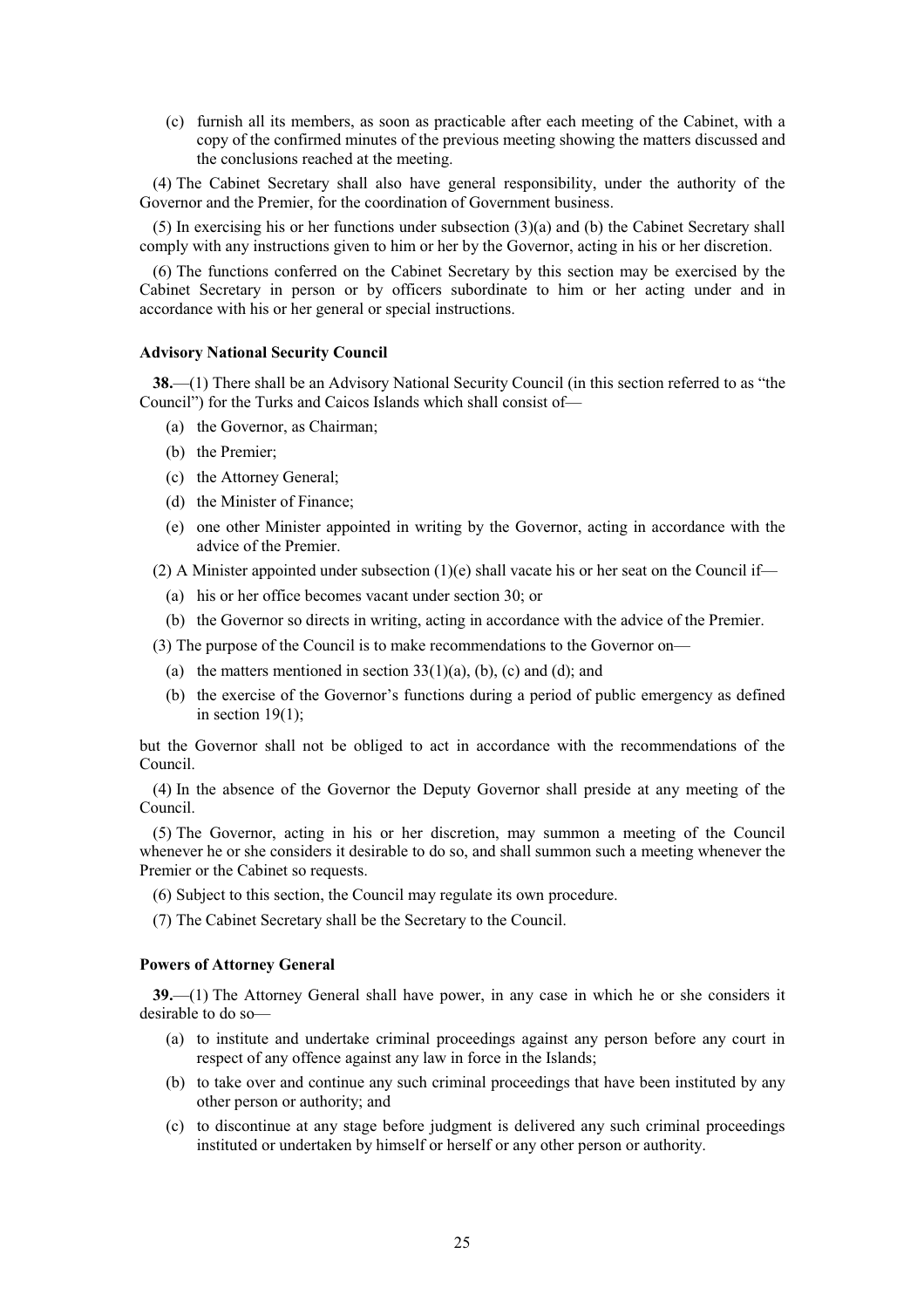(2) The powers of the Attorney General under subsection (1) may be exercised by the Attorney General in person or by officers subordinate to him or her acting under and in accordance with his or her general or special instructions.

(3) The powers conferred upon the Attorney General by subsection (1)(b) and (c) shall be vested in him or her to the exclusion of any other person or authority; but where any other person or authority has instituted criminal proceedings, nothing in this subsection shall prevent the withdrawal of those proceedings by or at the instance of that person or authority at any stage before the person against whom the proceedings have been instituted has been charged before the court.

(4) For the purposes of this section, any appeal from any determination in any criminal proceedings before any court, or any case stated or question of law reserved for the purpose of any such proceedings, to any other court or to Her Majesty in Council shall be deemed to be part of those proceedings.

(5) In the exercise of the powers conferred upon him or her by this section, section 52(2) and section 53(2) the Attorney General shall not be subject to the direction or control of any other person or authority.

# PART IV

# THE LEGISLATURE

### **Constitution of legislature**

**40.** There shall be a legislature for the Turks and Caicos Islands which shall consist of Her Majesty and a House of Assembly.

#### **The House of Assembly**

**41.**—(1) The House of Assembly shall consist of—

- (a) a Speaker, elected as provided in section 42;
- (b) fifteen elected members;
- (c) four appointed members; and
- (d) the Attorney General.

(2) A law made under section 59 may increase the number of elected members of the House of Assembly; but no such law shall come into force—

- (a) unless a bill providing for the electoral districts and their boundaries to take account of the additional elected members in accordance with section 58 has been passed; and
- (b) until the dissolution of the House of Assembly next following the enactment of such law.

#### **The Speaker and Deputy Speaker**

**42.**—(1) When the House of Assembly first meets after a general election, or after the office of Speaker has fallen vacant for any reason other than a dissolution of the House, and before it proceeds to the despatch of any other business, the House shall elect a person to be Speaker of the House.

(2) The Speaker shall be elected from among the elected or appointed members of the House of Assembly who are not members of the Cabinet or from among persons who are not members of the House, and shall be elected by a majority of the votes of the elected and appointed members of the House; but no person shall be elected as Speaker who is not qualified to be an appointed member or who would for any reason be disqualified from being an appointed member.

(3) When the House of Assembly first meets after a general election, and before it proceeds to the despatch of any other business except the election of a Speaker, it shall elect a member, from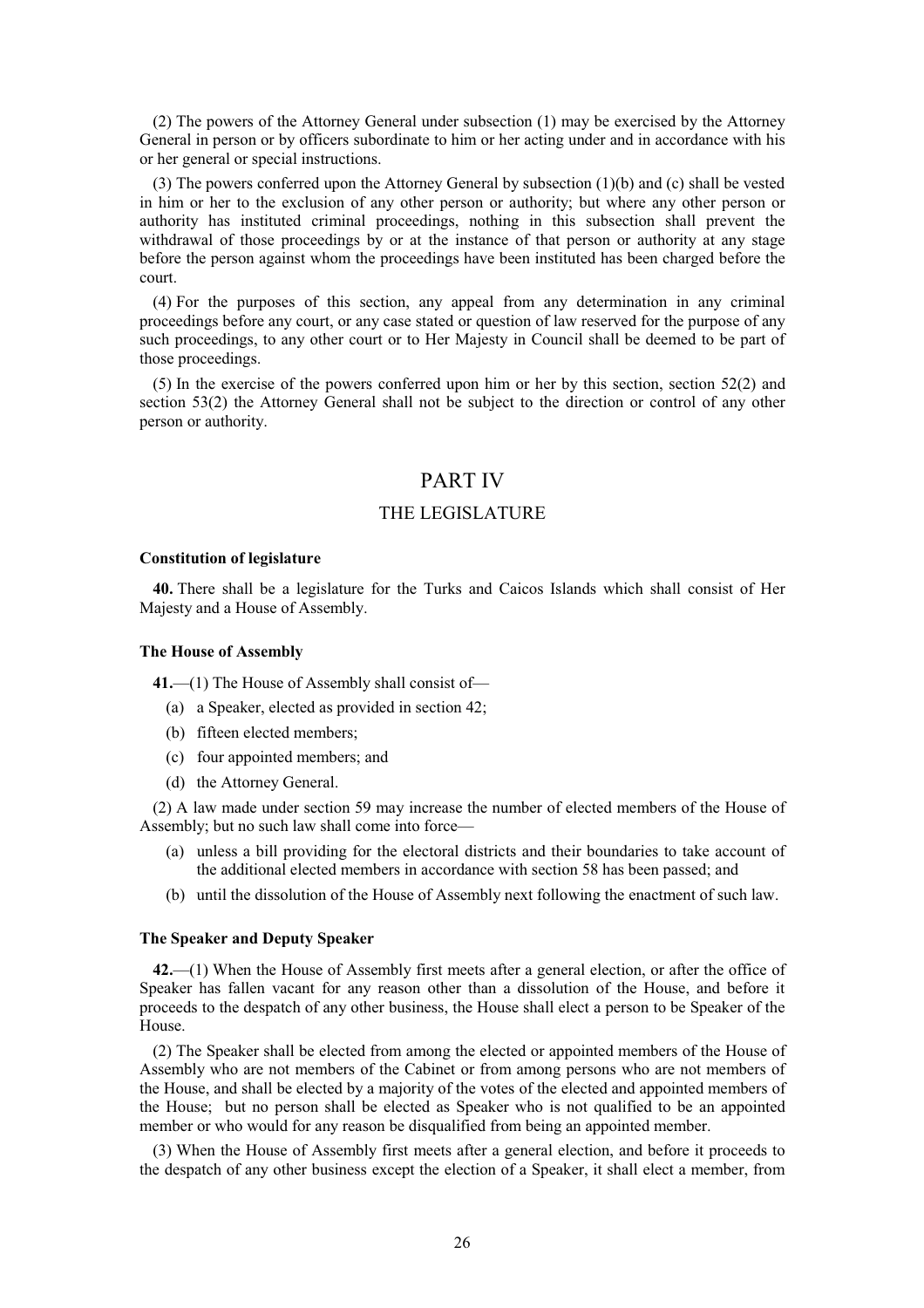among the elected or appointed members of the House who are not members of the Cabinet, to be the Deputy Speaker, by a majority of the votes of the elected and appointed members of the House; and if the office of Deputy Speaker falls vacant for any reason other than a dissolution of the House, the House shall, as soon as convenient, elect another such member to that office.

(4) A person shall vacate the office of Speaker or Deputy Speaker—

- (a) on dissolution of the House of Assembly;
- (b) if he or she informs the House of Assembly, by writing under his or her hand addressed to the House and received by the Clerk of the House, that he or she resigns his or her office;
- (c) (i) in any circumstances which, in the case of the Speaker, would cause him or her to vacate his or her seat if he or she were an appointed member; or
	- (ii) in the case of the Deputy Speaker, if he or she ceases to be a member of the House of Assembly;
- (d) if on the date of his or her election as Speaker or Deputy Speaker he or she is a party to, or a partner in a firm or a director or manager of a company which is a party to, any contract with the Government, or if on any date after such election he or she or a firm in which he or she is a partner or a company of which he or she is a director or manager becomes a party to any such contract, or if he or she becomes a partner in a firm or a director or manager of a company which is a party to any such contract, and he or she does not, before the expiration of thirty days from the date in question, disclose to the House of Assembly or, if that is impracticable, to the Clerk of the House in writing, the nature of such contract and his or her interest, or the interest of such firm or company, in it and the House does not exempt him or her from vacating his or her office under this paragraph;
- (e) if he or she becomes a member of the Cabinet; or
- (f) on the passing, by the votes of two-thirds of the elected and appointed members, of a motion expressing no confidence in him or her as Speaker or Deputy Speaker, as the case may be.

#### **Elected members**

**43.**—(1) The elected members of the House of Assembly shall be persons qualified for election in accordance with this Constitution and, subject to this Constitution, shall be elected in the manner provided by law.

(2) Subject to section 41(2), for the purposes of elections to the House of Assembly, the Islands shall be divided into fifteen electoral districts each of which shall return one member to the House.

#### **Qualifications for elected membership**

**44.** Subject to section 47, a person shall be qualified to be elected as a member of the House of Assembly if, and shall not be qualified to be so elected unless, he or she—

- (a) has attained the age of twenty-one years; and
- (b) is, on the date of his or her nomination for election, resident in the Islands and has been so resident for not less than twelve months, in the aggregate, out of the two years immediately preceding that date; and
- (c) is a Belonger.

## **Appointed members**

**45.**—(1) Appointed members of the House of Assembly shall be appointed from among persons qualified under section 46, and so far as possible from among persons representing shades of opinion which would not otherwise be represented in the House, as follows—

(a) one shall be appointed by the Governor, acting in his or her discretion;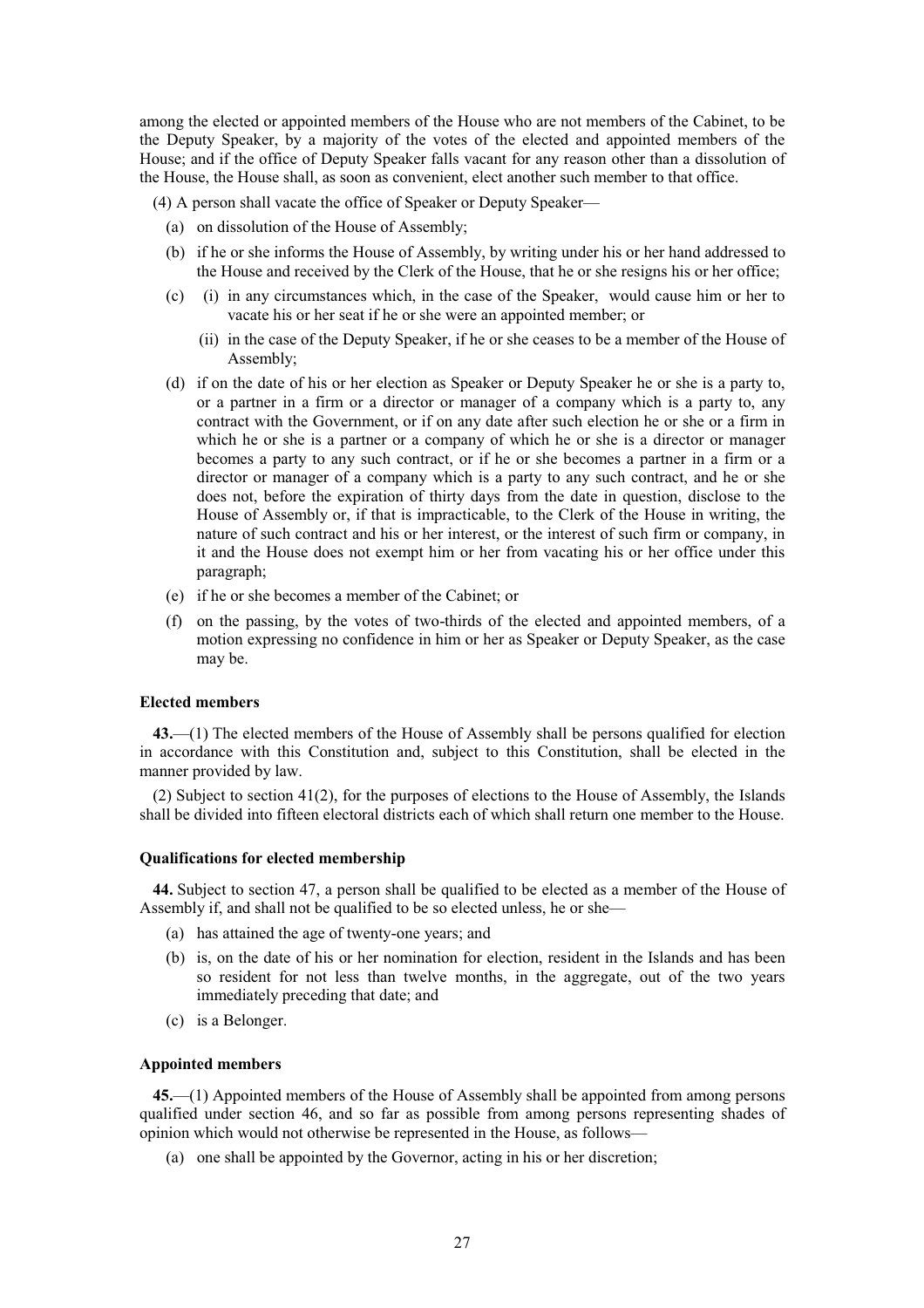- (b) two shall be appointed by the Governor, acting in accordance with the advice of the Premier;
- (c) one shall be appointed by the Governor, acting in accordance with the advice of the Leader of the Opposition.

(2) No person shall be appointed under this section who has unsuccessfully stood as a candidate for election as an elected member at any election since the last dissolution of the House of Assembly.

#### **Qualifications for appointed membership**

**46.** Subject to section 47, a person shall not be qualified to be appointed as a member of the House of Assembly unless he or she has attained the age of twenty-one years and is qualified to be registered as an elector in the Islands.

## **Disqualifications for elected or appointed membership**

**47.**—(1) No person shall be qualified to be an elected member or an appointed member of the House of Assembly who—

- (a) is, by virtue of his or her own act, under any acknowledgement of allegiance, obedience or adherence to any foreign power or state;
- (b) holds or is acting in any public office;
- (c) has been adjudged or otherwise declared bankrupt under any law in force in any part of the Commonwealth and has not been discharged;
- (d) is a person certified to be insane or otherwise adjudged to be of unsound mind under any law in force in the Islands;
- (e) at the date of election, is under sentence of death imposed on him by a court of law in any country, or is serving or has at any time within the period of five years immediately preceding that date been serving any part of a sentence of imprisonment (by whatever name called) of at least twelve months imposed on him or her by such a court or substituted by competent authority for some other sentence imposed on him or her by such a court; or is under such a sentence of imprisonment the execution of which has been suspended;
- (f) is a party to, or a partner in a firm or a director or manager of a company which is a party to, any contract with the Government and—
	- (i) in the case of an appointed member, has not disclosed to the Governor in writing the nature of such contract and his or her interest, or the interest of such firm or company, in it; or
	- (ii) in the case of an elected member, has not, within the period of one month immediately preceding the date of election, published in the *Gazette* a notice setting out the nature of such contract and his or her interest, or the interest of such firm or company, in it;
- (g) is disqualified for membership of the House of Assembly by any law relating to offences of corruption or to offences connected with elections; or
- (h) in the case of an elected member, is disqualified for election by any law by reason of his or her holding or acting in any office the functions of which involve—
	- (i) any responsibility for, or in connection with, the conduct of any election; or
	- (ii) any responsibility for the compilation or revision of any register of electors.
- (2) For the purposes of subsection  $(1)(e)$ 
	- (a) where a person is serving two or more sentences of imprisonment that are required to be served consecutively he or she shall, throughout the whole time during which he or she so serves, be regarded as serving a sentence exceeding twelve months if (but not unless) any one of those sentences exceeds that term; and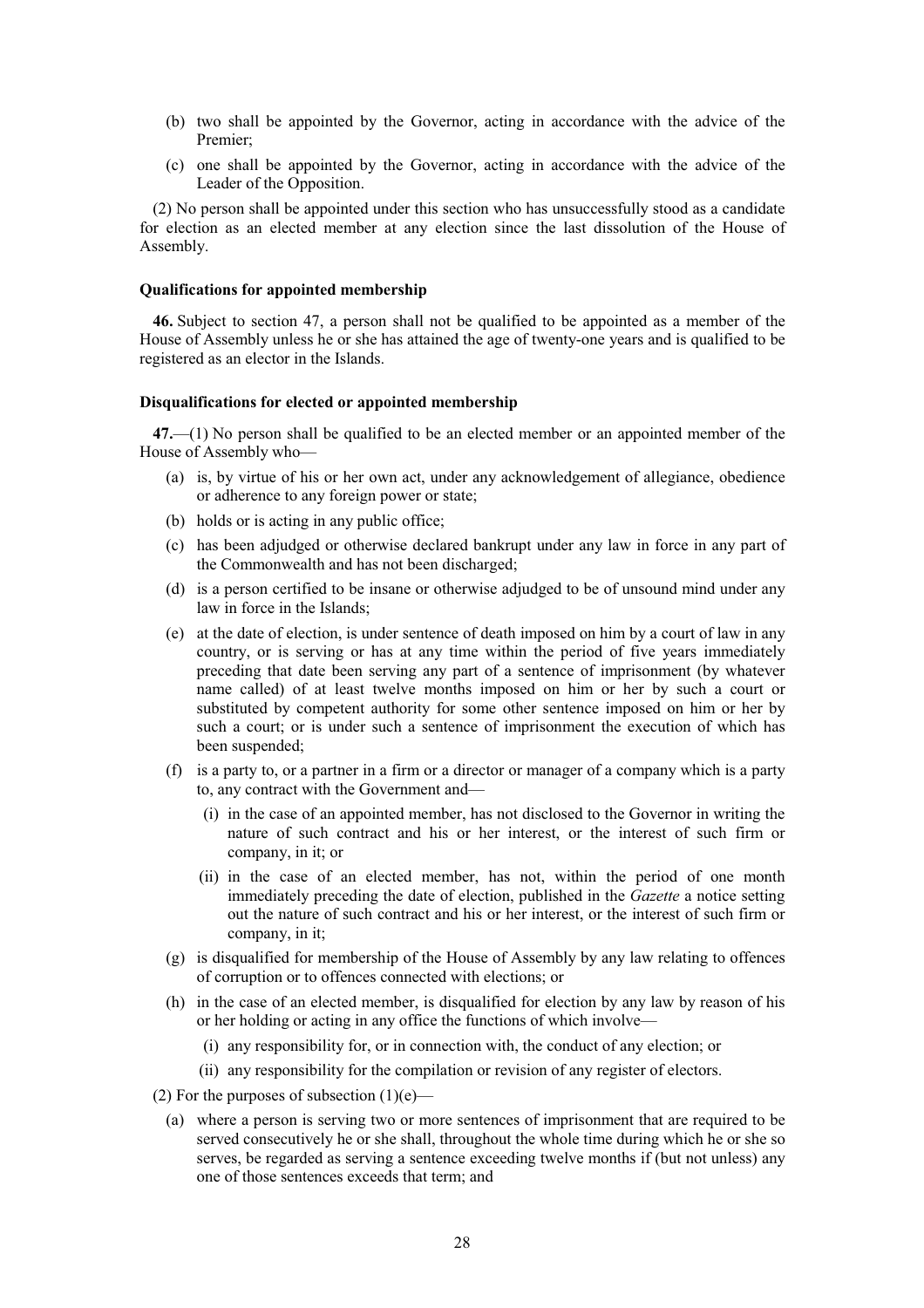(b) no account shall be taken of a sentence of imprisonment imposed as an alternative to or in default of the payment of a fine.

### **Tenure of seats of members of House of Assembly**

**48.**—(1) Subject to this Constitution, an appointed member of the House of Assembly shall hold his or her seat in the House during Her Majesty's pleasure.

(2) Every appointed or elected member of the House of Assembly shall vacate his or her seat in the House at the next dissolution of the House after his or her appointment or election.

(3) An appointed or elected member of the House of Assembly shall also vacate his or her seat in the House—

- (a) if he or she resigns it by writing under his or her hand addressed to the Speaker;
- (b) if, without the written permission of the Speaker, he or she is absent from three consecutive meetings of the House;
- (c) if he or she ceases to be ordinarily resident in the Islands;
- (d) if he or she becomes a party to any contract with the Government, or if any firm in which he or she is a partner or any company of which he or she is a director or manager becomes a party to any such contract, or if he or she becomes a partner in a firm or a director or manager of a company which is a party to any such contract, unless exempted by the Speaker from vacating his or her seat; or
- (e) if any circumstances arise such that, if he or she were not a member of the House, would cause him or her to be disqualified for appointment or election, as the case may be, by virtue of any provision of section 47(1), other than paragraph (f).

(4) (a) If circumstances such as are referred to in subsection  $(3)(e)$  arise because a member is declared bankrupt, adjudged to be of unsound mind, under sentence of death or imprisonment or convicted or reported guilty of an offence of corruption or an offence relating to elections and it is open to the member to appeal against the decision (either with or without the leave of a court or other authority) that member shall forthwith cease to perform his or her functions as a member of the House of Assembly, but, subject to paragraph (c), he or she shall not vacate his or her seat in the House until the expiration of a period of thirty days thereafter.

- (b) The Governor, acting in his or her discretion, in the case of an appointed member, or the Speaker, in the case of an elected member, may at the request of the member, from time to time, extend the period of thirty days to enable the member to pursue an appeal against the decision, save that extensions of time exceeding in the aggregate one hundred and fifty days shall not be given without the approval, signified by resolution, of the House of Assembly.
- (c) If, on the determination of any appeal, such circumstances as aforesaid continue to exist and no further appeal is open to the member, or if for any reason, including the refusal of leave to appeal or the expiration of any time limit for entering an appeal, it ceases to be open to the member to appeal, he or she shall forthwith vacate his or her seat.
- (d) If at any time before the member vacates his or her seat such circumstances as aforesaid cease to exist, his or her seat shall not become vacant on the expiration of the period referred to in paragraph (a) and he or she may resume the performance of his or her functions as a member.

#### **Qualifications of electors and entitlement to vote**

**49.**—(1) Subject to subsection (2), a person shall be qualified to be registered as an elector for the purpose of the election of members of the House of Assembly if, and shall not be so qualified unless—

- (a) he or she was lawfully registered as such an elector on the date of commencement of this Constitution; or
- (b) on the qualifying date—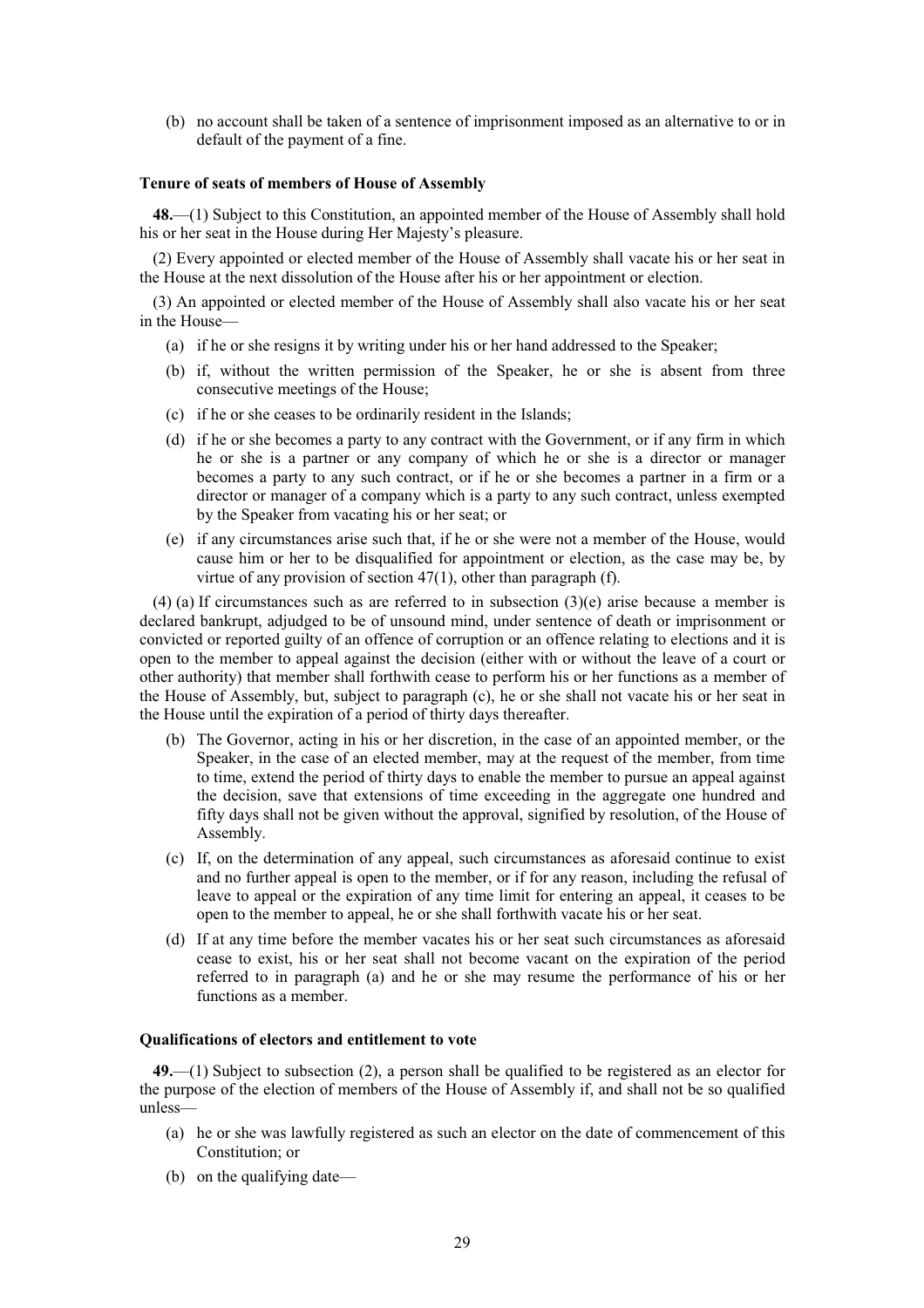- (i) he or she has attained the age of eighteen years; and
- (ii) he or she is resident in the Islands and has been so resident for not less than twelve months, in the aggregate, out of the two years immediately preceding the qualifying date; and
- (iii) he or she is a Belonger.

(2) No person shall be qualified to be registered as an elector under this section who on the qualifying date—

- (a) is a person certified to be insane or otherwise adjudged to be of unsound mind under any law in force in the Islands;
- (b) is under sentence of death imposed on him by a court of law in any country or is serving a sentence of imprisonment (by whatever name called) for a term exceeding twelve months imposed on him or her by such a court or substituted by competent authority for some other sentence imposed on him or her by such a court; or
- (c) is disqualified by or under any law in force in the Islands from being registered as an elector by reason of having been convicted of an offence relating to elections.

(3) Section 47(2) shall apply for the purpose of subsection (2)(b) of this section as it applies for the purpose of section  $47(1)(e)$ .

(4) In this section "qualifying date" means such date as may be appointed by or under any law as the date with reference to which the qualifications of persons for registration as electors, for the purpose of the election of members of the House of Assembly, are to be ascertained.

(5) A person registered as an elector shall be entitled to vote at an election unless he or she is prohibited from so doing by reason of his or her conviction, prior to the election, of an election offence which disqualifies him or her from voting; but no person shall be entitled to vote in an electoral district if—

- (a) he or she is not registered as an elector in that district; or
- (b) he or she has voted in another electoral district.

#### **Leader of the Opposition**

**50.**—(1) The Governor shall appoint as the Leader of the Opposition the elected member of the House of Assembly who demonstrates to the Governor in writing that he or she commands the support of the majority of the elected members of the House in opposition to the Government.

(2) If at any time between the polling in a general election and the next following dissolution of the House of Assembly the Governor, acting in his or her discretion, is satisfied that, if the office of the Leader of the Opposition were then vacant, he or she would appoint to that office a person other than the person then holding that office, the Governor shall revoke the appointment of the Leader of the Opposition.

(3) The office of the Leader of the Opposition shall also become vacant—

- (a) if for any reason other than a dissolution of the House of Assembly the holder of that office ceases to be a member of the House; or
- (b) the holder of that office is appointed as a Minister.

## **Determination as to validity of membership of** *ex officio* **and appointed members**

**51.** Any question as to whether a person is an *ex officio* member or an appointed member of the House of Assembly, or whether any such member has vacated his or her seat, shall be determined by the Governor acting in his or her discretion.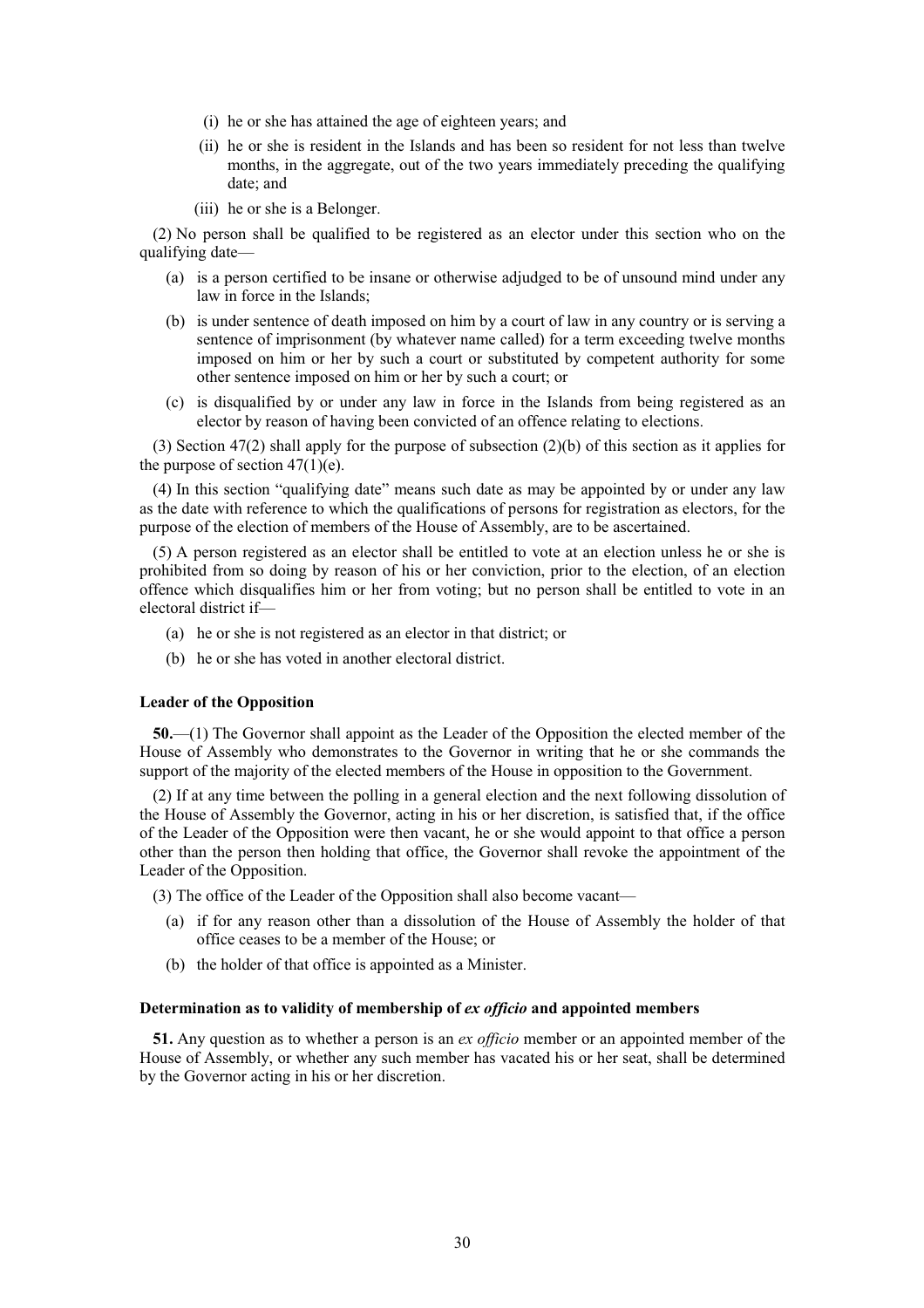#### **Determination as to validity of membership of elected members**

**52.**—(1) The Supreme Court shall have jurisdiction to hear and determine any question as to whether—

- (a) any person has been validly elected as a member of the House of Assembly; or
- (b) an elected member of the House has vacated his or her seat in the House or is required by virtue of section 48(4) to cease to perform his or her functions as such member.

(2) An application to the Supreme Court for the determination of any question under subsection (1) may be made by the Attorney General or by any person who is a registered elector; and an application for the determination of any question under paragraph (b) of that subsection may also be made by any member of the House of Assembly.

#### **Penalty for unauthorised person sitting or voting**

**53.**—(1) Any person who sits or votes in the House of Assembly knowing, or having reasonable grounds for believing, that he or she is not entitled to do so shall be liable to a penalty not exceeding five hundred dollars for each day on which he or she so sits or votes.

(2) The penalty referred to in subsection (1) shall be recoverable by action in the Supreme Court at the suit of the Attorney General.

#### **Sessions of House of Assembly**

**54.**—(1) The sessions of the House of Assembly shall be held at such times and places as the Governor may appoint by proclamation published in the *Gazette*; but there shall be at least one session in every year and a session shall be held within one month after any general election.

(2) When the House of Assembly is in session, the Speaker may call meetings of the House from time to time and, if no meeting has been called sooner, shall call a meeting within three months of the previous meeting or at any time when requested to do so by the Governor or by seven or more members of the House.

#### **Prorogation and dissolution**

**55.**—(1) The Governor, acting in accordance with the advice of the Premier, may at any time prorogue the House of Assembly by proclamation published in the *Gazette*.

(2) The Governor, acting after consultation with the Premier, may at any time dissolve the House of Assembly by proclamation published in the *Gazette*.

(3) The Governor shall dissolve the House of Assembly at the expiration of four years from the date when the House first meets after any general election, unless it has been sooner dissolved.

## **General elections and filling vacant seats**

**56.**—(1) A general election shall be held at such time within three months after every dissolution of the House of Assembly as the Governor shall appoint by proclamation published in the *Gazette*.

(2) Whenever an elected member of the House of Assembly vacates his or her seat, for any reason other than a dissolution of the House, an election shall be held to fill the vacancy, on such date as the Governor shall appoint by proclamation published in the *Gazette*, within three months of the occurrence of the vacancy unless the House is sooner dissolved or will be dissolved under section 55(3) within four months of the occurrence of the vacancy.

(3) Whenever an appointed member of the House of Assembly vacates his or her seat, for any reason other than a dissolution of the House, the Governor shall, as soon as practicable, appoint a person to fill the vacancy under section 45.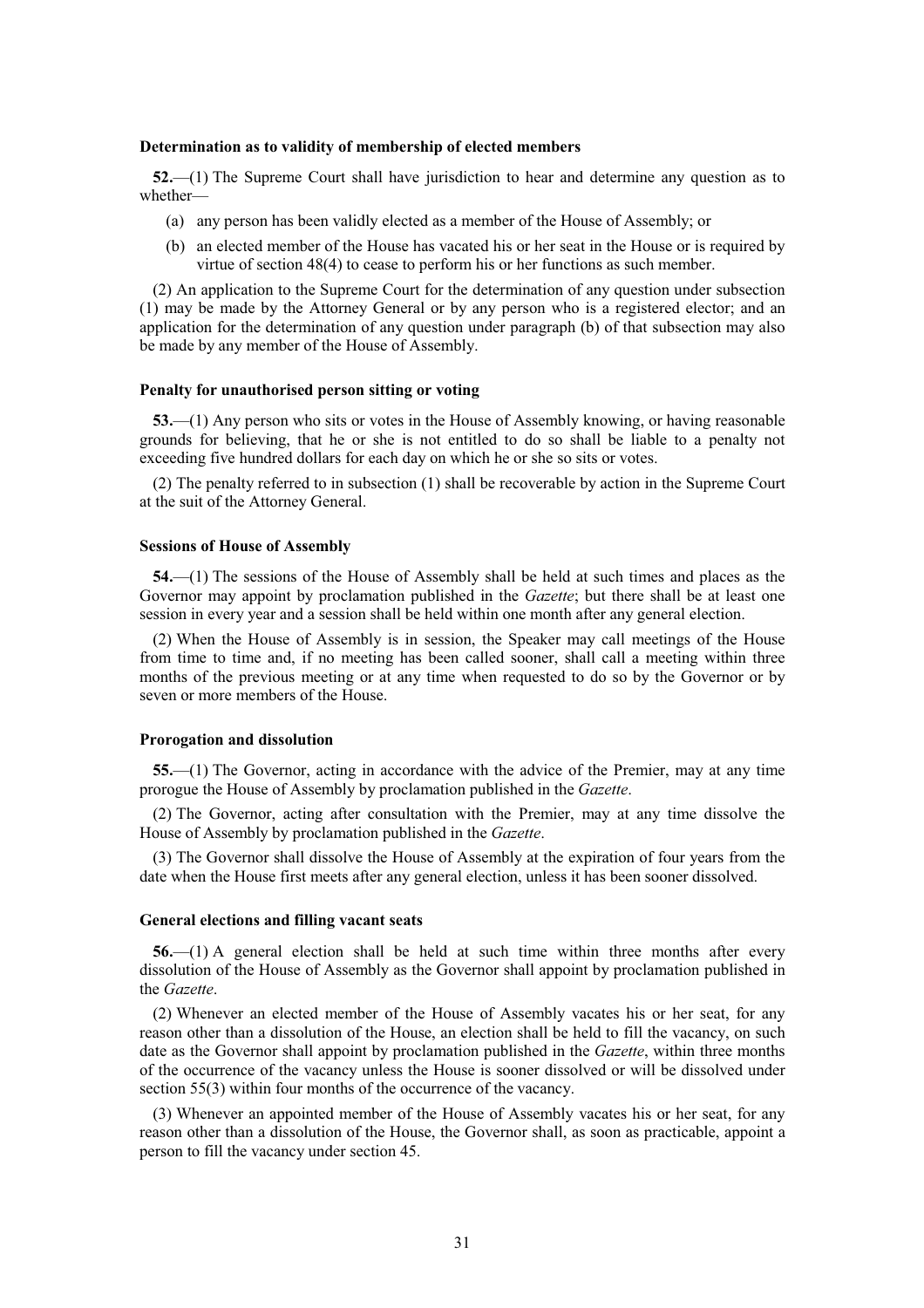#### **Electoral District Boundary Commission**

**57.**—(1) An Electoral District Boundary Commission (in this section and in section 58 referred to as a "Commission") shall be appointed from time to time at such time as the Governor, after consultation with the Premier and the Leader of the Opposition, may determine; but a Commission shall be appointed not later than four years after the last Commission submitted its report under section 58.

(2) A Commission shall consist of—

- (a) a Chairman, being a person who holds or has held high judicial office or high legal office, appointed by the Governor, acting in his or her discretion;
- (b) a member appointed by the Governor, acting in accordance with the advice of the Premier;
- (c) a member appointed by the Governor, acting in accordance with the advice of the Leader of the Opposition.

(3) A person shall not be qualified to be appointed as a member of a Commission if he or she is a member of the House of Assembly or a public officer other than the holder of a judicial office.

(4) The Chairman or other member of a Commission shall vacate his or her office—

- (a) on the day following the submission of the report of the Commission under section 58;
- (b) if any circumstances arise that, if he or she were not a member, would cause him or her to be disqualified for appointment as such; or
- (c) if the Governor, acting in his or her discretion, directs that he or she shall be removed from office for inability to discharge the functions of his or her office (whether arising from infirmity of body or mind or any other cause) or for misbehaviour.

(5) A Commission may regulate its own procedure and, with the consent of the Governor acting in his or her discretion, may confer powers and impose duties on any public officer or on any authority of the Government for the purpose of the discharge of its functions.

(6) A Commission may act notwithstanding any vacancy in its membership (including any vacancy not filled when appointments of members are first made) and its proceedings shall be valid notwithstanding that some person who was not entitled to do so took part in them; but any decision of a Commission shall require the concurrence of not less than two members of the Commission.

(7) In the exercise of its functions under this Constitution, a Commission shall not be subject to the direction or control of any other person or authority.

#### **Review and alteration of electoral district boundaries**

**58.**—(1) A Commission shall, as soon as practicable after its appointment, review the electoral district boundaries into which the Islands are divided and, taking into account the changes or proposed changes, if any, in the number of electoral districts, shall submit a report to the Governor and the House of Assembly containing its recommendations for any changes in the number and boundaries of the electoral districts.

(2) In determining its recommendations under this section, a Commission shall seek to ensure that electoral districts contain, so far as is reasonably practicable, approximately equal numbers of persons qualified to be registered as electors under section 49; but a Commission may depart from this principle to such extent as it considers expedient in order to take into account—

- (a) the density of population and, in particular, the need to ensure adequate representation of sparsely populated areas;
- (b) the means of communication;
- (c) geographical features.

(3) As soon as may be after a Commission has submitted a report under this section, the Governor shall cause a bill to be introduced into the House of Assembly for giving effect, whether with or without modifications, to the recommendations contained in the report; and such a bill—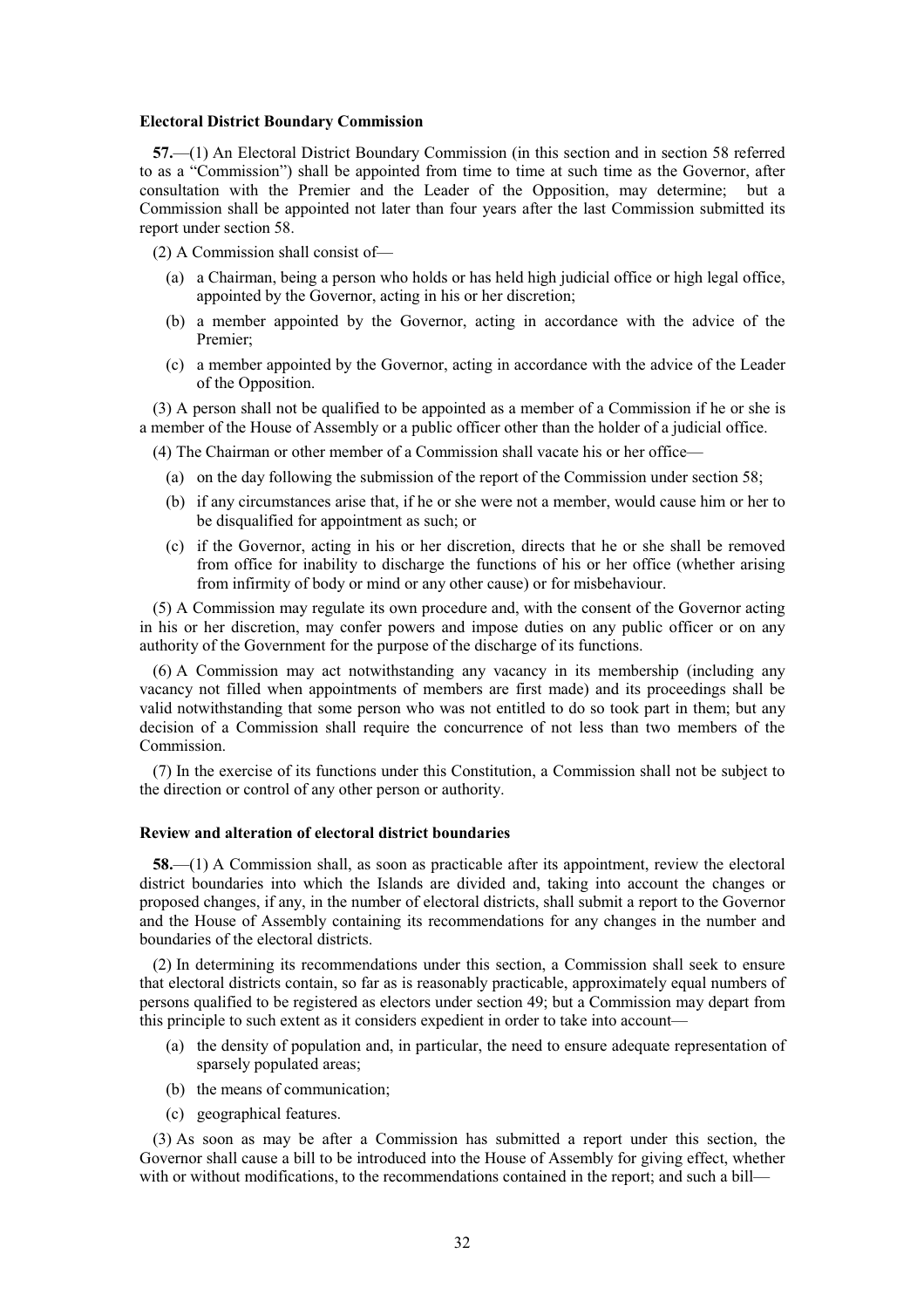- (a) may contain provisions for any matters which are incidental to or consequential upon its principal provisions; and
- (b) shall include a provision for the coming into force of the measure when enacted for the determination of the electoral districts to which it relates upon the next dissolution of the House of Assembly after enactment.

(4) Where any bill introduced under this section proposes to give effect to the recommendations of a Commission with modifications, there shall be laid before the House of Assembly at the same time a statement of the reasons for the modifications.

# PART V

# POWERS AND PROCEDURE OF HOUSE OF ASSEMBLY

## **Power to make laws**

**59.** Subject to this Constitution, the Governor with the advice and consent of the House of Assembly may make laws for the peace, order and good government of the Islands.

#### **Standing Orders of House of Assembly**

**60.**—(1) Subject to this Constitution and to any Instructions under Her Majesty's Sign Manual and Signet, the House of Assembly may make, amend and revoke Standing Orders for the regulation and orderly conduct of its own proceedings, and for the passing, intituling and numbering of bills and their presentation to the Governor for assent, but such Standing Orders shall not have effect until approved by the Governor.

(2) Standing Orders made under this section may provide for the establishment of committees of the House of Assembly (in addition to the Standing Committees to be established under section 61) and for the proceedings and conduct of business before any such committees.

#### **Standing Committees**

**61.**—(1) The House of Assembly shall establish at least two Standing Committees of the House, each of which shall be charged with responsibility for monitoring the conduct of business of the Government for which responsibility has been assigned to a Minister or Ministers under section  $32(1)$ .

(2) Each Standing Committee shall consist of members of the House of Assembly who are not Ministers.

(3) The composition of each Standing Committee shall, so far as possible, ensure that the representation of political parties in the Committee is proportionate to the numerical strength of those parties in the House of Assembly.

(4) At least one Standing Committee shall be presided over by a member of the House of Assembly in opposition to the Government.

(5) Each Standing Committee shall have power—

- (a) to summon any Minister, or any public officer of a department of government for which a Minister is responsible, to appear before it;
- (b) subject to any law or Standing Orders, to require any person so summoned to answer questions and provide information about the conduct of business of the Government by the Minister or department concerned;
- (c) to report upon its activities to the House of Assembly.

(6) The House of Assembly shall publish reports submitted to it under subsection (5)(c).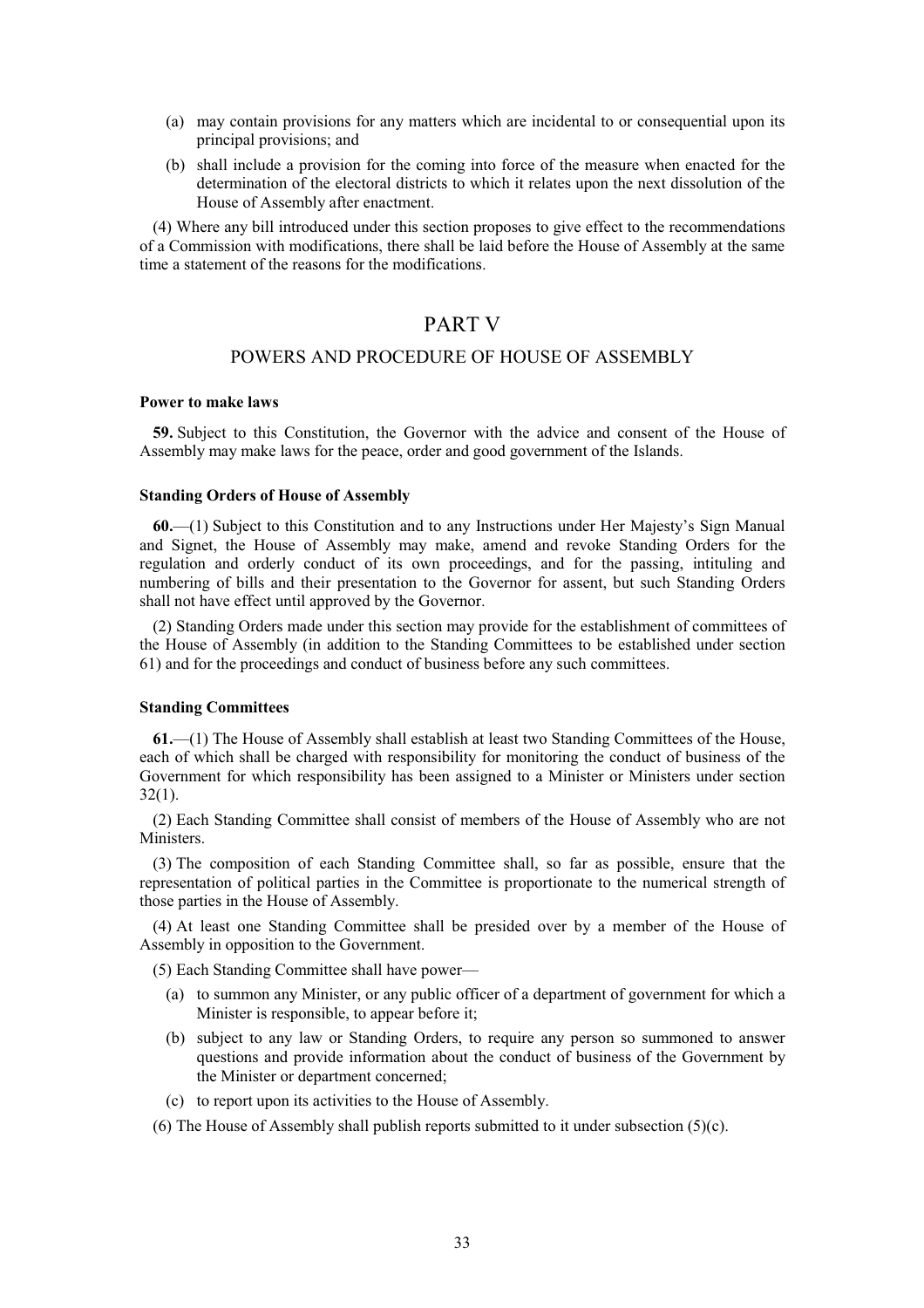(7) Subject to the foregoing provisions of this section, Standing Orders shall provide for the composition and functions of, and proceedings and conduct of business before, Standing Committees.

#### **Oaths by members of House of Assembly**

**62.** No member of the House of Assembly shall be permitted to take part in the proceedings of the House, other than proceedings necessary for the purposes of this section, until he or she has made and subscribed before the House an oath of allegiance in the form set out in the Schedule to this Constitution; but the election of a Speaker and Deputy Speaker may take place before the members of the House make such oath.

#### **Presiding in House of Assembly**

**63.**—(1) The Speaker or, in his or her absence, the Deputy Speaker or, if they are both absent, an elected or appointed member of the House of Assembly (not being a member of the Cabinet) elected by the elected and appointed members of the House, shall preside in the House.

(2) References in this section to absence of the Speaker or the Deputy Speaker shall include circumstances in which either office is vacant.

### **Voting**

**64.**—(1) Save as otherwise provided in this Constitution, all questions proposed for decision in the House of Assembly shall be determined by a majority of the votes of the members present and voting.

(2) The person presiding shall not vote unless on any question the votes are equally divided in which case he or she shall have and exercise a casting vote if, but not unless, in the case of the Speaker, he or she is an elected or appointed member.

#### **Validity of proceedings**

**65.** The House of Assembly shall not be disqualified for the transaction of any business by reason of any vacancy in its membership (including any vacancy not filled when the House is first constituted or is reconstituted at any time), and any proceedings in the House shall be valid notwithstanding that some person who was not entitled to do so voted or otherwise took part in the proceedings of the House.

#### **Quorum**

**66.**—(1) A quorum of the House of Assembly shall be eight members not including the person presiding, of whom five are elected members.

(2) If at any sitting of the House of Assembly any member who is present draws the attention of the person presiding at the sitting to the absence of a quorum and, after such interval as may be prescribed in Standing Orders, the person presiding at the sitting ascertains that a quorum of the House is still not present, the House shall be adjourned.

#### **Introduction of bills, etc**

**67.**—(1) Subject to this Constitution and to Standing Orders, any member may introduce any bill or propose any motion for debate in, or may present any petition to, the House of Assembly, and the same shall be debated and disposed of according to Standing Orders.

(2) Except upon the recommendation of a Minister, the House of Assembly shall not—

(a) proceed upon any bill (including any amendment to a bill) which, in the opinion of the person presiding in the House, makes provision for imposing or increasing any tax, for imposing or increasing any charge on the revenues or other funds of the Islands or for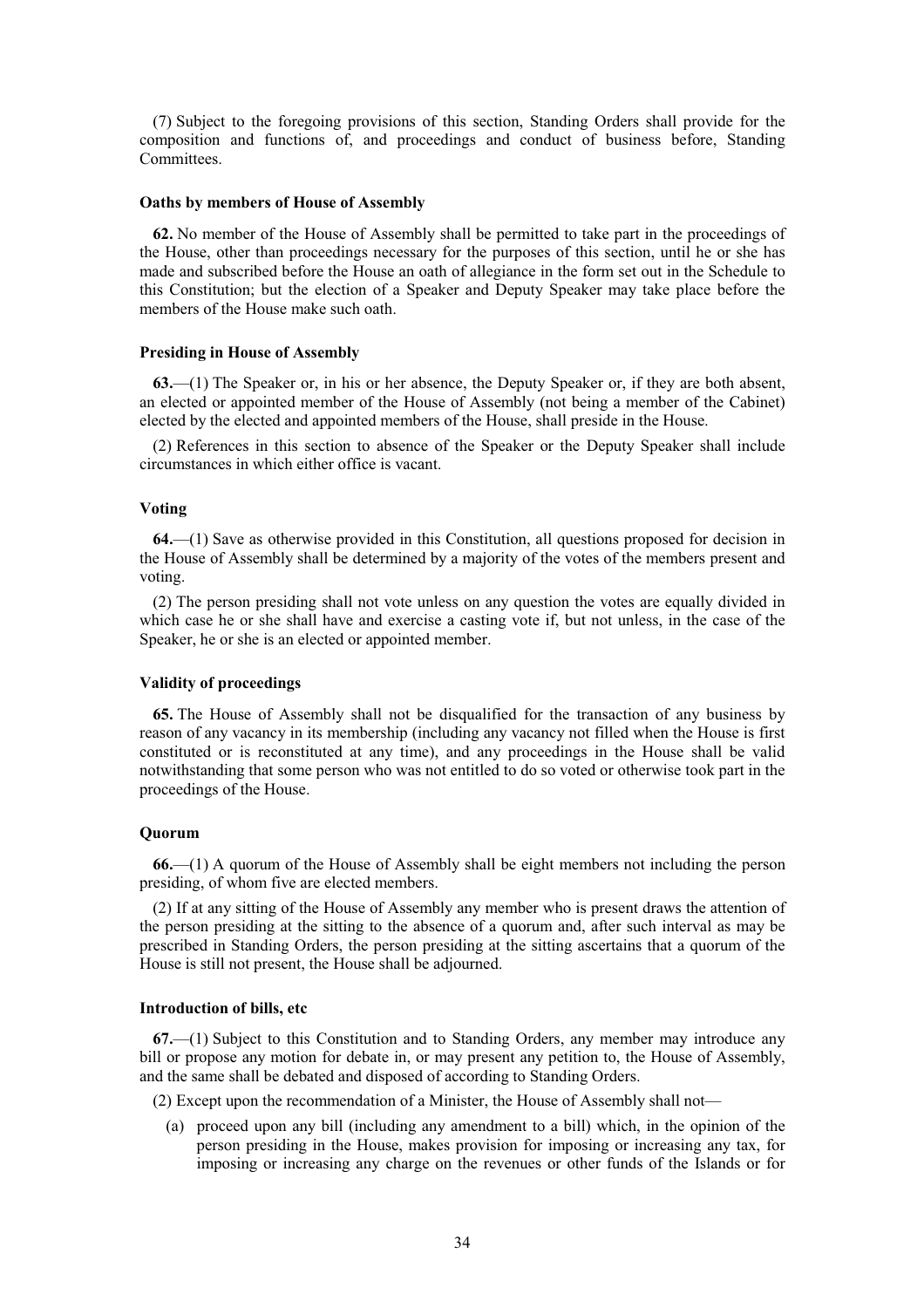altering any such charge otherwise than by reducing it, or for compounding or remitting any debt due to the Islands; or

(b) proceed upon any motion (including any amendment to a motion) the effect of which in the opinion of the person presiding in the House is that provision would be made for any of the purposes aforesaid.

#### **Governor's reserved power**

**68.**—(1) If the Governor considers it urgently necessary, for the purpose of securing compliance with an international obligation, that any bill introduced, or any motion to which this section applies proposed, in the House of Assembly should have effect, then, if the House fails to pass the bill or carry the motion within such time and in such form as the Governor thinks fit, and notwithstanding any provisions of this Constitution or any other law or any Standing Orders, the Governor may declare that such bill or motion shall have effect as if it had been passed or carried by the House, either in the form in which it was introduced or proposed or with such amendments as the Governor thinks fit which have been moved or proposed in the House or any committee of the House; and such bill or motion shall be deemed thereupon to have been so passed or carried, and the provisions of this Constitution and, in particular, the provisions relating to assent to bills and disallowance of laws, shall have effect accordingly.

(2) The Governor shall not make any declaration under this section except in accordance with the following conditions—

- (a) the question whether the declaration should be made shall first be submitted in writing by the Governor to the Cabinet and if, upon the question being so submitted to it, the Cabinet advises the Governor that the declaration should be made, the Governor may make the declaration;
- (b) if, when the question whether the declaration should be made is submitted to it as aforesaid, the Cabinet does not, within such time as the Governor thinks reasonable and expedient, advise the Governor that the declaration should be made, then the Governor may submit the said question to a Secretary of State and may make the declaration if, upon the question being so submitted to him, a Secretary of State authorises the Governor to make the declaration.

(3) If any member of the Cabinet so desires, he or she may, within thirty days of the date of the making of a declaration under this section, submit to the Governor a statement in writing of his or her comments on the making of such declaration, and the Governor shall forward such statement, or a copy of it, as soon as practicable to a Secretary of State.

(4) This section applies to any motion—

- (a) relating to or for the purposes of a bill;
- (b) proposing or amending a resolution which, if passed by the House of Assembly, would have the force of law; or
- (c) proposing or amending a resolution upon which the coming into force or continuance in force of any subsidiary instrument depends.

(5) For the purposes of this section, a bill shall be validly introduced, and a motion shall be validly proposed, if it is introduced or proposed by any one member of the House of Assembly.

(6) The powers conferred upon the Governor by subsections (1) and (2) shall be exercised by the Governor in his or her discretion.

#### **Assent to bills**

**69.**—(1) A bill shall not become a law until—

- (a) the Governor has assented to it in Her Majesty's name and on Her Majesty's behalf and has signed it in token of his or her assent; or
- (b) Her Majesty has given Her assent to it through a Secretary of State and the Governor has signified Her assent by proclamation published in the *Gazette*.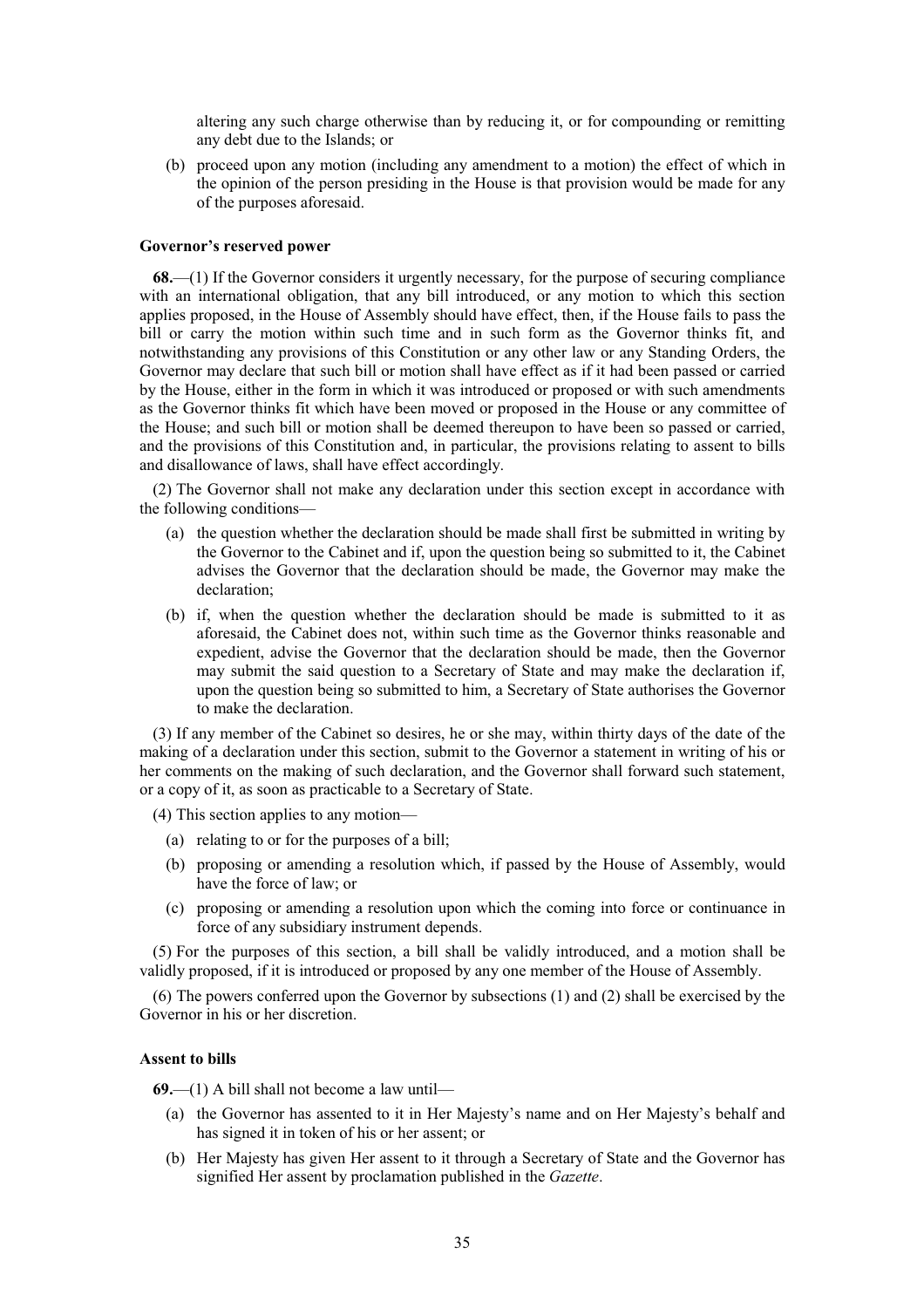(2) When a bill is presented to the Governor for his or her assent, the Governor shall, subject to this Constitution and to any Instructions addressed to him or her under Her Majesty's Sign Manual and Signet or through a Secretary of State, declare that he or she assents, or refuses to assent, to it, or that he or she reserves the bill for the signification of Her Majesty's pleasure; but the Governor shall reserve for the signification of Her Majesty's pleasure—

- (a) any bill which in his or her judgement is in any way repugnant to, or inconsistent with, this Constitution; and
- (b) any bill which determines or regulates the privileges, immunities or powers of the House of Assembly or of its members,

unless he or she has been authorised by a Secretary of State to assent to it.

#### **Return of bills by Governor**

**70.** The Governor may return to the House of Assembly any bill presented to him or her for his or her assent, transmitting with it any amendments which he or she may recommend, and the House shall deal with such recommendation.

#### **Disallowance of laws**

**71.**—(1) Any law to which the Governor has given his or her assent may be disallowed by Her Majesty through a Secretary of State.

(2) Whenever a law has been disallowed by Her Majesty the Governor shall, as soon as practicable, cause notice of the disallowance to be published in the *Gazette* and the law shall be annulled with effect from the date of the publication of that notice.

(3) Section 16(1) of the Interpretation Act 1978(**a**) shall apply to the annulment of any law under this section as it applies to the repeal of an Act of Parliament, save that any enactment repealed or amended by or in pursuance of that law shall have effect as from the date of the annulment as if that law had not been made.

#### **Privileges, immunities and powers of House of Assembly**

**72.** A law made under section 59 may determine and regulate the privileges, immunities and powers of the House of Assembly and of its members, but no such privileges, immunities or powers shall exceed those of the Commons House of Parliament of the United Kingdom or of its members.

# PART VI

## THE JUDICATURE

### The Supreme Court

#### **Constitution of Supreme Court**

**73.**—(1) There shall be a Supreme Court for the Turks and Caicos Islands which shall have such jurisdiction and powers as may be conferred upon it by this Constitution and any other law.

(2) The judges of the Supreme Court shall be a Chief Justice and such number of other judges not exceeding two as may be determined by the Governor, acting in his or her discretion; but the office of a judge shall not, without the consent of that judge, be abolished during his or her continuance in office.

<sup>(</sup>**a**) 1978 c.30.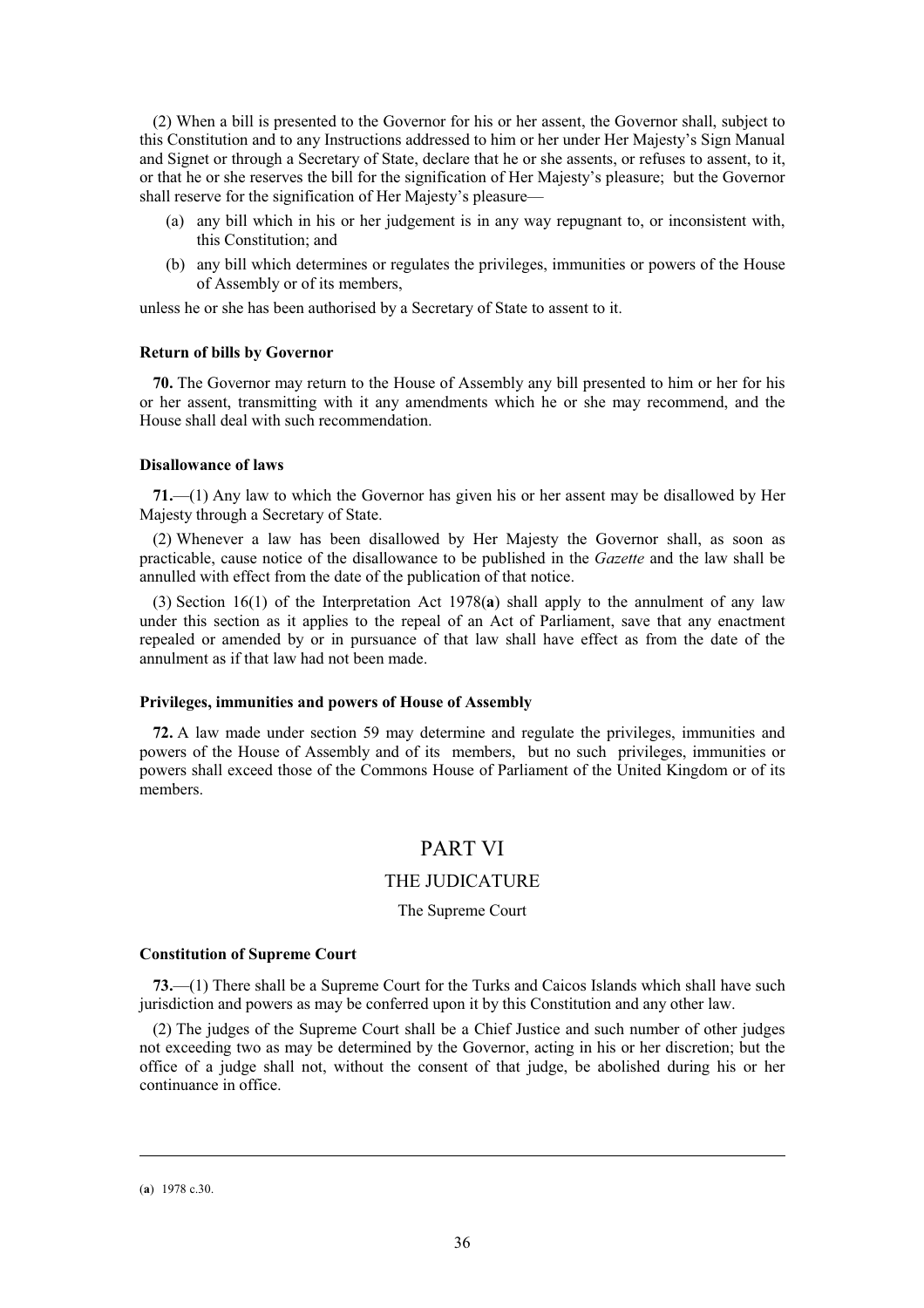(3) The judges of the Supreme Court shall be persons qualified for appointment under subsection (4) and shall be appointed by the Governor, acting in accordance with section 82, by instrument under the public seal.

(4) A judge of the Supreme Court must be—

- (a) a barrister or solicitor of the United Kingdom, of any other part of the Commonwealth, or of Ireland;
- (b) a member of the Faculty of Advocates or a Writer to the Signet of Scotland; or
- (c) an attorney of the Supreme Court admitted under the Legal Profession Ordinance(**a**) or under any law for the time being in force in the Islands making like provision,

and of at least ten years' standing as such.

(5) It shall be lawful for a person qualified for appointment as a judge of the Supreme Court to be so appointed (regardless of his or her age) for such term as may be specified in the instrument of appointment, and section 74 shall have effect in relation to any person so appointed as if he or she would attain the retiring age applicable to that office on the day on which the specified term expires.

### **Tenure of office of judges of Supreme Court**

**74.**—(1) Subject to this section, a judge of the Supreme Court shall vacate his or her office when he or she attains the age of sixty-five years; but—

- (a) the Governor may permit a judge who attains the age of sixty-five years to continue in office until he or she has attained such later age, not exceeding the age of seventy years, as may have been agreed between the Governor and that judge; and
- (b) a judge who has attained the age at which he or she would otherwise vacate office under this subsection may continue in office for such period as may be necessary to enable him or her to deliver judgment or to do any other thing in relation to any proceeding commenced before him or her before he or she attained that age.

(2) A judge of the Supreme Court may be removed from office only for inability to discharge the functions of his or her office (whether arising from infirmity of body or mind or any other cause) or for misbehaviour, and shall not be so removed except in accordance with subsection (3).

(3) A judge of the Supreme Court shall be removed from office by the Governor by instrument under the public seal if the question of the removal of that judge from office has, at the request of the Governor made in pursuance of subsection (4), been referred by Her Majesty to the Judicial Committee of Her Majesty's Privy Council under section 4 of the Judicial Committee Act 1833(**b**) or any other enactment enabling Her Majesty in that behalf, and the Judicial Committee has advised Her Majesty that the judge ought to be removed from office for inability as aforesaid or misbehaviour.

(4) If the Governor considers that the question of removing a judge of the Supreme Court from office for inability as aforesaid or misbehaviour ought to be investigated, then—

- (a) the Governor shall appoint a tribunal, which shall consist of a Chairman and not less than two other members selected by the Governor from among persons who hold or have held high judicial office;
- (b) the tribunal shall inquire into the matter and report on the facts thereof to the Governor and advise the Governor whether he or she should request that the question of the removal of that judge should be referred by Her Majesty to the Judicial Committee; and
- (c) if the tribunal so advises, the Governor shall request that the question should be referred accordingly.

<sup>(</sup>**a**) Ordinance No. 5 of 1997.

<sup>(</sup>**b**) 1833 c.41.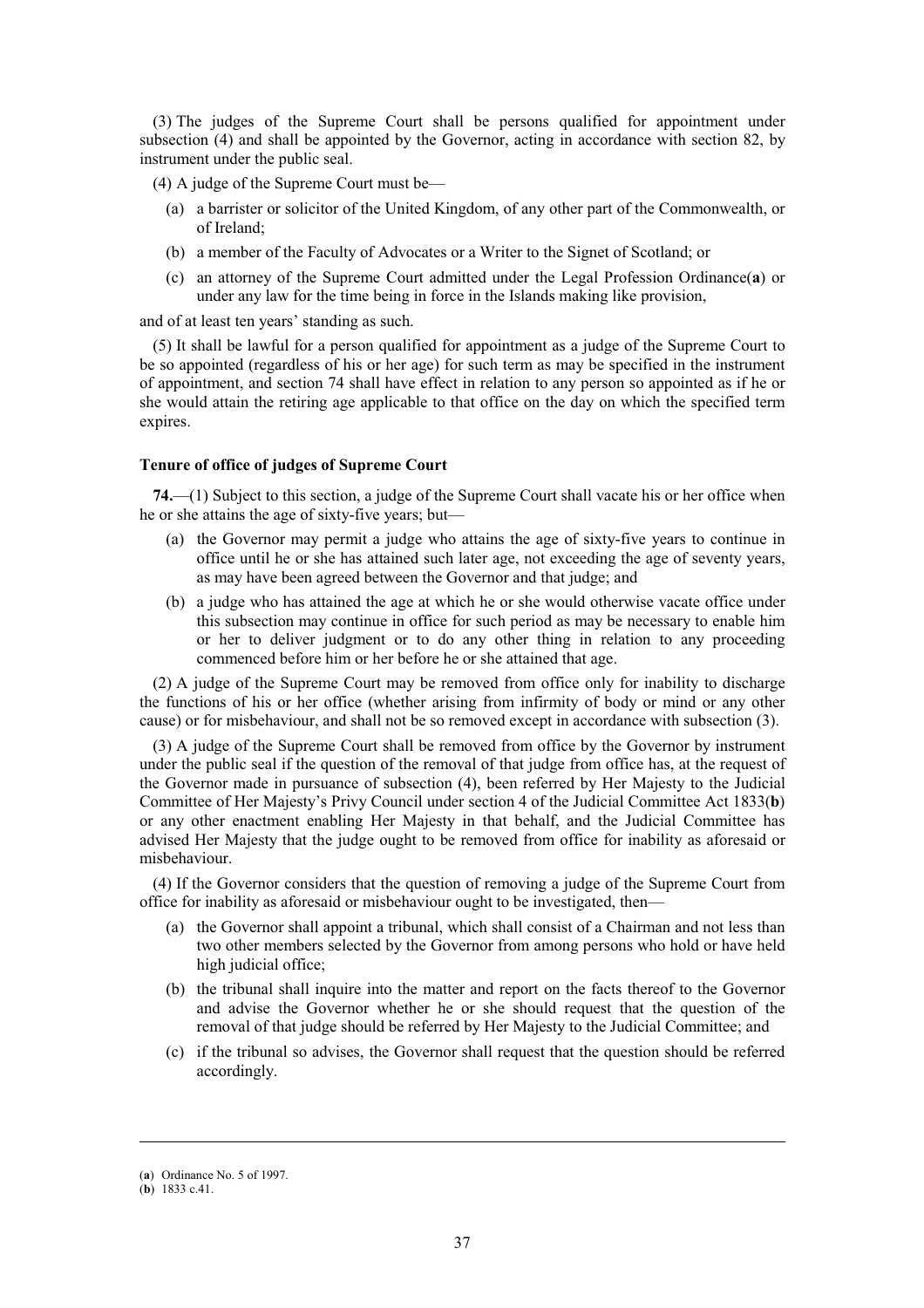(5) The provisions of the Commissions of Inquiry Ordinance(**a**) as in force on the date of commencement of this Constitution shall, subject to this section, apply as nearly as may be in relation to tribunals appointed under subsection (4) or, as the context may require, to their members as they apply in relation to Commissions or Commissioners appointed under that Ordinance.

(6) If the question of removing a judge of the Supreme Court from office has been referred to a tribunal under subsection (4) the Governor may suspend the judge from performing the functions of his or her office, and any such suspension may at any time be revoked by the Governor, and shall in any case cease to have effect—

- (a) if the tribunal advises the Governor that he or she should not request that the question of the removal of the judge from office should be referred by Her Majesty to the Judicial Committee; or
- (b) if the Judicial Committee advises Her Majesty that the judge ought not to be removed from office.

(7) The powers conferred upon the Governor by this section shall be exercised by the Governor in his or her discretion.

#### **Acting judges of Supreme Court**

**75.**—(1) If the office of Chief Justice is vacant, or if the holder of that office is for any reason unable to perform the functions of that office, then, until some other person has been appointed to, and has assumed the functions of, that office, or until the holder of that office has resumed those functions, as the case may be, such one of the other judges of the Supreme Court or such other person qualified for appointment as a judge of the Supreme Court as the Governor, acting in accordance with section 82, may appoint for that purpose shall act in that office.

(2) If the office of a judge of the Supreme Court other than the Chief Justice is vacant, or if any such judge is acting as Chief Justice or is for any reason unable to perform the functions of his or her office, the Governor, acting in accordance with section 82, may appoint a person qualified for appointment as a judge of the Supreme Court to act as such a judge.

(3) A person may be appointed under subsection (1) or (2) notwithstanding that he or she has attained the age of sixty-five years.

(4) Any person appointed under this section to act as a judge of the Supreme Court shall, unless he or she is removed from office under section 74, continue to act for the period of his or her appointment or, if no such period is specified, until his or her appointment is revoked by the Governor, acting in his or her discretion; but a person whose appointment so to act has expired or been revoked may, with the permission of the Governor, acting in his or her discretion, continue so to act for such period as may be necessary to enable him or her to deliver judgment or to do any other thing in relation to any proceeding commenced before him or her previously thereto.

### **Oaths to be taken by judges of Supreme Court**

**76.** Before assuming the functions of his or her office, every judge of the Supreme Court shall make and subscribe before the Governor, or some other person authorised by the Governor, acting in his or her discretion, oaths of allegiance and for the due execution of his or her office in the forms set out in the Schedule to this Constitution.

#### The Court of Appeal

### **Constitution of Court of Appeal**

**77.**—(1) There shall be a Court of Appeal for the Turks and Caicos Islands which shall have such jurisdiction and powers as may be conferred upon it by this Constitution and any other law.

<sup>(</sup>**a**) Ordinance No. 7 of 1986.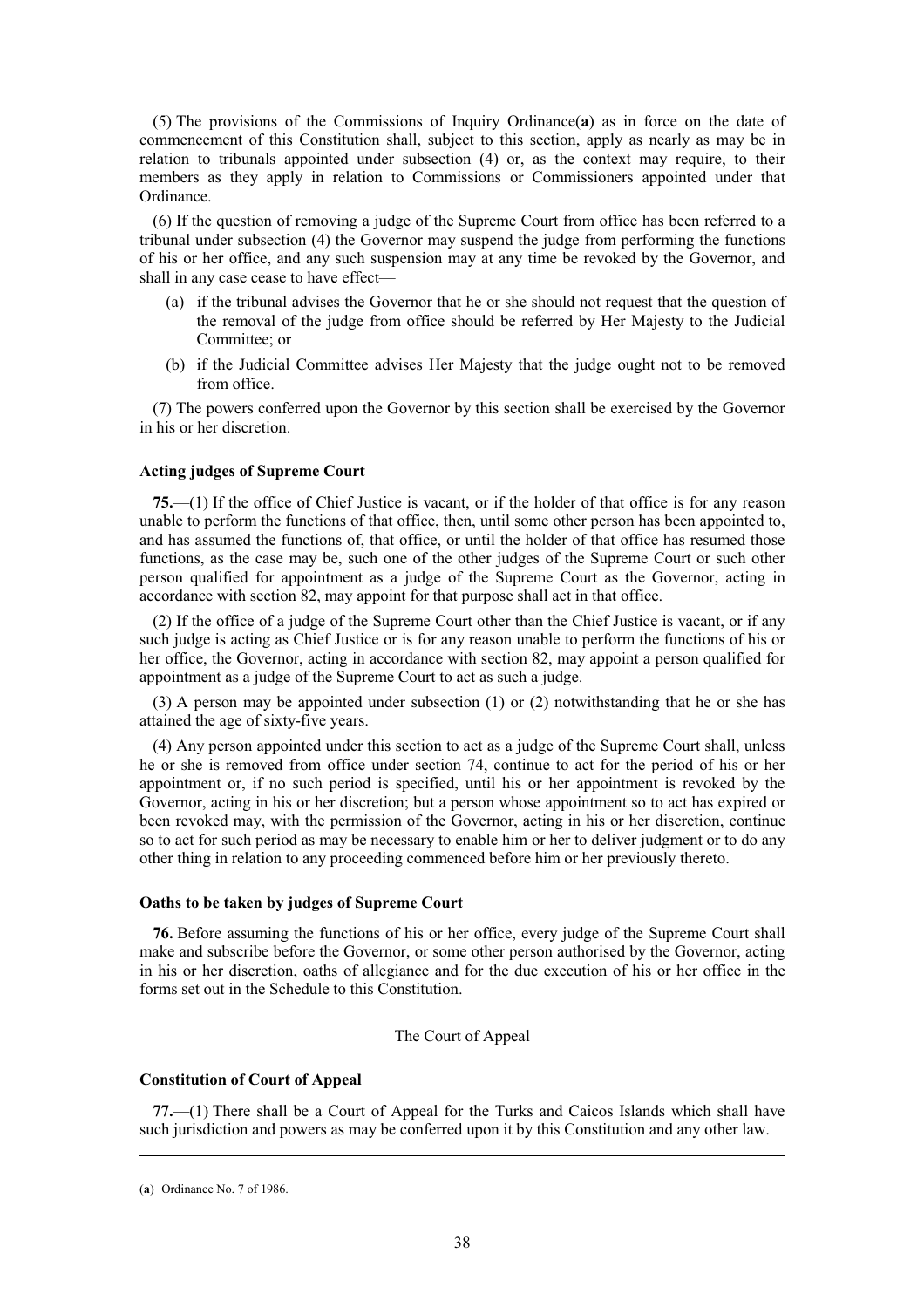(2) For the purposes of hearing and determining appeals the Court of Appeal may sit either in the Islands or in such places outside the Islands as the President of the Court may from time to time direct.

(3) The judges of the Court of Appeal shall be a President and two Justices of Appeal, or such other number of Justices of Appeal, not being less than two, as may be determined by the Governor, acting in his or her discretion; but the office of a Justice of Appeal shall not, without the consent of that Justice of Appeal, be abolished during his or her continuance in office.

(4) The judges of the Court of Appeal shall be appointed by the Governor, acting in accordance with section 82, by instrument under the public seal, for such period as may be specified in their respective instruments of appointment.

(5) A person shall be qualified to be appointed as a judge of the Court of Appeal if, and shall not be qualified to be so appointed unless, he or she holds or has held high judicial office and is qualified for appointment as a judge of the Supreme Court under section 73(4).

(6) A judge of the Supreme Court may exercise any of the powers of a single judge of the Court of Appeal to such extent as may be prescribed by any law relating to the Court of Appeal.

### **Tenure of office of judges of Court of Appeal**

**78.**—(1) Subject to this section, the office of a judge of the Court of Appeal shall become vacant upon the expiration of the period of his or her appointment to that office.

(2) A judge of the Court of Appeal may be removed from office only for inability to discharge the functions of his or her office (whether arising from infirmity of body or mind or any other cause) or for misbehaviour, and shall not be so removed except in accordance with subsection (3).

(3) A judge of the Court of Appeal shall be removed from office by the Governor by instrument under the public seal if the question of the removal of that judge from office has, at the request of the Governor made in pursuance of subsection (4), been referred by Her Majesty to the Judicial Committee of Her Majesty's Privy Council under section 4 of the Judicial Committee Act 1833 or any other enactment enabling Her Majesty in that behalf, and the Judicial Committee has advised Her Majesty that the judge ought to be removed from office for inability as aforesaid or misbehaviour.

(4) If the Governor considers that the question of removing a judge of the Court of Appeal from office for inability as aforesaid or misbehaviour ought to be investigated, then—

- (a) the Governor shall appoint a tribunal, which shall consist of a Chairman and not less than two other members selected by the Governor from among persons who hold or have held high judicial office;
- (b) the tribunal shall inquire into the matter and report on the facts thereof to the Governor and advise the Governor whether he or she should request that the question of the removal of that judge should be referred by Her Majesty to the Judicial Committee; and
- (c) if the tribunal so advises, the Governor shall request that the question should be referred accordingly.

(5) The provisions of the Commissions of Inquiry Ordinance as in force on the date of commencement of this Constitution shall, subject to this section, apply as nearly as may be in relation to tribunals appointed under subsection (4) or, as the context may require, to their members as they apply in relation to Commissions or Commissioners appointed under that Ordinance.

(6) If the question of removing a judge of the Court of Appeal from office has been referred to a tribunal under subsection (4) the Governor may suspend the judge from performing the functions of his or her office, and any such suspension may at any time be revoked by the Governor, and shall in any case cease to have effect—

(a) if the tribunal advises the Governor that he or she should not request that the question of the removal of the judge from office should be referred by Her Majesty to the Judicial Committee; or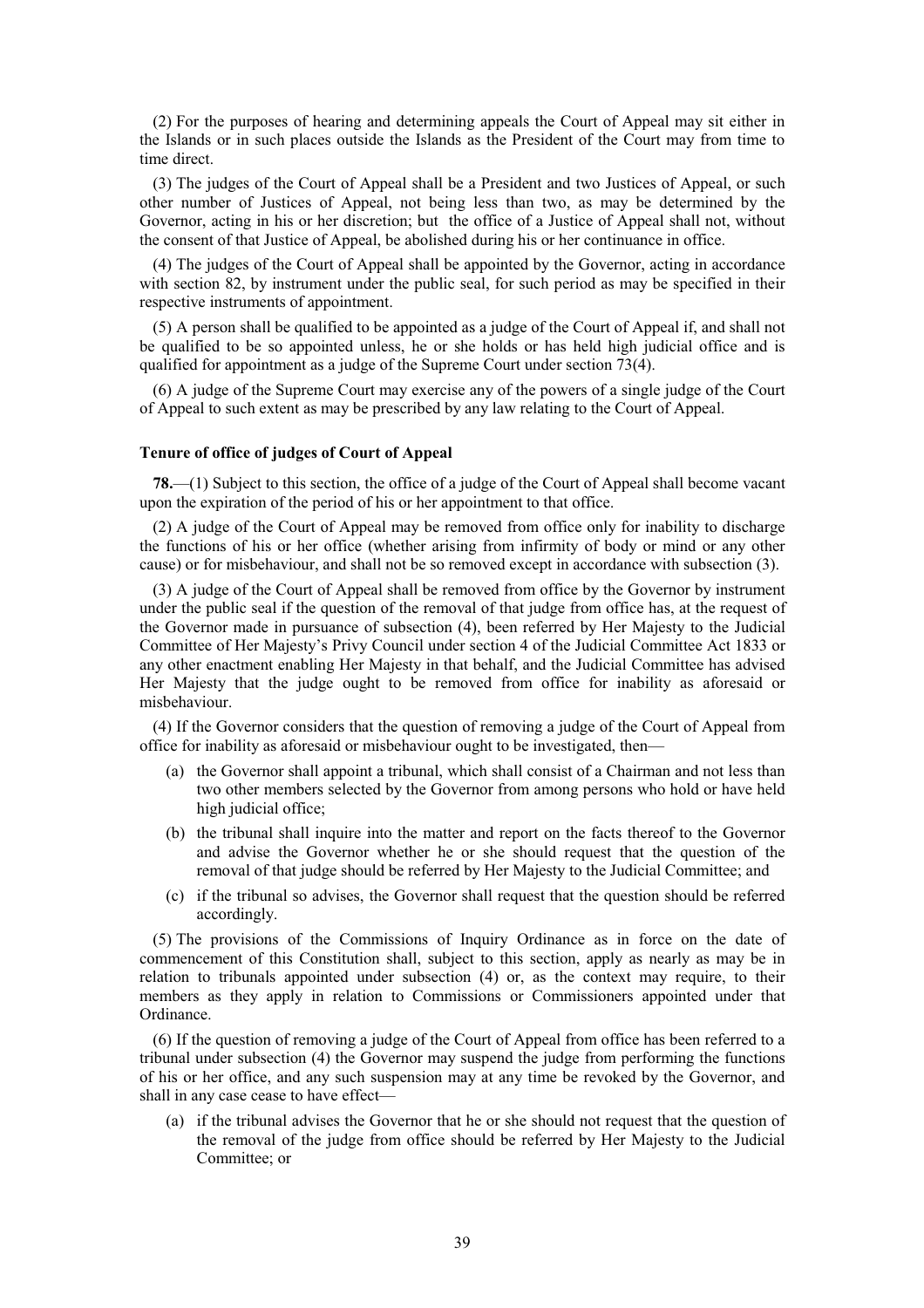(b) if the Judicial Committee advises Her Majesty that the judge ought not to be removed from office.

(7) The powers conferred upon the Governor by this section shall be exercised by the Governor in his or her discretion.

### **Acting judges of Court of Appeal**

**79.**—(1) If the office of the President of the Court of Appeal is vacant, or if the holder of that office is for any reason unable to perform the functions of that office, then, until some other person has been appointed to, and has assumed the functions of, that office, or until the holder of that office has resumed those functions, as the case may be, such one of the Justices of Appeal or such other person qualified for appointment as a judge of the Court of Appeal as the Governor, acting in accordance with section 82, may appoint for that purpose shall act in the office of President.

(2) If the office of a Justice of Appeal is vacant, or if any Justice of Appeal is acting as the President or is for any reason unable to perform the functions of his or her office, the Governor, acting in accordance with section 82, may appoint a person possessing such legal qualifications and experience as he or she, after consultation with the President, may deem appropriate to act as a Justice of Appeal.

(3) Any person appointed under this section to act as a judge of the Court of Appeal shall, unless he or she is removed from office under section 78, continue to act for the period of his or her appointment or, if no such period is specified, until his or her appointment is revoked by the Governor, acting in his or her discretion; but a person whose appointment so to act has expired or been revoked may, with the permission of the Governor, acting in his or her discretion, continue so to act for such period as may be necessary to enable him or her to deliver judgment or to do any other thing in relation to any proceeding commenced before him or her previously thereto.

## **Oaths to be taken by judges of Court of Appeal**

**80.** Before assuming the functions of his or her office, every judge of the Court of Appeal shall make and subscribe before the Governor, or some other person authorised by the Governor, acting in his or her discretion, oaths of allegiance and for the due execution of his or her office in the forms set out in the Schedule to this Constitution.

#### Judicial Service Commission

#### **Judicial Service Commission**

**81.**—(1) There shall be a Judicial Service Commission for the Turks and Caicos Islands, which shall consist of a Chairman and two other members.

(2) Of the members of the Judicial Service Commission—

- (a) the Chairman shall be appointed by the Governor, acting in his or her discretion;
- (b) the other two members shall be appointed by the Governor, acting after consultation with the Premier and the Leader of the Opposition, from among persons who hold or have held high judicial office.

(3) The members of the Judicial Service Commission shall be appointed by instrument under the public seal for such period, not being less than one year nor more than four years, as may be specified in their respective instruments of appointment.

- (4) The office of a member of the Judicial Service Commission shall become vacant—
	- (a) at the expiration of the period specified in the instrument by which he or she was appointed;
	- (b) if he or she resigns his or her office by writing under his or her hand addressed to the Governor; or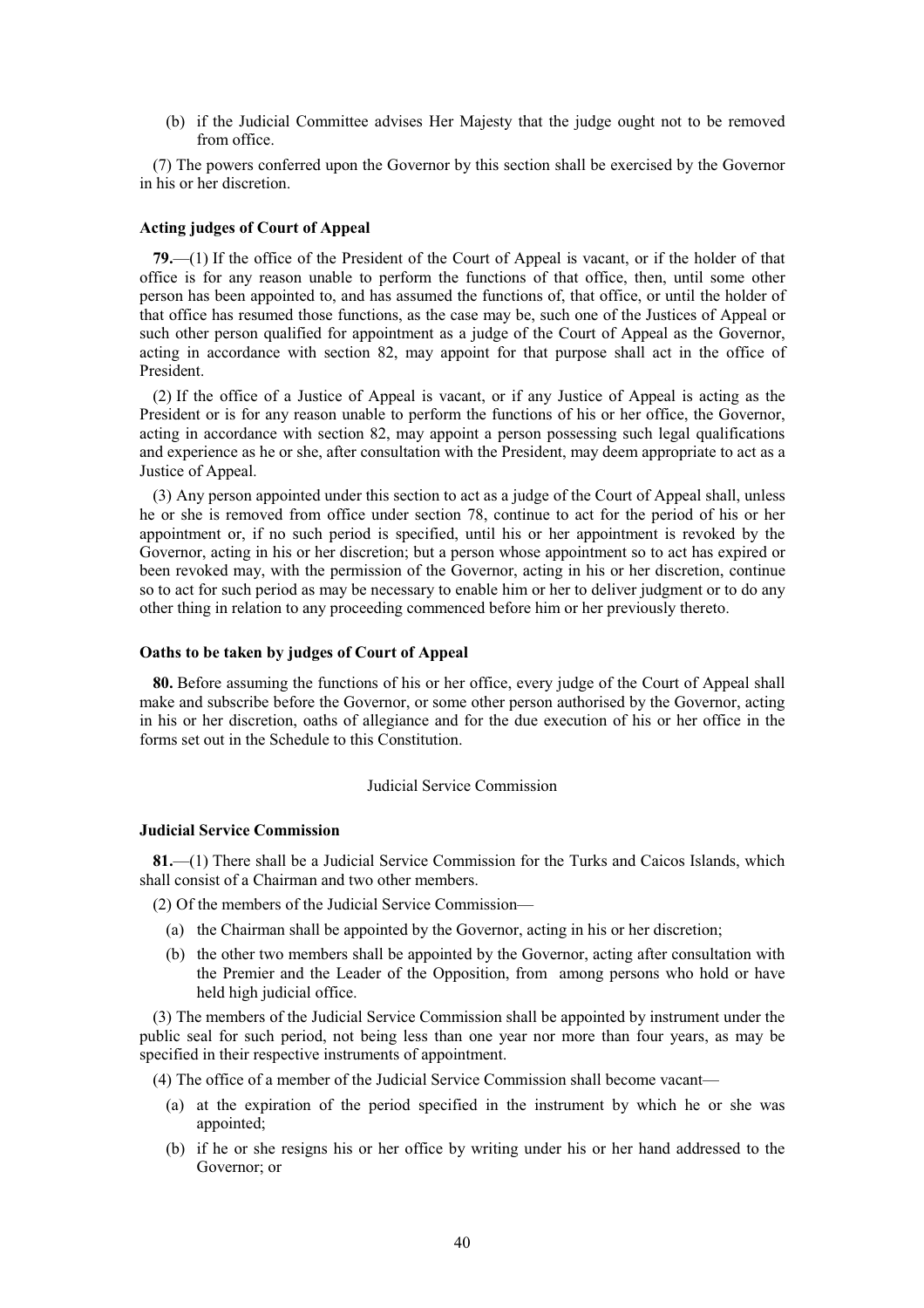(c) if the Governor, acting in his or her discretion, directs that he or she shall be removed from office for inability to discharge the functions of his or her office (whether arising from infirmity of body or mind or any other cause) or for misbehaviour.

(5) Any decision of the Judicial Service Commission shall require the concurrence of not less than two members of the Commission.

(6) In the exercise of its functions the Judicial Service Commission shall not be subject to the direction or control of any other person or authority.

#### **Appointments, etc, to judicial offices**

**82.**—(1) Power—

- (a) to make appointments to the offices of judge of the Supreme Court, judge of the Court of Appeal, magistrate and registrar; and
- (b) to remove or exercise disciplinary control over persons holding or acting in the offices of magistrate and registrar,

is vested in the Governor, acting in accordance with the advice of the Judicial Service Commission, unless the Governor is instructed by Her Majesty through a Secretary of State to do otherwise.

(2) In this section, "registrar" means registrar of any court in the Islands.

# PART VII

# THE PUBLIC SERVICE

Public Service Commission

#### **Public Service Commission**

**83.**—(1) There shall be a Public Service Commission for the Turks and Caicos Islands, which shall consist of a Chairman and four other members.

(2) Of the members of the Public Service Commission—

- (a) the Chairman shall be appointed by the Governor, acting in his or her discretion;
- (b) one member shall be appointed by the Governor, acting in accordance with the advice of the Premier;
- (c) one member shall be appointed by the Governor, acting after consultation with the Premier;
- (d) one member shall be appointed by the Governor, acting in accordance with the advice of the Leader of the Opposition;
- (e) one member shall be appointed by the Governor, acting after consultation with the Leader of the Opposition.

(3) The members of the Public Service Commission shall be appointed by instrument under the public seal for such period, not being less than one year nor more than four years, as may be specified in their respective instruments of appointment.

(4) No person shall be qualified to be appointed as a member of the Public Service Commission if he or she is a public officer or if he or she is or has been within the preceding three years—

- (a) an elected or appointed member of the House of Assembly; or
- (b) the holder of any office in any political party.

(5) The office of a member of the Public Service Commission shall become vacant—

(a) at the expiration of the period specified in the instrument by which he or she was appointed;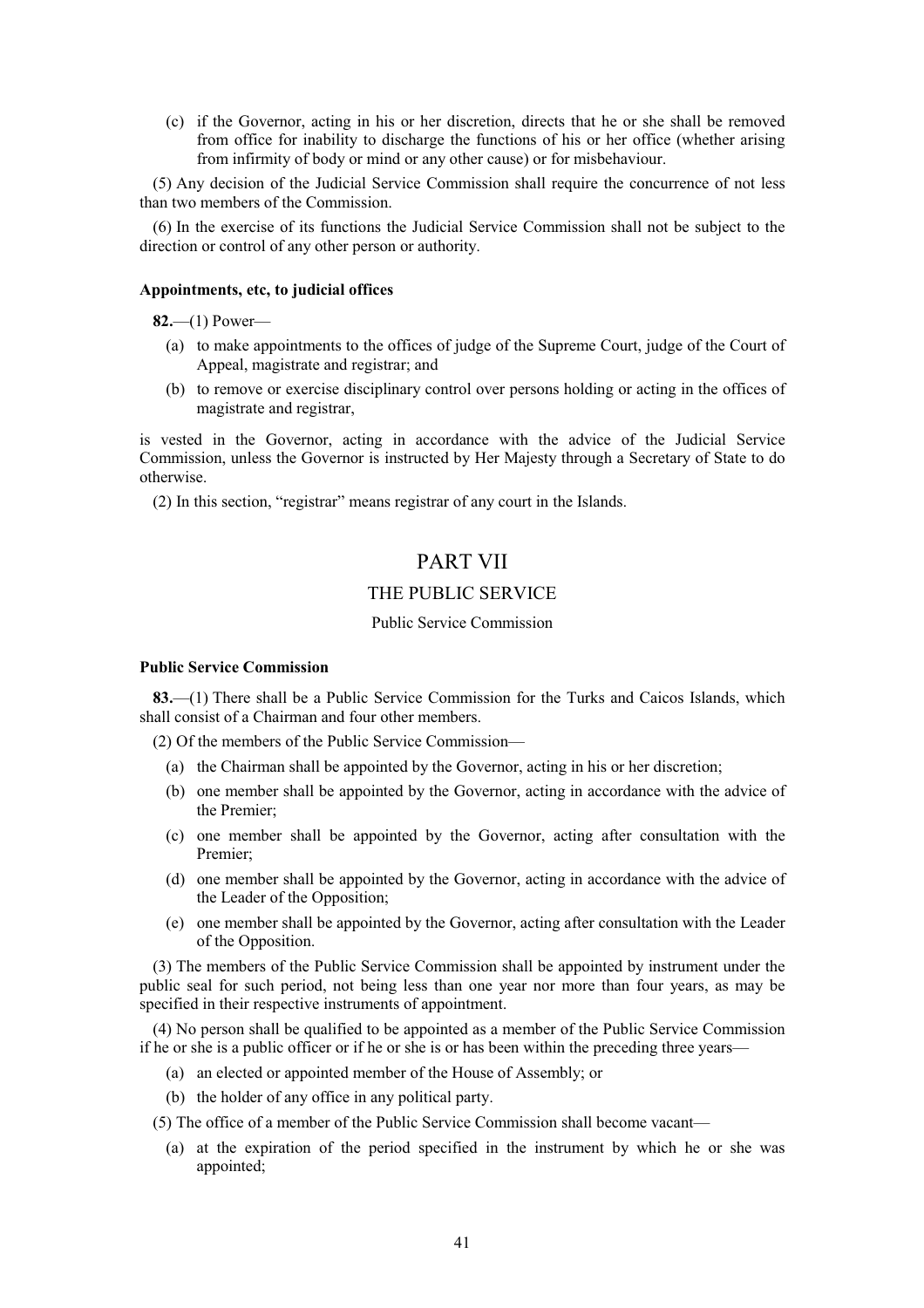- (b) if he or she resigns his or her office by writing under his or her hand addressed to the Governor;
- (c) if he or she becomes an elected or appointed member of the House of Assembly, the holder of any office in any political party, or a public officer; or
- (d) if the Governor, acting in his or her discretion, directs that he or she shall be removed from office for inability to discharge the functions of his or her office (whether arising from infirmity of body or mind or any other cause) or for misbehaviour.

(6) Whenever the office of the Chairman of the Public Service Commission is vacant or the holder of that office is for any reason unable to perform the functions of that office, such one of the other members of the Public Service Commission as the Governor, acting in his or her discretion, may appoint shall act in the office of the Chairman.

(7) If the office of a member of the Public Service Commission other than the Chairman is vacant or the holder of that office is acting as the Chairman or is for any other reason unable to perform the functions of his or her office, the Governor, acting in the manner prescribed by subsection (2) for the appointment of that member, may appoint a person who is qualified for appointment as a member of the Commission to act as a member of the Commission; and any person so appointed shall, subject to subsection (5), continue so to act until he or she is notified by the Governor, acting in his or her discretion, that the circumstances giving rise to the appointment have ceased to exist.

(8) No business shall be transacted at any meeting of the Public Service Commission if there are less than four members of the Commission present.

(9) Any question proposed for decision at any meeting of the Public Service Commission shall be determined by a majority of the votes of the members present and voting; and if on any question the votes are equally divided the Chairman shall have and exercise a casting vote.

(10) The Public Service Commission shall be served by a secretariat, the members of which shall be public officers.

(11) In the exercise of its functions the Public Service Commission shall not be subject to the direction or control of any other person or authority.

# **Appointment, etc, of public officers**

**84.**—(1) Power to make appointments to public offices, and to remove or exercise disciplinary control over persons holding or acting in such offices, is vested in the Governor, acting in accordance with the advice of the Public Service Commission, unless the Governor is instructed by Her Majesty through a Secretary of State to do otherwise.

(2) The Governor, acting after consultation with the Public Service Commission, may, by regulations published in the *Gazette*, delegate to any member of the Commission or any public officer, to such extent and subject to such conditions as may be prescribed in the regulations, any of the powers vested in the Governor to make appointments to public offices and to remove or exercise disciplinary control over persons holding or acting in such offices.

(3) This section shall not apply to—

- (a) any office to which section 85 applies;
- (b) any office mentioned in section 82;
- (c) any office in the Police Force;
- (d) the office of Cabinet Secretary except as respects power to remove or exercise disciplinary control over a person holding or acting in that office.

## **Particular offices**

**85.**—(1) Subject to subsections (3) and (4), power to make appointments to the offices to which this section applies and to remove or exercise disciplinary control over persons holding or acting in such offices is vested in the Governor, acting in his or her discretion.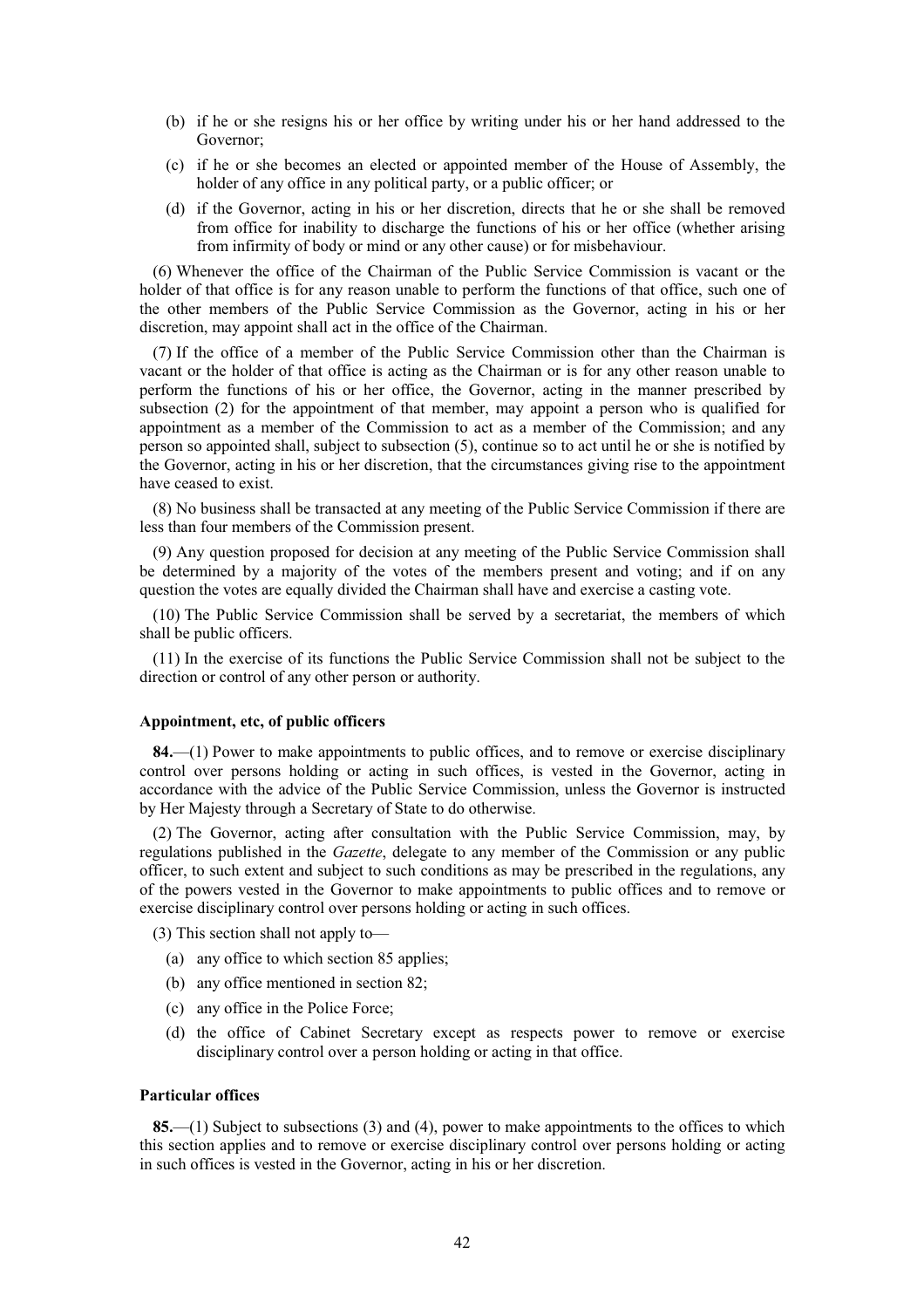(2) This section applies to the offices of Attorney General; Permanent Secretary, Finance; Chief Auditor; and Commissioner of Police.

(3) Before making any appointment to the office of Attorney General, the Governor shall consult the Premier.

(4) A person holding the office of Attorney General or Chief Auditor may be removed from office only for inability to discharge the functions of his or her office (whether arising from infirmity of body or mind or any other cause) or for misbehaviour, and with the prior approval of a Secretary of State.

#### **Appointment of Cabinet Secretary**

**86.**—(1) Power to make appointments to the office of Cabinet Secretary is vested in the Governor, acting in accordance with the advice of the Premier.

(2) Whenever occasion arises for making an appointment under this section the Public Service Commission shall submit to the Premier a list of public officers who appear to the Commission to be qualified for the appointment and the Premier shall recommend to the Governor a person whose name appears on the list.

#### **Additional functions of Public Service Commission**

**87.** The Public Service Commission shall exercise the following additional functions—

- (a) the supervision of, and the provision of advice upon, the policies and programmes of the Government for the training of public officers at all levels;
- (b) the issue from time to time of guidelines on the conduct and ethics of the public service, and supervision of their observance;
- (c) the provision of advice of a general nature upon questions relating to the pay and conditions of service of public officers;
- (d) such other functions as may be conferred upon it by law or by regulations made by the Governor, acting after consultation with the Public Service Commission.

#### **Regulations regarding Public Service Commission**

**88.** The Governor, acting after consultation with the Public Service Commission, may, by regulations published in the *Gazette*, make provision for—

- (a) the organisation of the work of the Commission and the manner in which it performs its functions:
- (b) consultation by the Commission with persons or authorities other than members of the Commission;
- (c) the protection and privileges of members of the Commission in respect of the performance of their functions and the privilege of communications to and from the Commission and its members in the case of legal proceedings;
- (d) the definition and trial of offences in relation to the functions of the Commission and the imposition of penalties for such offences; but no such penalty shall exceed a fine of two thousand five hundred dollars or imprisonment for a term of one year or both such fine and imprisonment.

## Pensions

#### **Applicability of pensions law**

**89.**—(1) Subject to section 91, the law applicable to the grant and payment to any officer, or to his widow or widower, children, dependants or personal representatives, of any pension, gratuity or other like allowance (in this section and in sections 90 and 91 referred to as "an award") in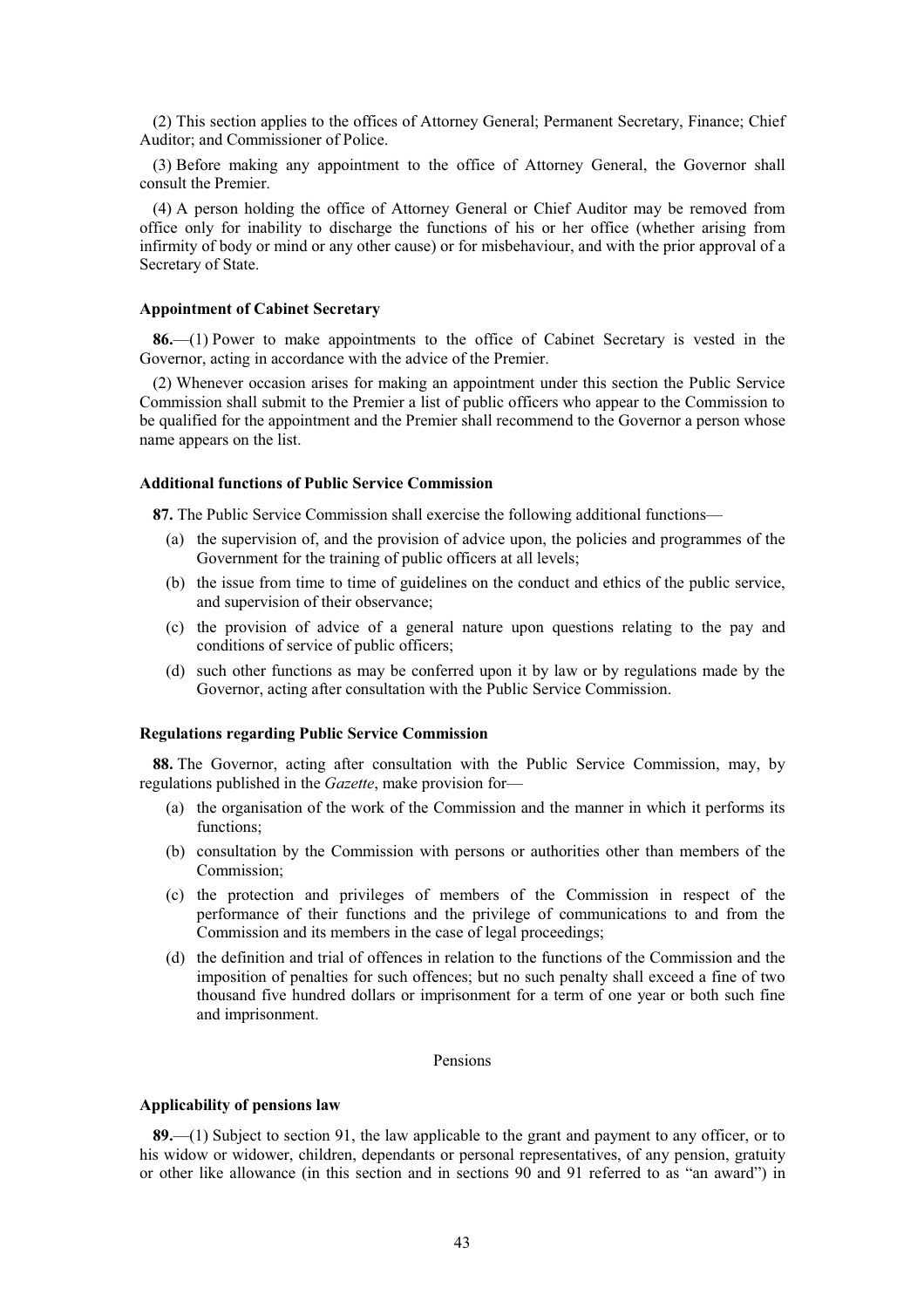respect of the service of that officer in a public office shall be that in force on the relevant day or any later law not less favourable to the person concerned.

(2) For the purposes of this section the relevant day is—

- (a) in relation to an award granted before the appointed day, the day on which the award was granted;
- (b) in relation to an award granted or to be granted on or after the appointed day to or in respect of a person who was a public officer before that day, the day immediately before that day;
- (c) in relation to an award granted or to be granted to or in respect of a person who first becomes a public officer on or after the appointed day, the day on which he or she becomes a public officer.

(3) For the purposes of this section, in so far as the law applicable to an award depends on the option of the person to or in respect of whom it is granted or to be granted, the law for which he or she opts shall be taken to be more favourable to him or her than any other law for which he or she might have opted.

(4) In this section "the appointed day" means the date of commencement of this Constitution.

#### **Pensions, etc, charged on revenues of Islands**

**90.** Awards granted under any law in force in the Islands shall be charged on and paid out of the revenues of the Islands.

## **Grant and withholding of pensions, etc**

**91.**—(1) The power to grant any award under any pensions law in force in the Islands (other than an award to which, under that law, the person to whom it is payable is entitled as of right) and, in accordance with any provisions in that respect contained in any such law, to withhold, reduce in amount or suspend any award payable under any such law is hereby vested in the Governor, acting in his or her discretion.

(2) In this section "pensions law" means any law relating to the grant to any person, or to the widow or widower, children, dependants or personal representatives of that person, of an award in respect of the services of that person in a public office, and includes any instrument made under any such law.

# PART VIII

## THE COMPLAINTS COMMISSIONER

#### **The Complaints Commissioner**

**92.**—(1) There shall be a Complaints Commissioner for the Turks and Caicos Islands.

(2) The Complaints Commissioner shall be appointed by the Governor, acting after consultation with the Premier and the Leader of the Opposition, by instrument under the public seal.

(3) No person shall be qualified to be appointed as Complaints Commissioner if he or she is or has been within the preceding three years—

- (a) an elected or appointed member of the House of Assembly; or
- (b) the holder of any office in any political party.

(4) The office of the Complaints Commissioner shall become vacant—

- (a) at the expiration of the period specified in the instrument by which he or she was appointed;
- (b) if he or she resigns his or her office by writing under his or her hand addressed to the Governor;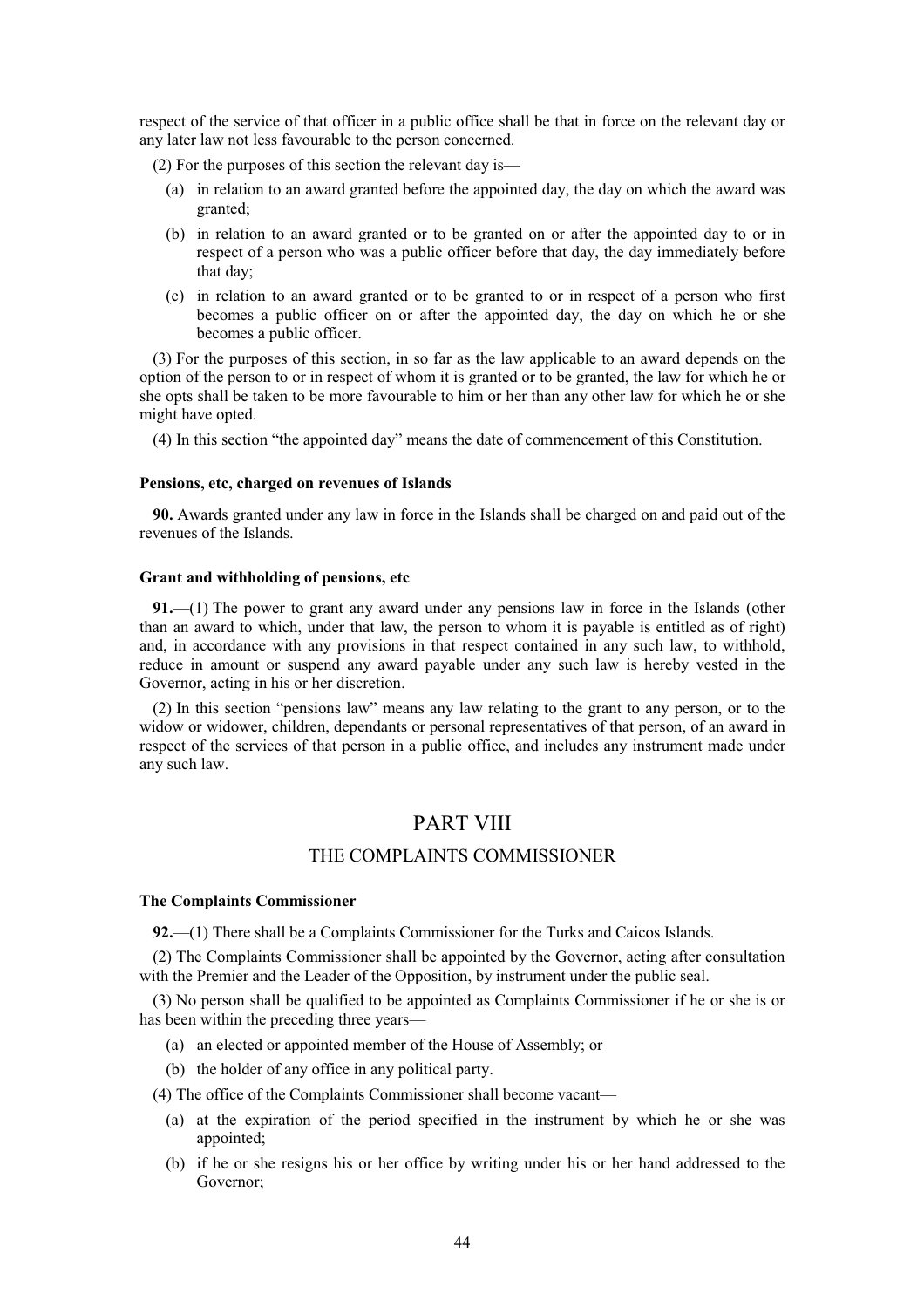- (c) if he or she becomes an elected or appointed member of the House of Assembly or the holder of any office in any political party; or
- (d) if the Governor, acting in his or her discretion, directs that he or she shall be removed from office for inability to discharge the functions of his or her office (whether arising from infirmity of body or mind or any other cause) or for misbehaviour.

## **Functions of Complaints Commissioner**

**93.**—(1) The Complaints Commissioner shall have such functions and jurisdiction as may be prescribed by law.

(2) In the exercise of his or her functions, the Complaints Commissioner shall not be subject to the direction or control of any other person or authority.

# PART IX

## MISCELLANEOUS

#### **Grants of land, etc**

**94.** Subject to the provisions of any law, the Governor, or any person authorised by the Governor in writing under his or her hand, may, in Her Majesty's name and on Her behalf, make and execute under the public seal grants and dispositions of any land or other immovable property within the Islands that may be lawfully granted or disposed of by Her Majesty.

### **Powers of pardon, etc**

**95.**—(1) The Governor may, in Her Majesty's name and on Her behalf—

- (a) grant to any person convicted of any offence against any law in force in the Islands, a pardon, either free or subject to lawful conditions;
- (b) grant to any person a respite, either indefinite or for a specified period, from the execution of any punishment imposed on him or her for such an offence;
- (c) substitute a less severe form of punishment for that imposed by any sentence for such an offence; or
- (d) remit the whole or any part of any sentence passed for such an offence or of any penalty or forfeiture otherwise due to Her Majesty on account of such an offence.

(2) In the exercise of his or her powers under this section the Governor shall act in his or her discretion but shall first consult the Cabinet unless in any particular case the matter is in his or her judgement too urgent to permit such consultation.

#### **Public offices and appointments**

**96.** The Governor, in Her Majesty's name and on Her behalf, may constitute such offices for the Islands as may be lawfully constituted by Her Majesty and, subject to this Constitution and any other law, may make appointments to any such office; and any person so appointed, unless it is otherwise provided by this Constitution or any such law, shall hold office during Her Majesty's pleasure.

## **Discipline of public service**

**97.**—(1) Subject to this Constitution and any other law, the Governor may for cause shown to his or her satisfaction remove or suspend from the exercise of his or her functions any person holding or acting in a public office, or take such disciplinary action with respect to such a person as may seem to the Governor desirable.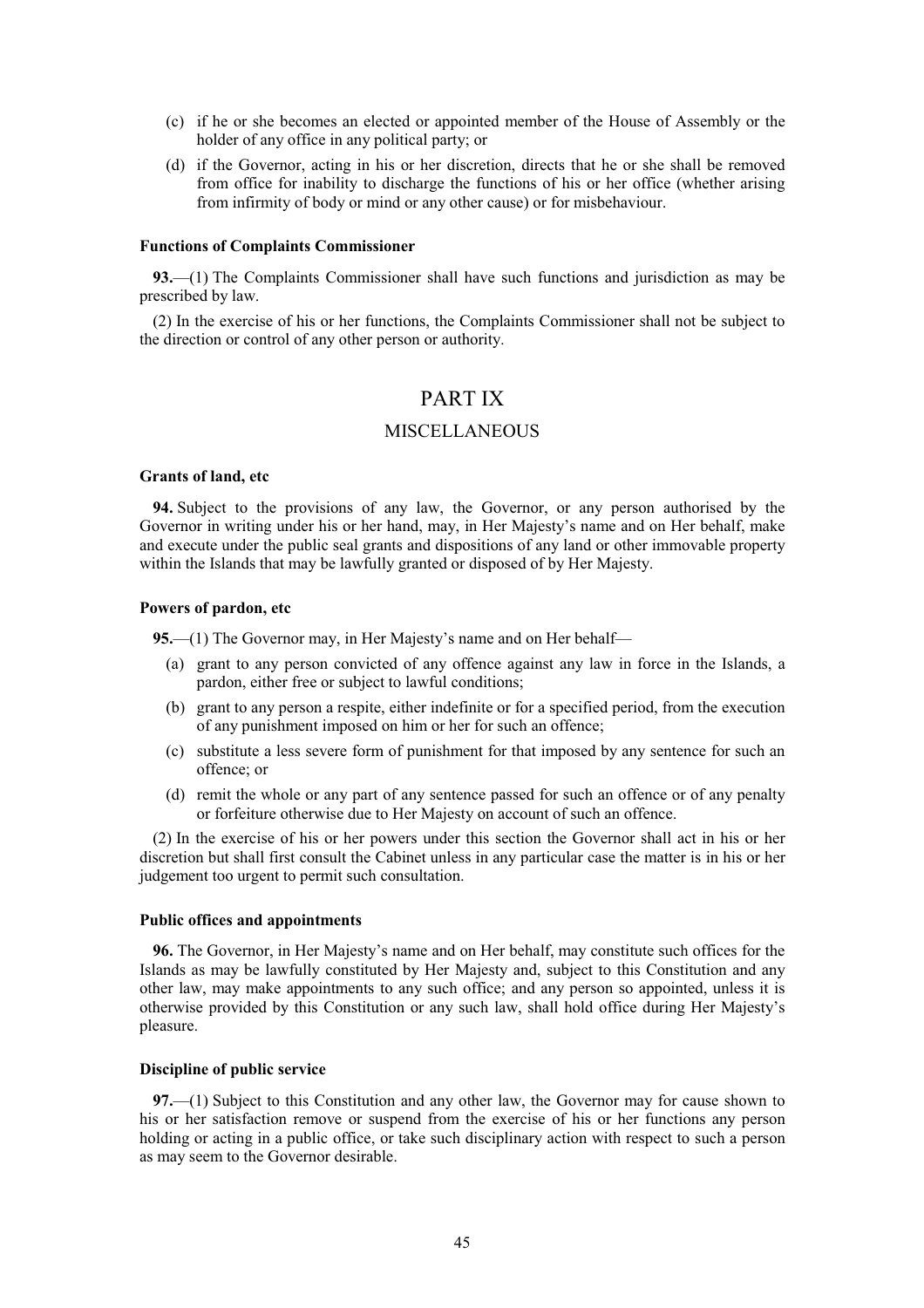(2) An officer who is suspended from the exercise of his or her functions shall be paid such salary, not being less than half his or her rate of salary, for the period of suspension as the Governor may determine.

#### **Registration of interests**

**98.**—(1) There shall be for the Islands a Register of Interests, which shall be maintained by a Registrar who shall be appointed, and may be removed from office, by the Governor acting in his or her discretion.

(2) It shall be the duty of any person to whom this section applies to declare to the Registrar, for entry in the Register of Interests, such interests, assets, income and liabilities of that person, or of any other person connected with him or her, as may be prescribed by law.

(3) A person shall make a declaration under subsection (2) upon assuming the functions of his or her office and at such intervals thereafter (being no longer than twelve months) as may be prescribed by law.

(4) This section applies to all members of the House of Assembly (including Ministers) and the holders of such other offices (except that of Governor) as may be prescribed by law.

(5) A law made under this Constitution shall make provision for giving effect to this section, including the sanctions which may be imposed for a failure to comply with, or the making of false statements in purported compliance with, subsections (2) and (3) and, notwithstanding anything contained in Part IV of this Constitution, the sanctions which may be imposed may include the suspension of a member of the House of Assembly from sitting and voting in the House for such period as may be prescribed in such a law.

### **Interpretation**

**99.**—(1) In this Constitution, unless the context otherwise requires—

"appointed member" means a member of the House of Assembly appointed under section 45;

"Belonger" means a person who under the law in force in the Islands regulating immigration has the status of Belonger;

"Court of Appeal" means the Court of Appeal established by section 77;

"elected member" means a member of the House of Assembly elected in pursuance of section 43;

"functions" includes powers and duties;

"*Gazette*" means the official *Gazette* of the Turks and Caicos Islands;

"Government" means the Government of the Turks and Caicos Islands;

"Governor" means the person for the time being appointed as Governor of the Islands, and includes any person performing the functions of the Governor in pursuance of section 23 and, to the extent to which a deputy appointed under section 24 is authorised to act, that deputy;

"high judicial office" means the office of judge of a court having unlimited jurisdiction in civil and criminal matters in some part of the Commonwealth or Ireland or a court having jurisdiction in appeals from such a court;

"high legal office" means the office of a Law Officer, Director of Public Prosecutions, or a person exercising the functions of principal legislative draftsman, in some part of the Commonwealth or Ireland;

"the Islands" means the Turks and Caicos Islands;

"law" includes any subsidiary instrument;

"meeting" means any sitting or sittings of the House of Assembly commencing when the House first meets after being summoned at any time and terminating when the House is adjourned *sine die* or at the conclusion of a session;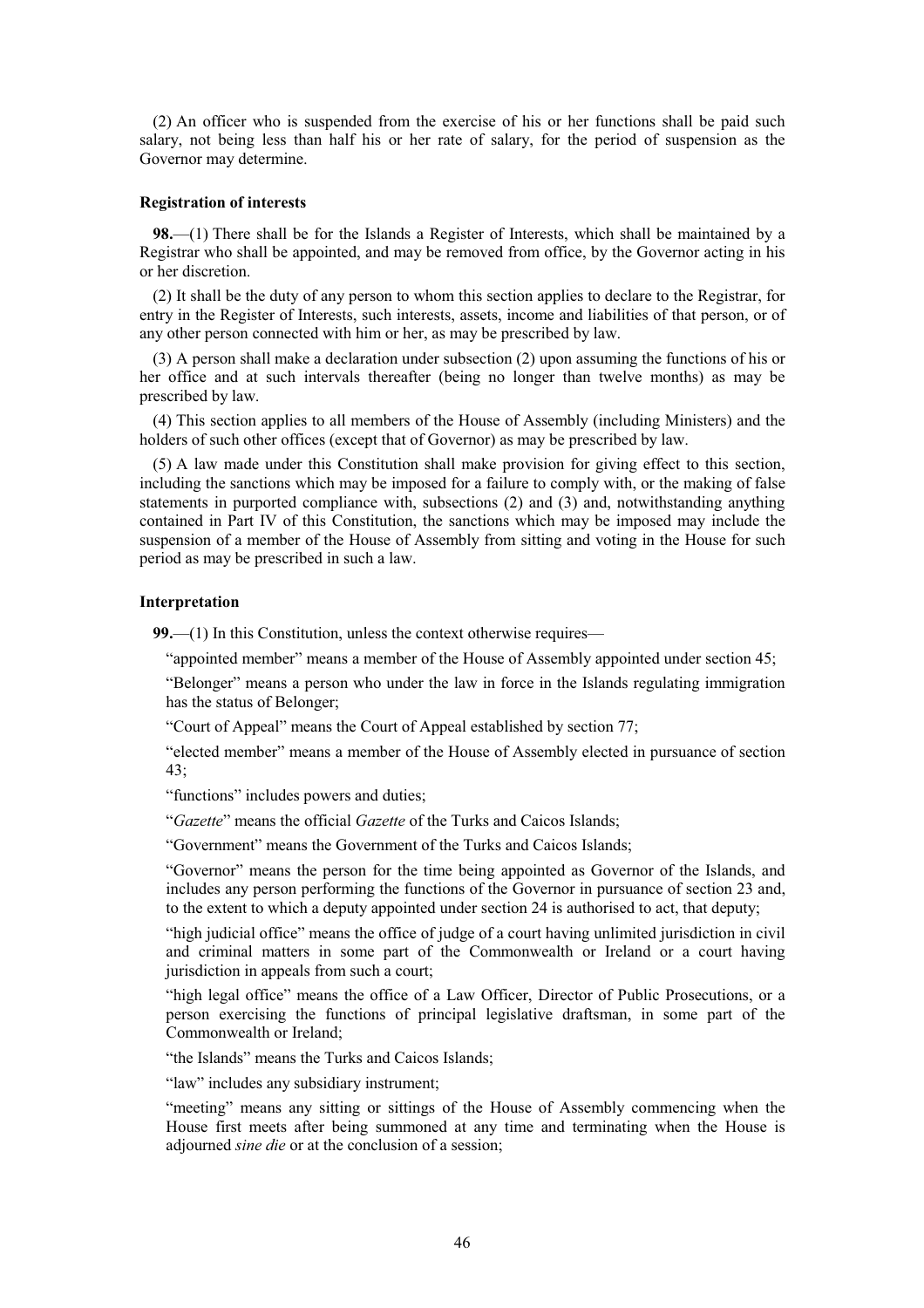"member" in relation to the House of Assembly includes the Speaker or other person presiding over the House;

"Minister" means a person appointed as Premier or other Minister under section 27;

"Premier" means the person appointed as such under section 27(2);

"public office" means, subject to subsection (2), an office of emolument in the public service;

"public officer" means the holder of any public office, and includes a person appointed to act in any public office;

"public service" means the service of the Crown in a civil capacity in respect of the government of the Islands;

"session" in relation to the House of Assembly means the sittings of the House commencing when the House first meets after its prorogation or dissolution at any time, and terminating when the House is next prorogued or dissolved without having been prorogued;

"sitting" in relation to the House of Assembly means a period during which the House is sitting continuously without adjournment, and includes any period during which the House is in committee;

"Standing Orders" means the Standing Orders of the House of Assembly made under section 60;

"subsidiary instrument" means any proclamation, regulation, order, rule or other like instrument having the force of law.

(2) For the purposes of this Constitution, a person shall not be considered as holding or acting in a public office by reason only that he or she—

- (a) is in receipt of any remuneration or allowance as a member of the House of Assembly, the Public Service Commission, the Judicial Service Commission or an Electoral District Boundary Commission;
- (b) is in receipt of a pension or other like allowance in respect of service under the Crown; or
- (c) is on leave of absence pending relinquishment of a public office;

and a provision in any law that a person shall not be disqualified for appointment or election as a member of the House of Assembly by reason of his or her holding or acting in any public office or class of public office specified in that law shall have effect as if it were included in this Constitution.

(3) Any person who has vacated his or her seat in the House of Assembly or has vacated any office constituted by or under this Constitution may, if qualified, again be appointed or elected as a member of that body or to that office, as the case may be, from time to time.

(4) Except where the context otherwise requires, a reference in this Constitution to the holder of an office by the term designating his or her office shall be construed as a reference to any person for the time being lawfully performing the functions of that office.

(5) Where the holder of any office constituted by or under this Constitution is on leave of absence pending the relinquishment of that office, the person or authority having power to make appointments to that office may appoint another person to that office; and where two or more persons concurrently hold the same office by virtue of an appointment made in pursuance of this subsection, the person last appointed shall, in respect of any function conferred on the holder of that office, be deemed to be the sole holder of that office.

(6) Where by this Constitution any person is directed, or power is conferred on any person or authority to appoint a person, to act in an office if the holder of that office is unable to perform the functions of that office, the validity of any performance of those functions by the person so directed or of any appointment made in exercise of that power shall not be called in question in any court on the ground that the holder of the office is not unable to perform the functions of the office.

(7) In this Constitution, unless it is otherwise provided or the context otherwise requires—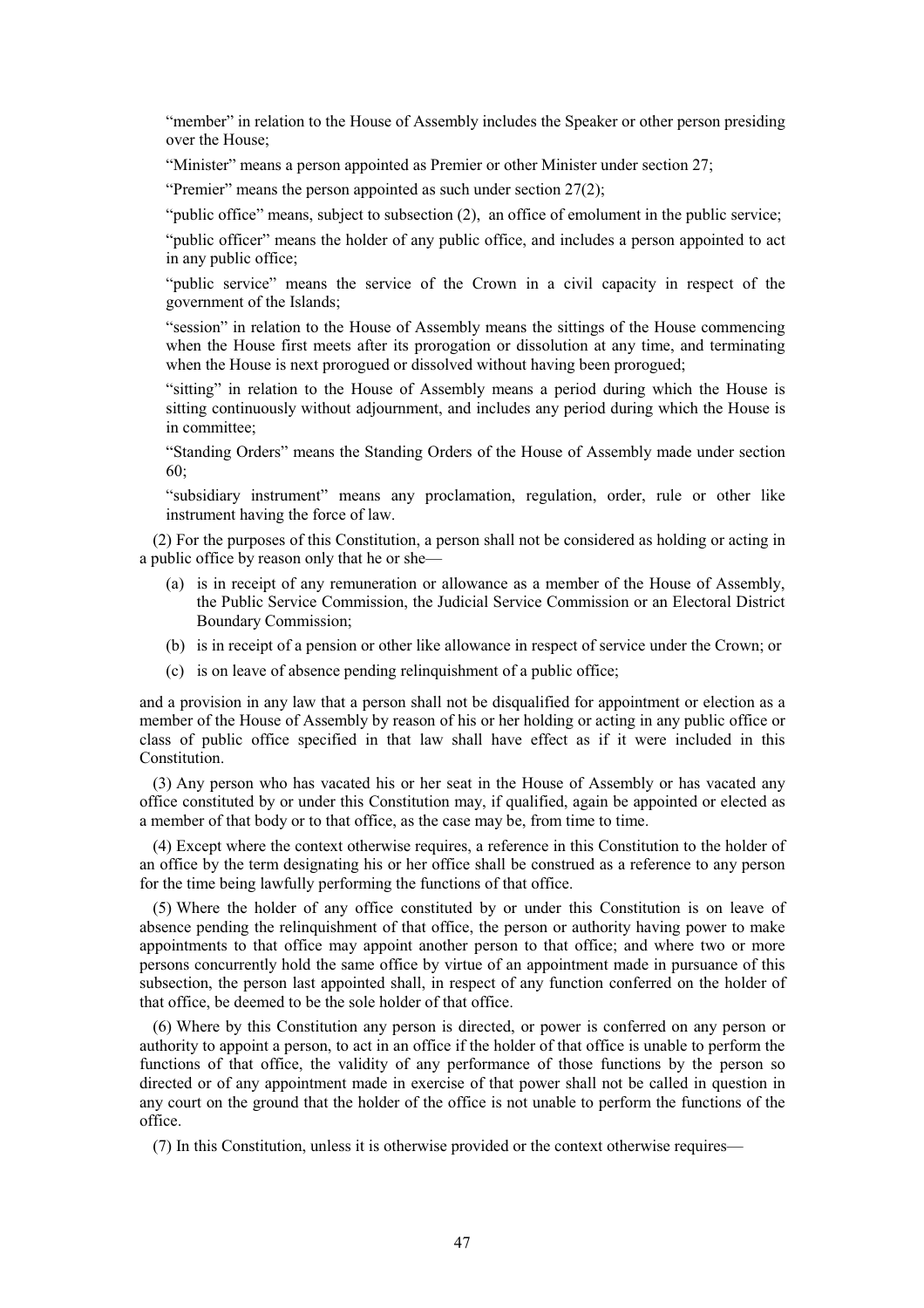- (a) any reference to power to make appointments to any public office shall be construed as including a reference to power to make appointments on promotion and transfer, appointments on contract and appointments to act in an office during any period when it is vacant or the holder of that office is absent from the Islands or is for any other reason unable to perform the functions of the office;
- (b) any reference to power to remove a public officer from office shall be construed as including a reference to any power conferred by any law to require or permit that officer to retire from the public service and to any power or right to terminate a contract on which a person is employed as a public officer and to determine whether any such contract shall or shall not be renewed.

(8) Any power conferred by this Constitution to make any subsidiary instrument or to give any instructions or directions or make any designation shall be construed as including a power exercisable in like manner to amend or revoke any such instrument, instructions, directions or designation.

(9) Where a person is required by this Constitution to make an oath he or she shall, if he or she so desires, be permitted to comply with that requirement by making an affirmation in the form provided for in the Schedule to this Constitution.

(10) For the purposes of this Constitution, the resignation of a member of the House of Assembly or the holder of any office constituted by this Constitution that is required to be addressed to any person shall, unless otherwise expressly provided, be deemed to have effect from the time at which it is received by that person.

(11) For the purposes of this Constitution, a person shall not be regarded as absent from the Islands or as unable to perform the functions of his or her office by reason only that he or she is in passage from one part of the Islands to another.

# SCHEDULE TO THE CONSTITUTION

# Forms of Oaths and Affirmations

## **1.** *Oath of Allegiance*

I ....................………..do swear that I will be faithful and bear true allegiance to Her Majesty Queen Elizabeth the Second, Her Heirs and Successors, according to law. So help me God.

## **2.** *Oath for the due execution of the office of Governor*

I ....…….............…………do swear that I will well and truly serve Her Majesty Queen Elizabeth the Second, Her Heirs and Successors in the office of Governor of the Turks and Caicos Islands. So help me God.

#### **3.** *Oath for the due execution of office of a member of the Cabinet*

I …………………….do swear that I will well and truly serve Her Majesty Queen Elizabeth the Second, Her Heirs and Successors in the office of member of the Cabinet. So help me God.

## **4.** Judicial Oath

I …………....................... do swear that I will well and truly serve Her Majesty Queen Elizabeth the Second, Her Heirs and Successors in the office of .……………………..................... and will do right to all manner of people after the laws and usages of the Turks and Caicos Islands, without fear or favour, affection or ill will. So help me God.

## **5.** *Affirmations*

In the forms respectively set forth, for the word "swear" there shall be substituted the words "solemnly and sincerely affirm and declare", and the words "So help me God" shall be omitted.